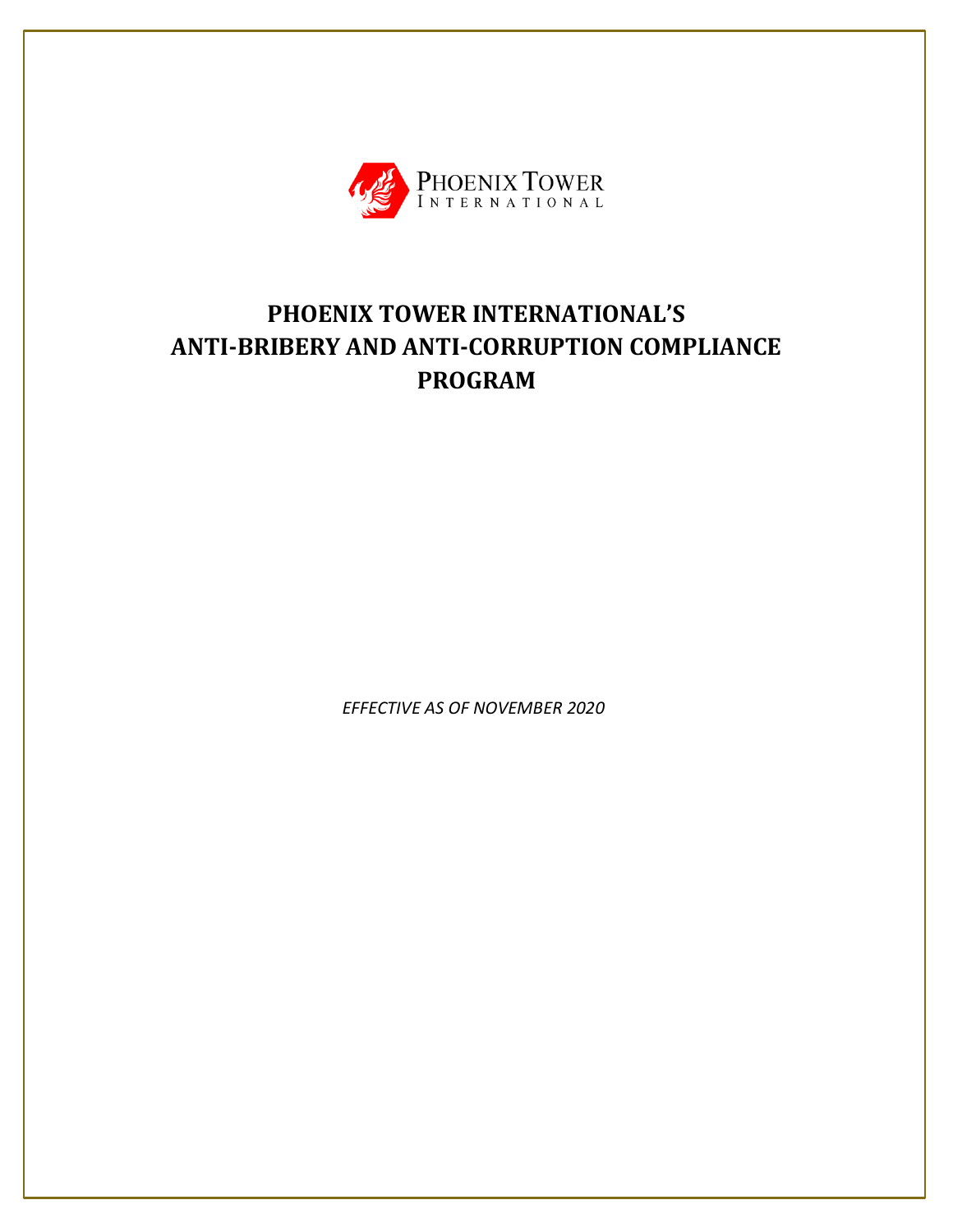# **Table of Contents**

| Penalties Resulting from Violations of Anti-Bribery and Anti-Corruption Laws3 |  |
|-------------------------------------------------------------------------------|--|
|                                                                               |  |
|                                                                               |  |
|                                                                               |  |
| 1.                                                                            |  |
| 2.                                                                            |  |
| 3.                                                                            |  |
| Engagement of third parties in Unforeseen Exigent<br>4.                       |  |
|                                                                               |  |
|                                                                               |  |
|                                                                               |  |
| 1.                                                                            |  |
| 2.                                                                            |  |
| 3.                                                                            |  |
|                                                                               |  |
|                                                                               |  |
|                                                                               |  |
|                                                                               |  |
|                                                                               |  |
|                                                                               |  |
|                                                                               |  |
|                                                                               |  |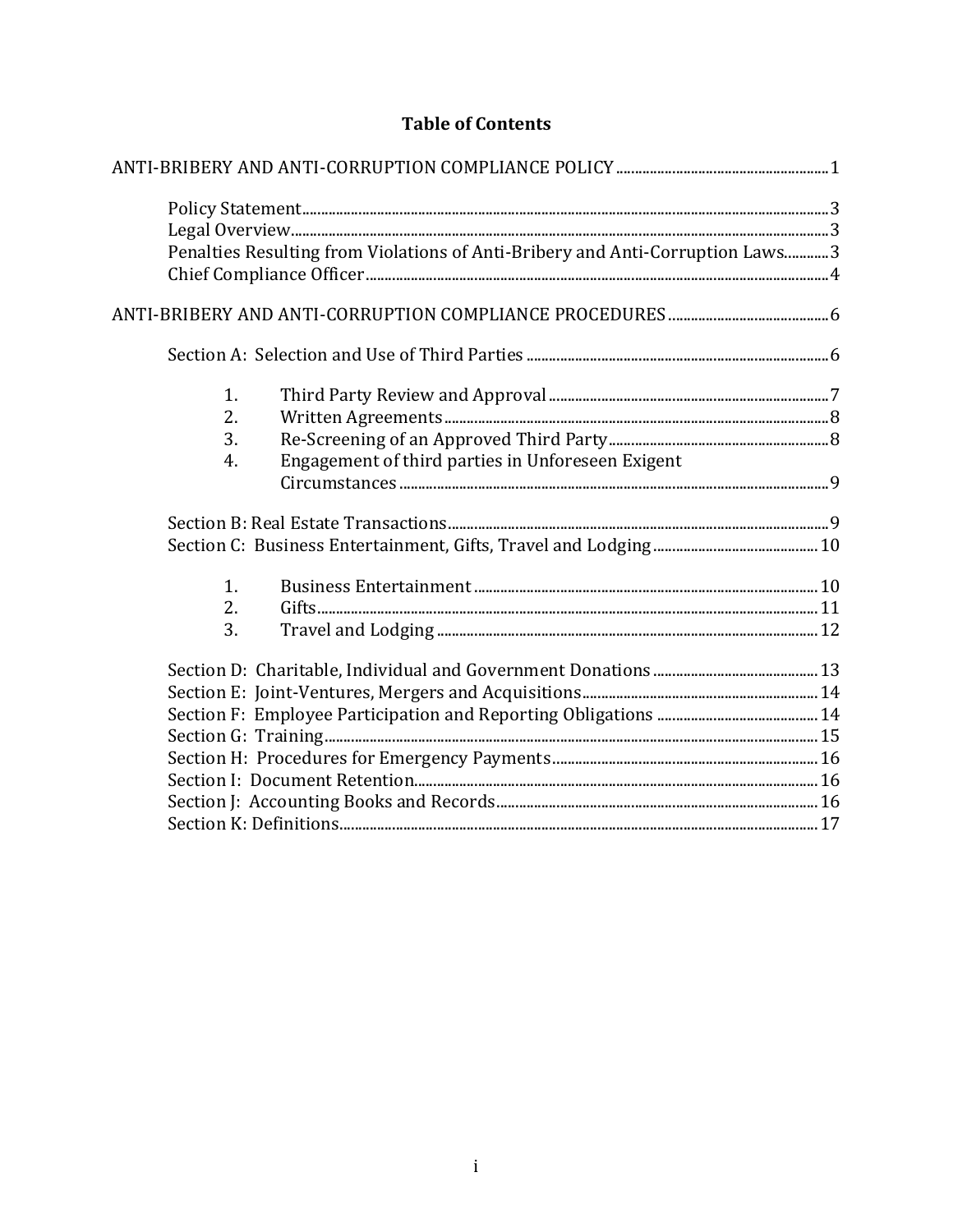#### **ANTI-BRIBERY AND ANTI-CORRUPTION COMPLIANCE POLICY**

<span id="page-2-0"></span>It is the policy of Phoenix Tower US Holdings, L.P. and its subsidiaries and affiliates worldwide (collectively "PTI," "Phoenix Tower" or "Company"), to maintain the highest level of professional and ethical standards in the conduct of their business in both the United States and in foreign countries where they operate. The Company places the utmost importance upon its reputation for honesty, integrity, and high ethical standards. PTI requires all of its Employees to use only legitimate and ethical business practices in Company operations.

Our high standards can only be attained and maintained through attention given to the actions and conduct of the Employees of the Company. It is each Employee's obligation to conduct himself/herself according to these standards. Such actions and conduct will be important factors in evaluating an Employee's judgment and competence and an important element in the evaluation of an Employee for promotion. Correspondingly, insensitivity to or disregard for the principles of this ABAC Program will be grounds for appropriate disciplinary actions, up to and including termination.

In an effort to operate internationally in compliance with relevant laws and regulations, the Company has implemented a formal Anti-Bribery and Anti-Corruption Compliance Program (the "ABAC Program") to control international initiatives. In order to implement and monitor the ABAC Program, the Company established the Compliance Department ("PTI Compliance") where the Global General Counsel serves as the Chief Compliance Officer.

The purpose of the ABAC Program is to provide education and training programs for all Employees, oversee the preparation of guidance on specific legal and regulatory matters, respond to inquiries from any Employees regarding appropriate business practices, conduct and review due diligence findings, and investigate any allegations of possible impropriety.

To implement the ABAC Program effectively, every person in our Company (each, an "Employee," as defined in this ABAC Program) is required to make a personal commitment to follow the ABAC Program and the guidelines and procedures set forth herein, and to ensure that our agents, consultants and other third parties understand and abide by these requirements. While we do not expect every Employee to become an expert in the laws governing our business, we do expect every Employee to adhere to the Company's ethical standards set forth in the ABAC Program and to be cognizant of the U.S. and all other countries' laws that apply to our business. Furthermore, we require that each Employee seek guidance from PTI Compliance whenever any uncertainty regarding those laws or ethical standards arises. Departures from PTI's business standards will not be tolerated by the Company. **Each PTI Employee must promptly report any activities that such Employee**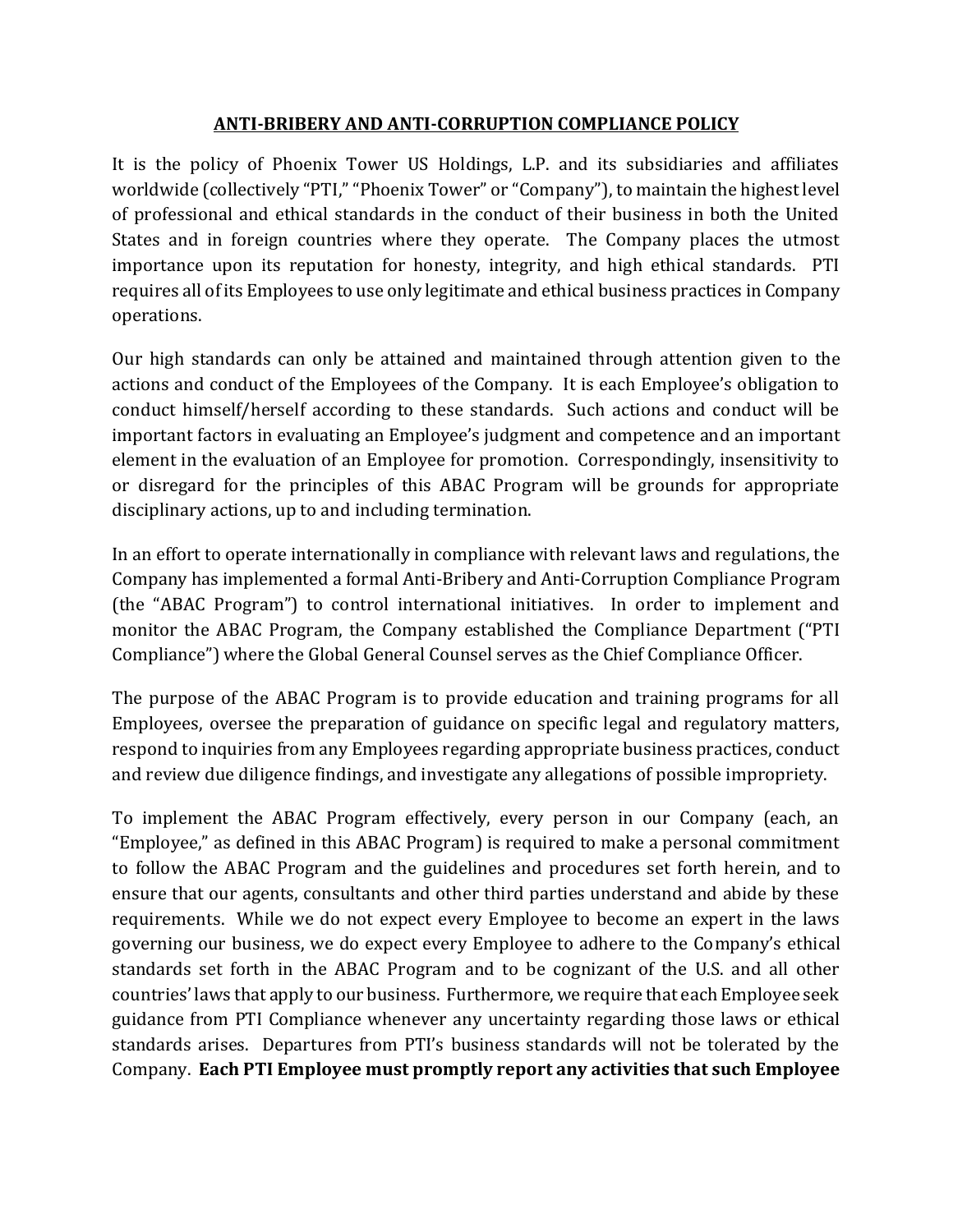### **believes could be a violation of Company policy, the ABAC Program or any applicable law**.

The compliance procedures described in this document are intended to provide Employees with more detailed guidance on the compliance issues that are most likely to arise given the nature of the Company's business. Each and every Employee will be required to acknowledge that he or she has read the Anti-Bribery and Anti-Corruption Compliance Program, understands the process for resolving issues and/or answering questions, and affirms that he or she is committed to ensuring that all business practices for any transactions on behalf of the Company are in compliance with legal requirements and with the Company's policies and procedures on ethical international business practices.

While the Company will make every effort to provide compliance information to all Employees and to respond to all inquiries, no educational and training program, however comprehensive, can anticipate every situation that may present compliance issues. Responsibility for compliance with the ABAC Program, INCLUDING THE DUTY TO SEEK GUIDANCE WHEN IN DOUBT AND REPORT POTENTIAL MALFEASANCE, rests with each Employee.

Very truly yours,

Dagan T. Kasavana Chief Executive Officer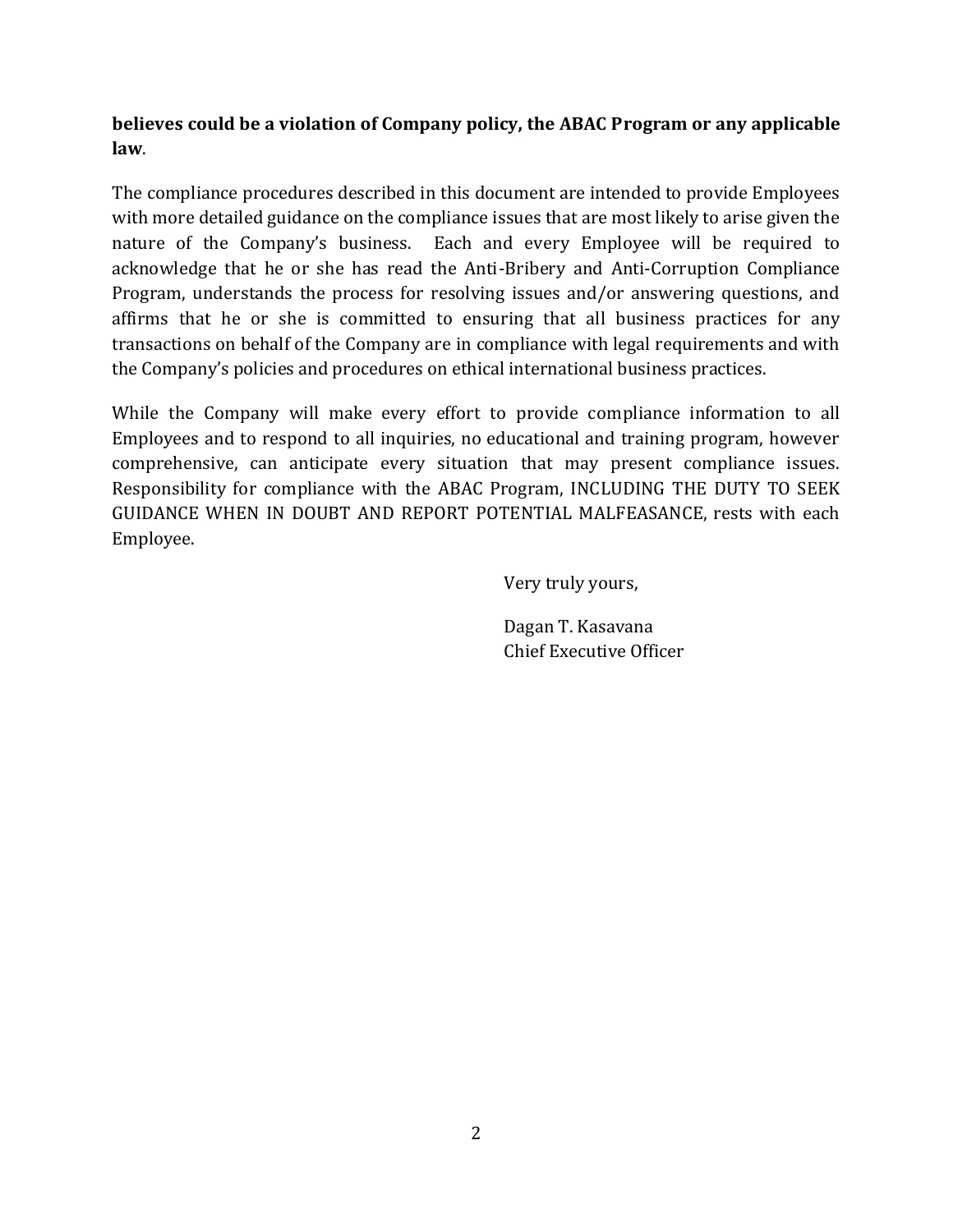### <span id="page-4-0"></span>**Policy Statement**

Phoenix Tower US Holdings, L.P. and its subsidiaries and affiliates worldwide (collectively "PTI," "Phoenix Tower" or "Company"), are committed to maintaining the highest possible ethical standards and complying with all applicable laws. Our reputation for integrity and excellence requires a scrupulous regard for the highest standards of conduct and personal integrity. PTI has enacted an Anti-Bribery and Anti-Corruption Compliance Program (the "ABAC Program"), which requires that every PTI Employee (including Employees of its domestic and foreign subsidiaries), officer, shareholder, director, consultant, agent or representative of the Company refrain from directly or indirectly engaging in corrupt activities anywhere in the world. In addition to never engaging in improper conduct, individuals and entities associated with PTI must always avoid any appearance of improper conduct.

### <span id="page-4-1"></span>**Legal Overview**

*Global anti-bribery and anti-corruption laws and treaties (including the United States' Foreign Corrupt Practices Act ("FCPA"), the United Kingdom's Bribery Act ("UKBA"), France's Sapin II Act, Mexico's Ley General del Sistema Nacional Anticorrupción, Colombia's Ley 1475, Estatuto Anticorrupción, the UN Convention Against Corruption, the OECD Convention on Combating Bribery of Foreign Government Officials, and many other local laws in countries where PTI operates) prohibit anyone acting on the Company's behalf from receiving or paying a bribe or giving, offering, or promising to give money or anything else of value to any person, to improperly influence any act or decision of a person, or to otherwise gain an improper benefit for the Company.* Such activity is illegal, regardless of whether it is done directly or indirectly. For example, a payment made to a third party acting on behalf of PTI (such as a contractor, agent, consultant, joint venture partner, representative or accountant) with knowledge that the third party will give some portion of the payment to any person, including a Government Official, as defined in this ABAC Program, to influence an act or decision is a direct violation of anti-bribery and anti-corruption laws.

Acting "with knowledge" includes actual knowledge or a firm belief that a payment or offer is being made, will ultimately be made, or is substantially certain to be made. However, "with knowledge" also includes the conscious disregard of, or "willful blindness" to, circumstances that indicate a substantial likelihood that the third party will pass on some of the payment to a person with decision making authority in order to obtain business or an unfair business advantage.

### <span id="page-4-2"></span>**Penalties Resulting from Violations of Anti-Bribery and Anti-Corruption Laws**

Violating anti-bribery or anti-corruption laws may result in any of the following penalties for PTI and for the individuals found to be involved in improper conduct:

- Criminal and civil penalties and multimillion-dollar fines;
- Imprisonment;
- Suspension of, and/or debarment from, government contracts;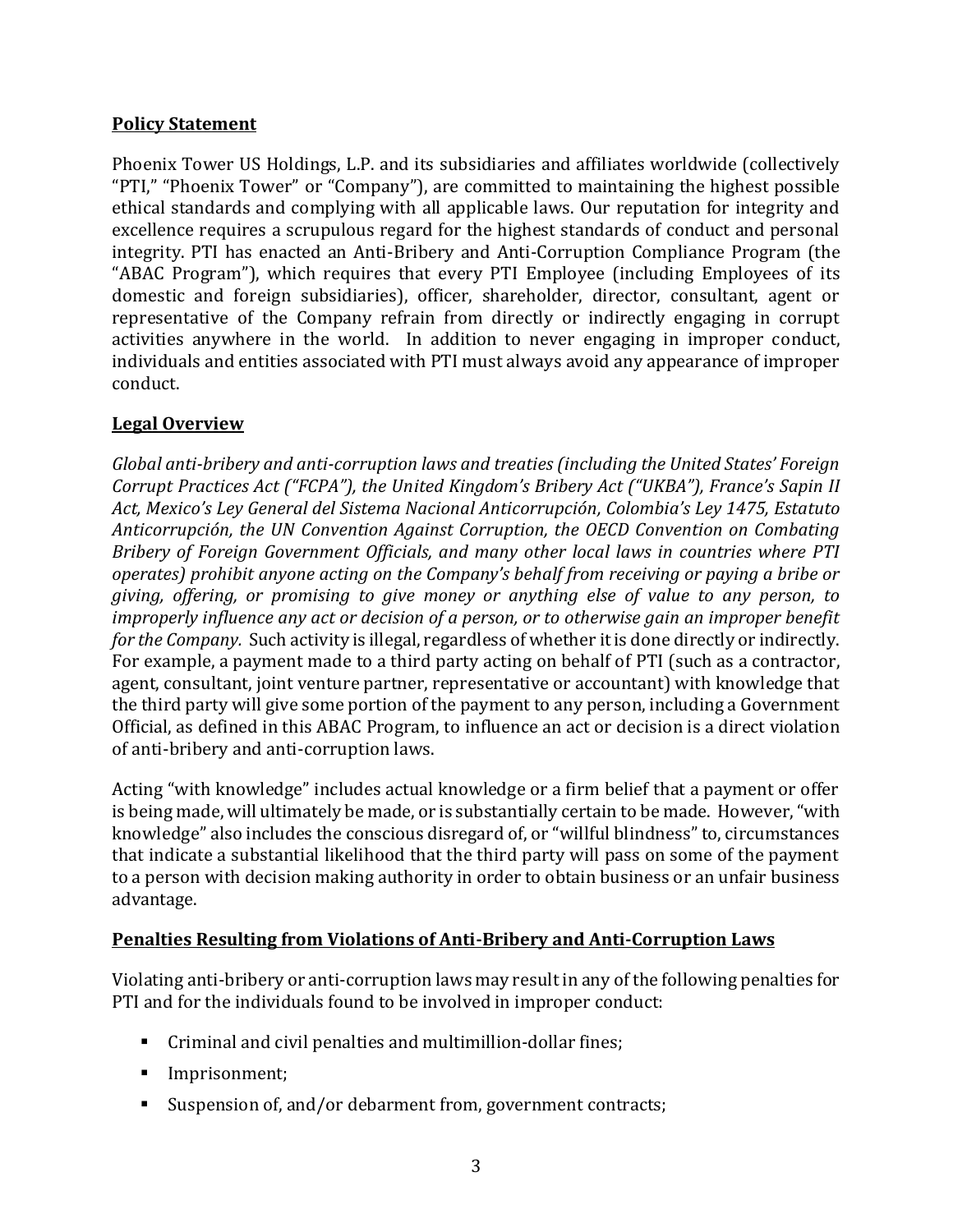- Denial of export licenses and privileges; and
- Disciplinary action up to and including termination.

### <span id="page-5-0"></span>**Chief Compliance Officer**

The Global General Counsel serves as Chief Compliance Officer for the Company. The duties and responsibilities of the Chief Compliance Officer include, but are not limited to, the following:

- Oversee the preparation and issuance of guidelines on specific U.S. and local legal and regulatory issues and matters regarding ethical business practices;
- Implement an educational and training program for Company personnel to ensure familiarity with and understanding of all laws and regulations applicable to ethical international business activities and anti-corruption practices;
- Respond to inquiries or requests for approvals by Employees regarding any aspect of compliance;
- Investigate any information or allegations concerning possible unethical or improper business conduct;
- Provide guidance and interpretation to the Board of Directors and Company personnel on matters related to the ABAC Program; and
- Perform such other duties and responsibilities as PTI Compliance may request.

Any authorization or decision required by the Chief Compliance Officer pursuant to this ABAC Program may be appealed to the Company's CEO and Executive Chairman and any decision to overturn the Chief Compliance Officer's decision must be made unanimously and in writing.

### **Duty to Report Violations**

If you observe conduct that may be illegal or unethical, or otherwise violate the ABAC Program, you have a duty to report it to the Chief Compliance Officer. You may not avoid discipline or liability by "turning a blind eye" when circumstances indicate a potential violation. All unethical behavior that is brought to our attention shall be deemed and treated as sensitive and confidential information and shall be subject to client-attorney privileges to the extent applicable. All claims of unethical behavior will be investigated promptly. Employees will not be subject to retaliation for reporting unethical behavior.

Reports may be made anonymously and through the following reporting channels: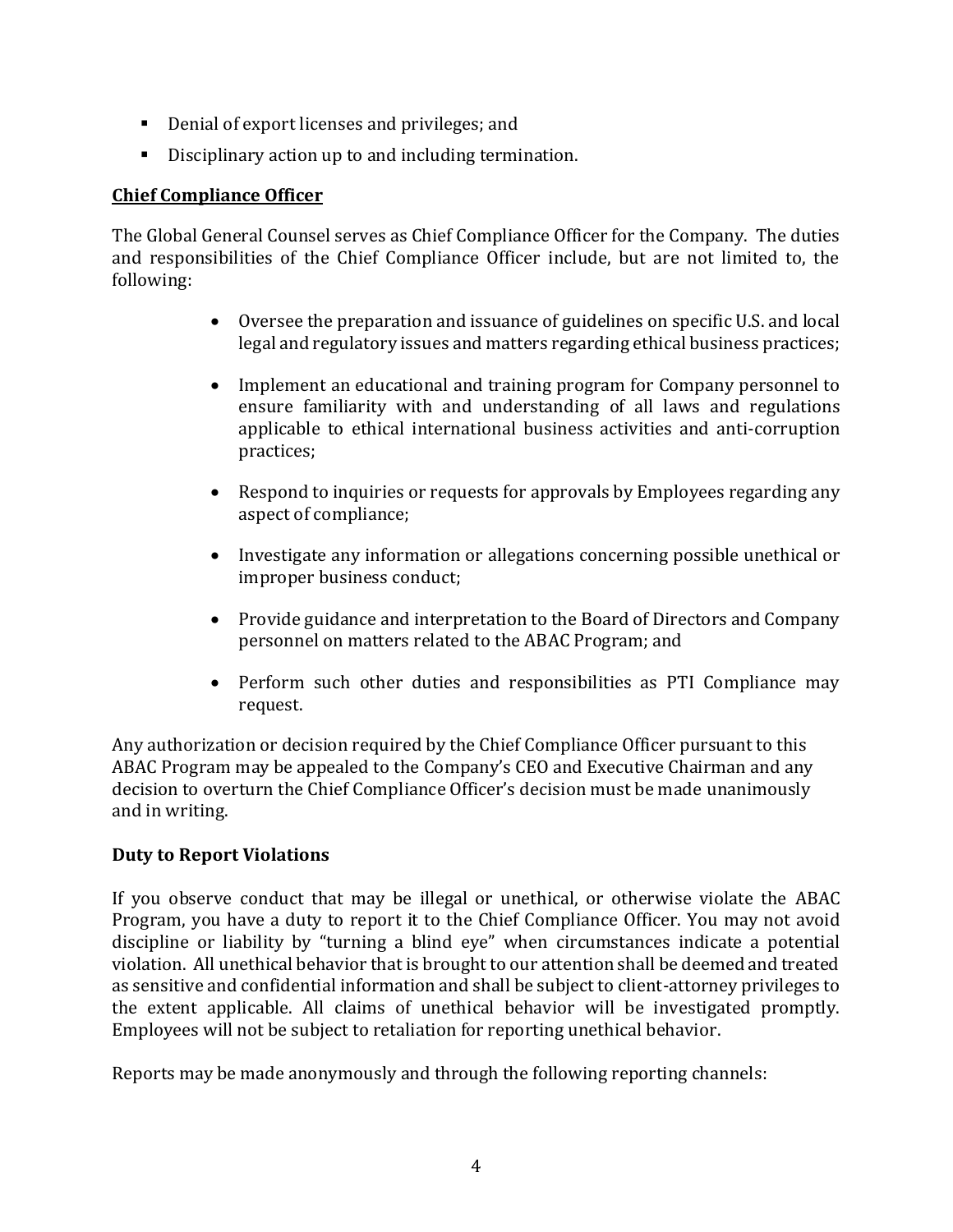- Global General Counsel or Chief Compliance Officer, Aleksandra Cuprys at [acuprys@phoenixintnl.com](mailto:acuprys@phoenixintnl.com) or at 786-218-3258;
- Online via PTI Listens Channel at [https://secure.ethicspoint.com/domain/media/en/gui/55009/index.html;](https://secure.ethicspoint.com/domain/media/en/gui/55009/index.html) or,
- Local hotline numbers listed on the PTI Listens Channel Posters located throughout our offices, on the EthicsPoint website and on the PTI Intranet Site.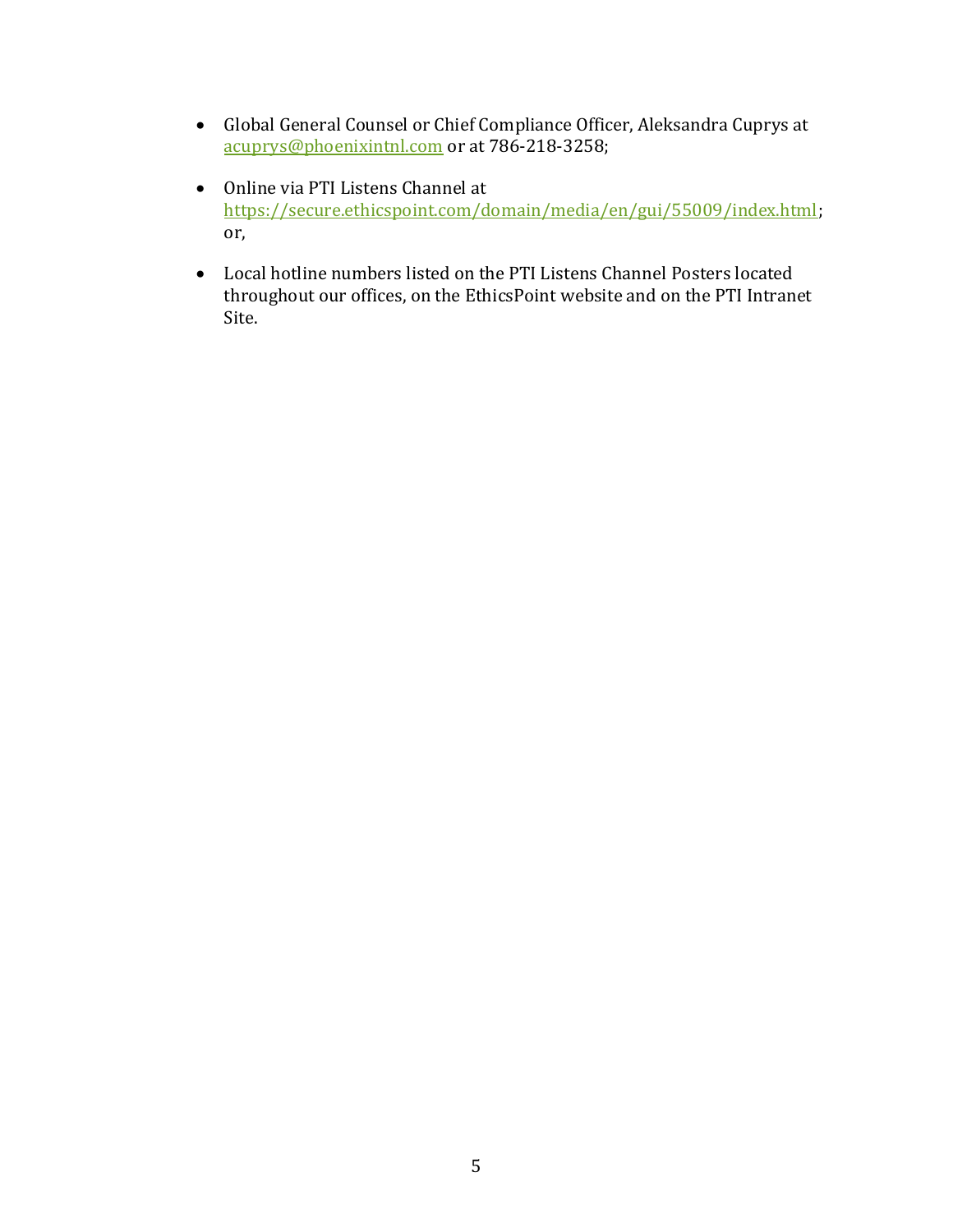#### **ANTI-BRIBERY AND ANTI-CORRUPTION COMPLIANCE PROCEDURES**

#### <span id="page-7-1"></span><span id="page-7-0"></span>**Section A: Selection and Use of Third Parties**

Under anti-bribery and anti-corruption laws, Phoenix Tower US Holdings, L.P. and its subsidiaries and affiliates worldwide (collectively "PTI," "Phoenix Tower" or "Company") may be held responsible for the conduct of third parties. As such, PTI Employees should always evaluate certain criteria, including the third party's reputation for ethical business practices. All third parties must be approved by PTI Compliance.

The PTI Employee seeking to engage a third party ("Requestor") is responsible for collecting and providing all necessary documentation required by the due diligence process. No third party may be contracted or paid without the prior completion of a thorough due diligence review and approval of the Chief Compliance Officer. All TPIs must execute a written agreement, as described below in Paragraph 2 of this Section A.

The following is a summary of the due diligence process:

- A. The Requestor must identify the third party and request the hiring of the third party via e-mail to PTI Compliance, indicating the scope and terms of the work/contract in the Request for Due Diligence Form (Attachment 1);
- B. The Requestor must obtain the written approval of the PTI Manager recommending the use of the third party;
- C. If the third party is a TPI, as defined in this ABAC Program, the Requestor must provide the TPI with the "TPI Questionnaire," (Attachment 2A or 2B, as applicable). The TPI Questionnaire requires the applicant TPI to provide detailed information regarding its business background and capabilities. It is the responsibility of the Requestor to obtain a complete TPI Questionnaire and provide it to PTI Compliance in order to initiate the diligence process.
- D. PTI Compliance will:
	- Review the Request for Due Diligence Form and the TPI Questionnaire and determine the proper level of due diligence;
	- Request additional information, if necessary; and
	- Based on the analysis, the Chief Compliance Officer will make a decision to engage or refrain from engaging the third party and the decision will be communicated in writing to the Requestor by PTI Compliance.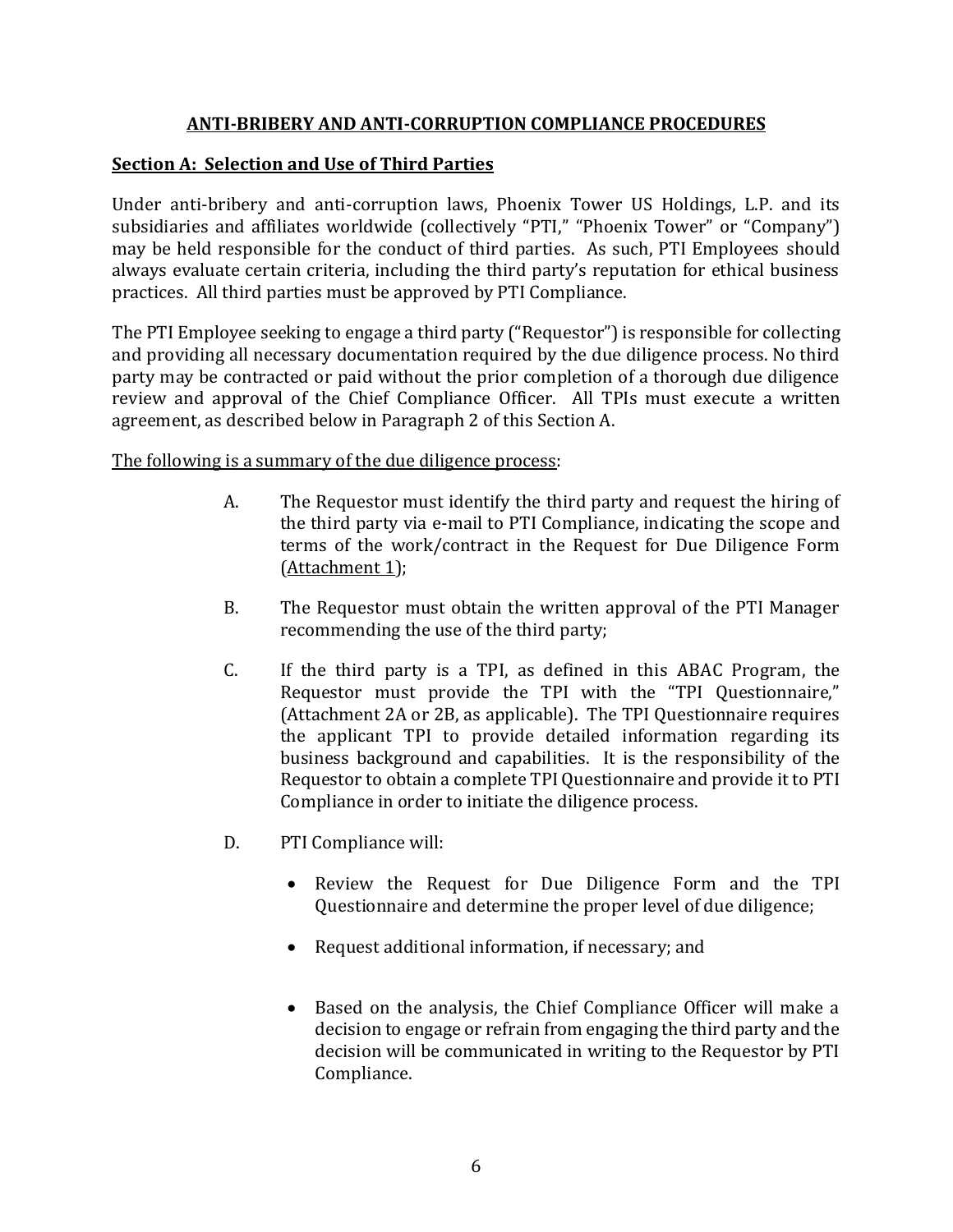If any of the required forms are incomplete or if PTI Compliance requests additional information, it shall be the Requestor's obligation to complete and/or obtain such additional information. In order to avoid delay to applicable projects, it is imperative that the Requestor be responsive and diligent in responding to any request from PTI Compliance.

Relevant procedures and forms are available through the PTI intranet.

# **1. Third Party Review and Approval**

<span id="page-8-0"></span>Once PTI Compliance receives the completed Request for Due Diligence and TPI Questionnaire from the Requestor, it will review the documents to determine the appropriate level of diligence to be applied to the third party.

Diligence may include retaining a service provider to conduct a diligence review (the "Due Diligence Service Provider"). The Due Diligence Service Provider may be an internal group, an outside auditing firm, outside counsel or other appropriate entity specialized in conducting due diligence and background checks. Based upon PTI Compliance's instructions, the Due Diligence Service Provider may conduct either a Base Level or a Level 1, 2 or 3 diligence review or other similar risk assessment system.

A Base Level Review is intended to identify potential Red Flags and other indications of risk. It includes, among other things, searches of multiple global and risk compliance databases.

A Level 1 Review consists of limited reputational due diligence and includes, among other things, searches of media reports in the local language and industry publications.

A Level 2 Review is a more robust review of the public domain and includes research of corporate records, litigation and regulatory filings, if available.

A Level 3 Review is considered "enhanced due diligence" and may incorporate the collection of local human source insight from industry experts and reputational inquiries in the market.

In addition, and depending on the nature of the risk associated with the relationship, PTI Compliance may also consider the following additional diligence:

- o Contact references and prepare a written summary of all comments;
- o Obtain a reference from the U.S. embassy;
- o Review the nature of the contract and method of payment against reasonable benchmarks;
- o Obtain an International Company Profile Report, a Dunn and Bradstreet or other similar report when appropriate and reasonably attainable;
- $\circ$  Conduct an internet search to confirm name, place of business and industry, and to search for news reports that could indicate negative information; and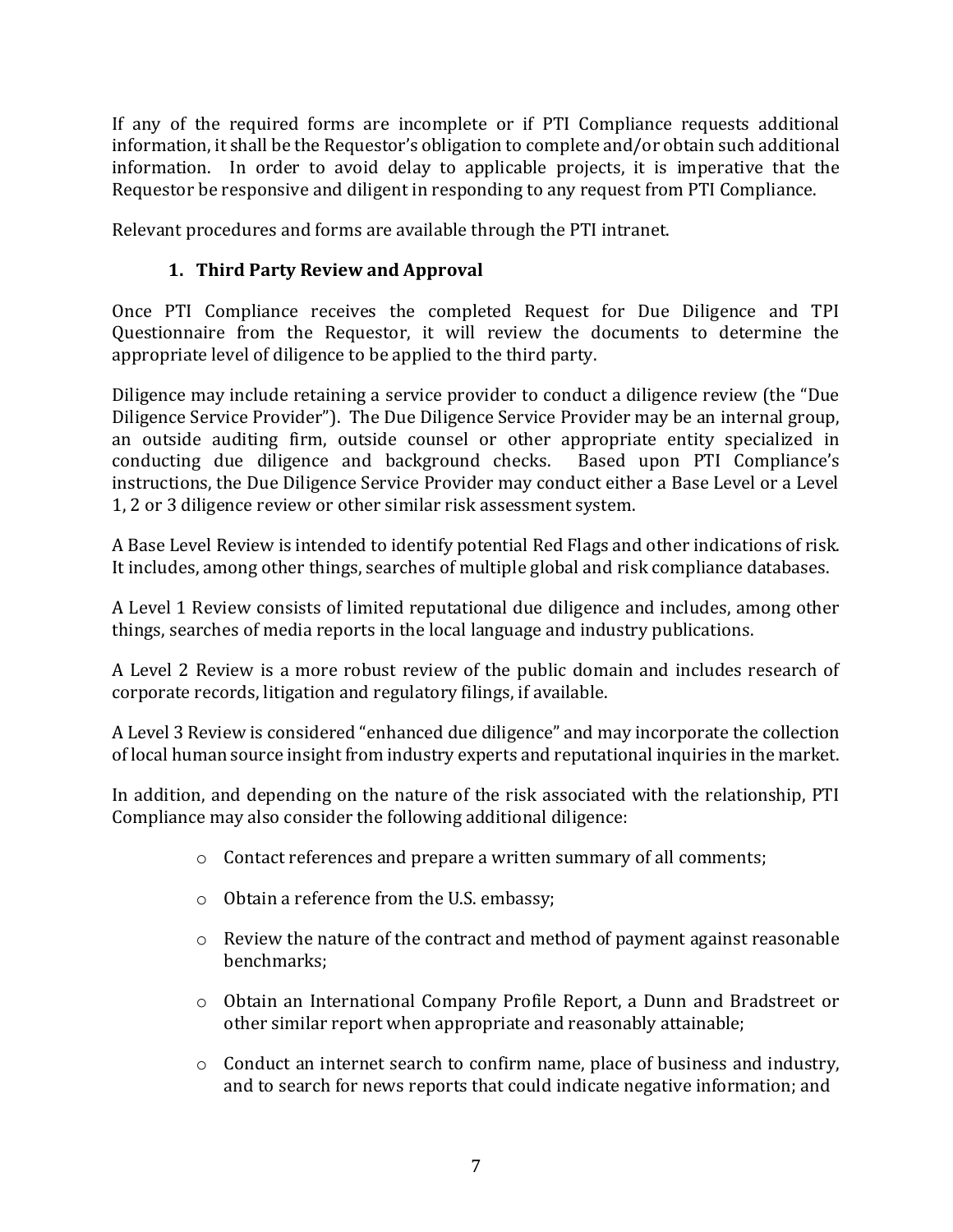$\circ$  Interview the candidate in person to ensure that the candidate understands the ABAC Program and the Company's commitment to the ABAC Program, as well as the Company's requirement that its agents, consultants, contractors, subcontractors or other third parties be in compliance. Where it is not possible or practical, commercially or otherwise, to interview the candidate in person on a timely basis, a phone interview or written questionnaire is permissible.

If there is any question about a candidate's fitness during or after the steps outlined above, or if a Red Flag is raised, it must be fully investigated prior to retaining the candidate. No candidate should be retained until all reasonable concerns have been resolved. If the third party candidate is rejected by PTI Compliance, PTI Compliance shall advise the Requestor, in writing, which may be by e-mail, that the third party cannot be engaged by PTI.

PTI Compliance shall maintain a file of all due diligence efforts undertaken with regard to any third party, including a list of rejected third party candidates.

### **2. Written Agreements**

<span id="page-9-0"></span>All approved TPIs must have a written agreement with PTI. No such TPI may begin work, and will not be compensated, until such agreement is fully executed.

Once a TPI is approved or conditionally approved, a contract containing the appropriate antibribery and anti-corruption compliance clauses as determined by Legal and PTI Compliance must be executed (each, an "Agreement"). An Agreement with the TPI candidate shall reflect the entire understanding between the Company and the TPI candidate. Commitments must not be made which are not specifically set forth in the written Agreement. The Agreement must contain a clear, explicit prohibition against illicit payments and provide for the immediate termination of the Agreement in the event of a breach. Once executed, the Agreement will be administered by the PTI Manager who requested the Agreement. A copy of the fully executed Agreement shall be provided to PTI Compliance.

# **3. Re-Screening of an Approved Third Party**

<span id="page-9-1"></span>Each third party should be re-screened at a frequency determined by the Chief Compliance Officer based on the risk associated with that third party. All TPIs should be re-screened every two (2) years.

For an approved third party, PTI Compliance must be notified by the relevant PTI Manager who is working with the third party in the following circumstances:

- o The engagement or contract is renewed; or
- o Materially changed circumstances have taken place including, but not limited to, a change in the ownership, management or corporate structure of a third party; or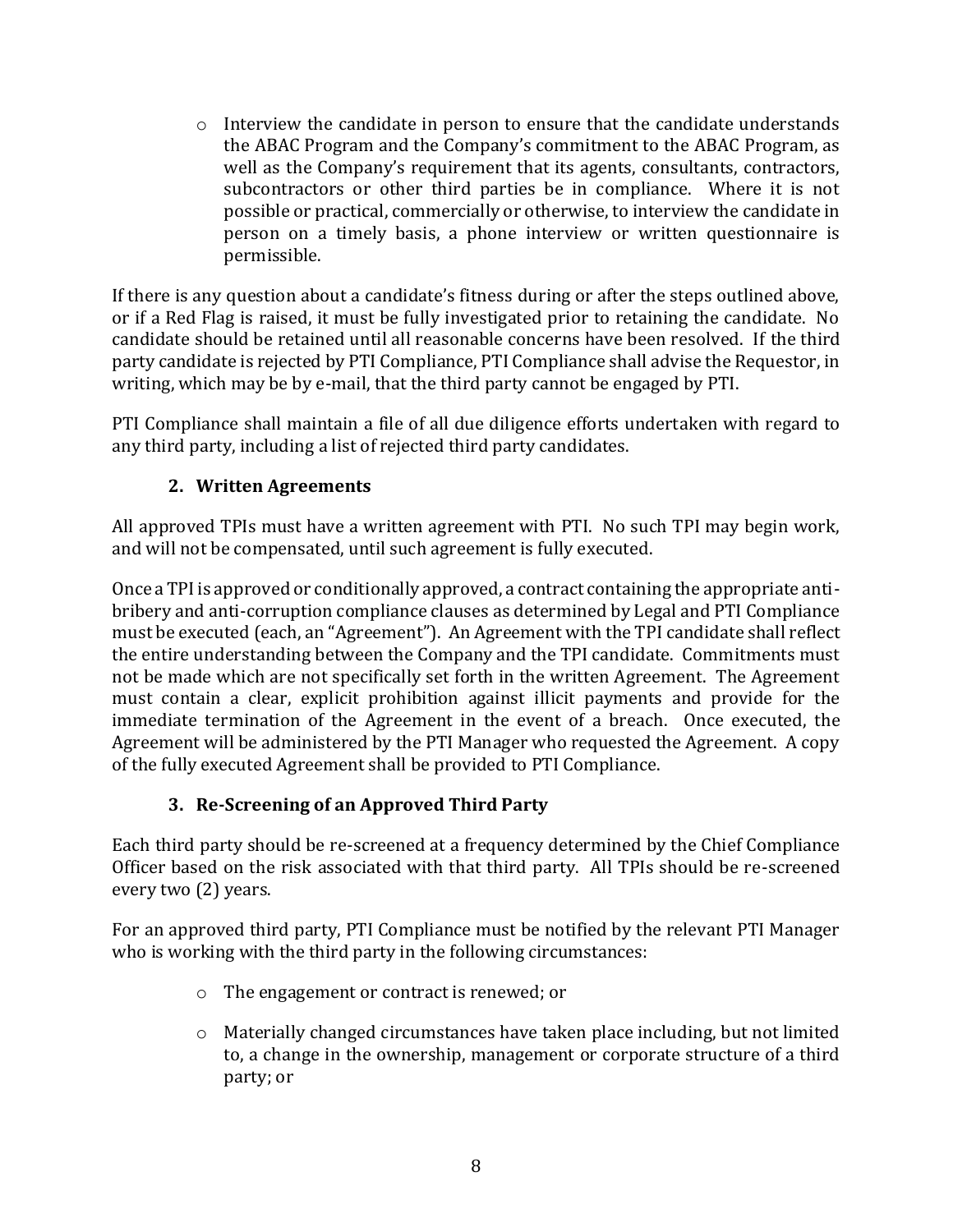Upon learning such information, PTI Compliance may require a re-screening of the third party. The re-screening required by PTI Compliance will be performed as determined by PTI Compliance.

### **4. Engagement of third parties in Unforeseen Exigent Circumstances**

<span id="page-10-0"></span>Conditional engagement of third parties is strongly discouraged by PTI and is only to be used in exceptional circumstances when the engagement is unforeseen and there is insufficient time to complete the required due diligence. Accordingly, the Chief Compliance Officer or designee may authorize in writing the conditional retention of a third party if the following conditions are met:

- o There are no known or suspected Red Flags in relation to the third party;
- o The request is approved by the PTI Manager or requesting business line personnel that is seeking to hire the third party;
- o The need to engage the third party is an unanticipated business need;
- o The issue or matter giving rise to the request is time sensitive and urgent;
- $\circ$  The failure to engage the third party is likely to cause significant harm to or disruption of the business, or is likely to cause significant harm to the brand, image or reputation of PTI; **and**
- $\circ$  The scope of the engagement is expressly limited to addressing the specific, time sensitive, unanticipated business need.

#### **The applicable due diligence of the third party and standard approval process must still be undertaken immediately upon conditional engagement of the third party. Payment may not be made to the third party until the screening is complete.**

### <span id="page-10-1"></span>**Section B: Real Estate Transactions**

If the Company intends to purchase property from, sell real estate to, or lease property to or from an entity or individual, the PTI Manager shall obtain approval from PTI Compliance in advance of any proposed transaction. To request PTI Compliance's approval, PTI Manager shall complete and submit Attachment 3 to PTI Compliance.

In addition to the Attachment 3, if the real estate transaction involves a Government Entity, Government Official, Family Member, or Close Business Associate, the PTI Manager shall:

- prepare, or obtain from an independent third party, at least one fair market value "FMV" analysis on the property; and
- submit the FMV analysis to PTI Compliance.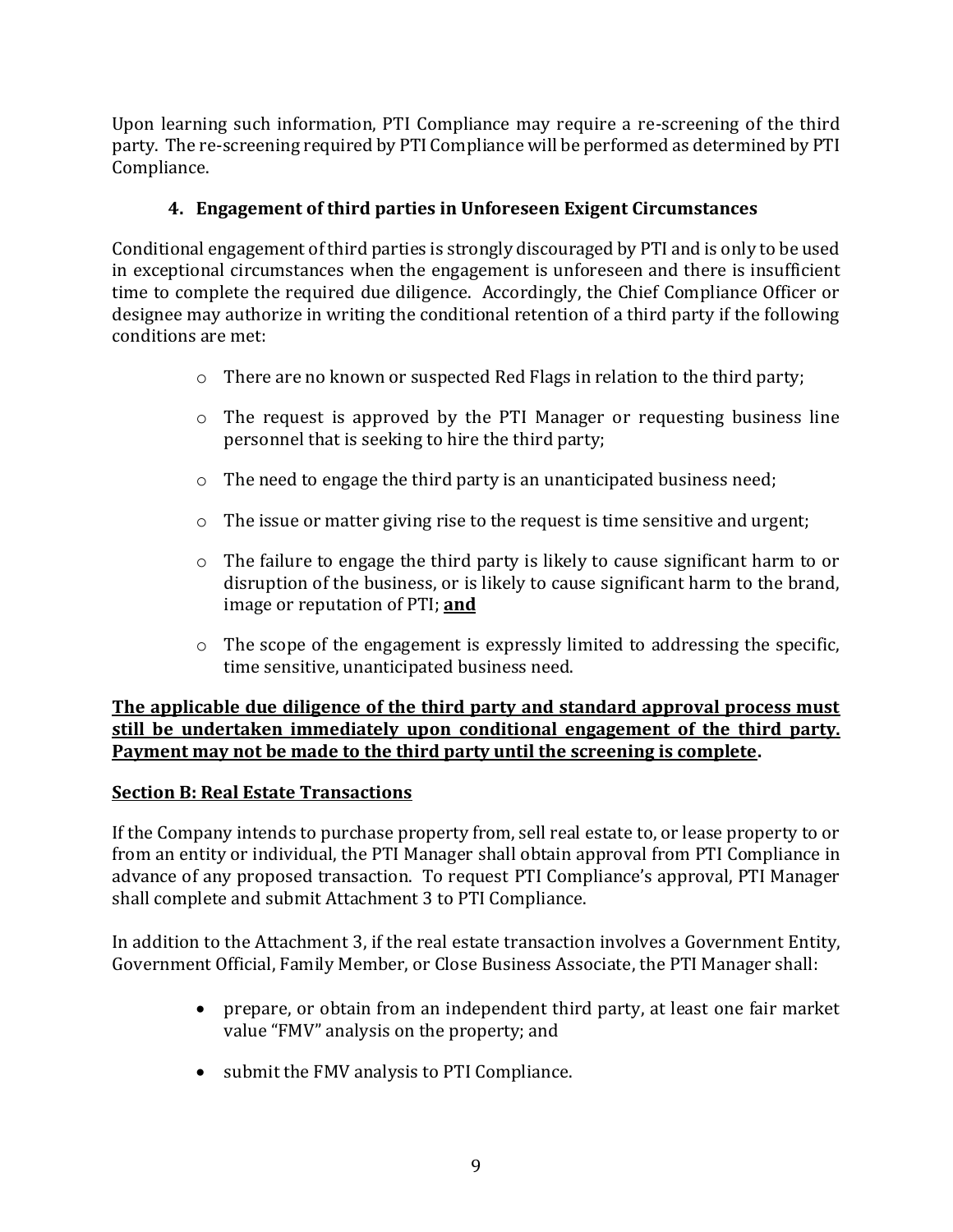Only the Chief Compliance Officer can approve a real estate transaction that involves a Government Entity, Government Official, Family Member, or Close Business Associate. The Chief Compliance Officer may create exceptions to the prior review requirement for specific categories of real estate transactions with Government Entities, Governmental Officials, Family Members or Close Business Associates. Any such exceptions, along with the reasons for those exceptions, must be documented in writing by the Chief Compliance Officer.

### <span id="page-11-0"></span>**Section C: Business Entertainment, Gifts, Travel and Lodging**

# **1. Business Entertainment**

<span id="page-11-1"></span>The principal guide in providing business entertainment in compliance with applicable antibribery and anti-corruption laws is a rule of reasonableness. The Company should be cautious and conservative and ensure that such expenditures conform not only to generallyaccepted local custom, local law and the customer's organizational guidelines, but also to an objective reasonableness standard. Furthermore, as explained in detail below, the Company has adopted a fixed U.S. dollar threshold for business entertainment for all third parties and customers, including private companies, individuals, or Government Officials. Any expenditure that would exceed the threshold requires written approval from the Chief Compliance Officer.

All business entertainment expenses under this procedure, including expenses incurred to effectuate virtual business meetings, must be properly recorded in Attachment 4.

- Business entertainment valued at less than two hundred U.S. dollars (\$200) per person must be reported to PTI Compliance within thirty (30) days of the expense being incurred;
- Business entertainment valued at two hundred U.S. dollars (\$200) or more per person or if the business entertainment involves a Government Official must be approved in advance by the Chief Compliance Officer. To obtain the Chief Compliance Officer's approval, Attachment 4 must be completed.

Business entertainment should not be provided to the same entity or individual more than four (4) times per year. Any deviation from this policy requires the prior written approval from the Chief Compliance Officer. PTI Compliance will retain records of expenses sufficient to determine the number of expenses for an individual or entity in a given year, but it shall be the responsibility of the individual PTI Employee who is making the expenditure to comply with this obligation.

The expenditure must be properly and accurately recorded in the Company's books and records. All receipts, invoices and debit notes must be maintained and must identify each participant or attendee by name, title, and company or agency, as well as the date and purpose of the expenditure.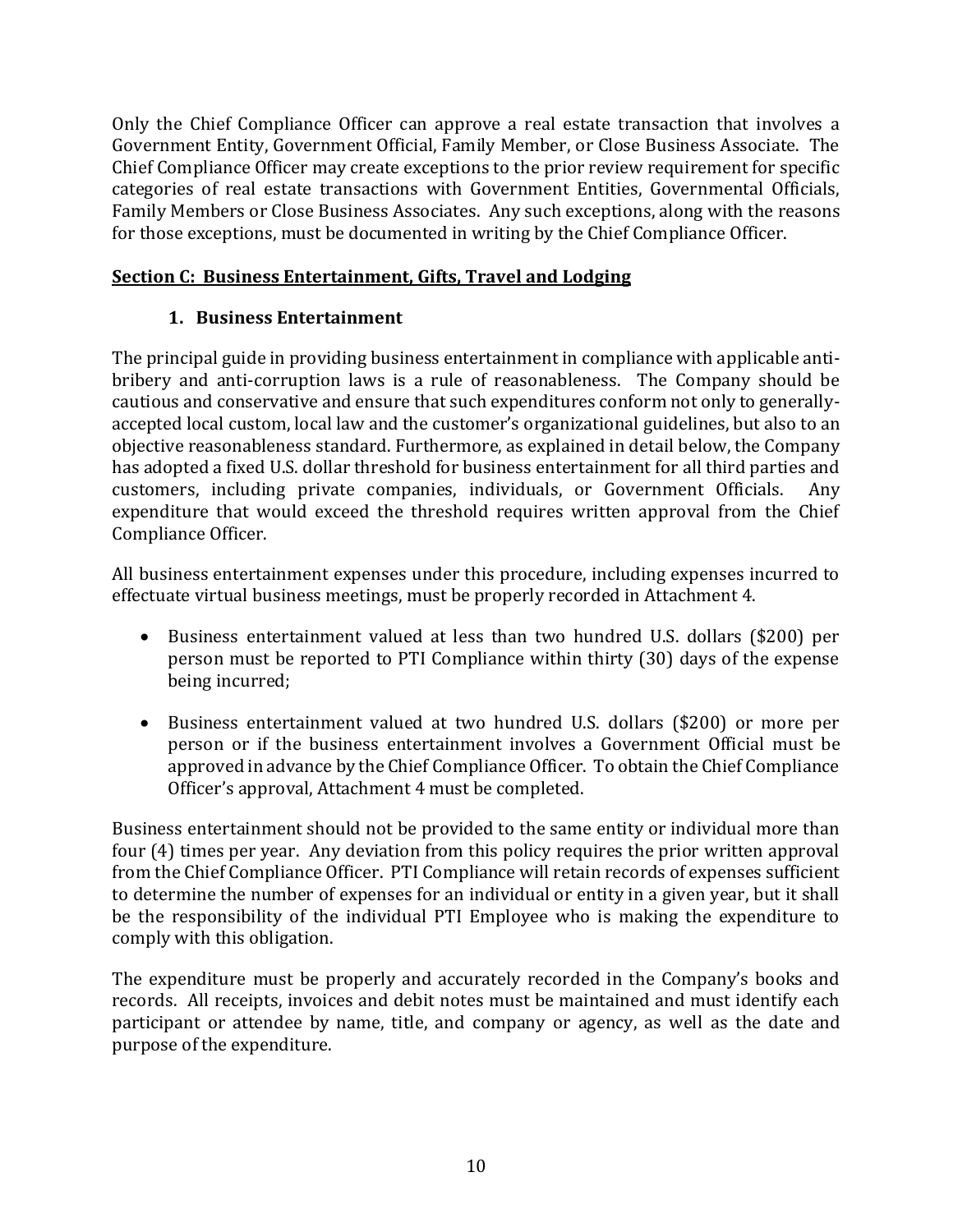In providing business entertainment, the following guidelines must be followed:

- The contemplated entertainment must be unequivocally ordinary and reasonable;
- The business entertainment expenditures should be commensurate with local custom and practice;
- The business entertainment expenditures should avoid even the appearance of impropriety; and
- The type and expense of entertainment should be permissible under any known and applicable guidelines of the customer or third party.

# **2. Gifts**

<span id="page-12-0"></span>A gift of nominal value provided to a private company, individual, TPI or Government Official, if given as a courtesy, token of regard or expression of gratitude in accordance with the customs of the local country, is often an important and expected means of fostering good relationships. However, a gift of inappropriate value will create an appearance of impropriety or be a violation of anti-bribery or anti-corruption laws. The Company expressly prohibits gifts in cash.

**The only gifts PTI Employees are permitted to provide to a Government Entity or Government Official are Promotional Items of nominal value.** All gifts to Government Officials require prior written approval of Chief Compliance Officer. Gift requests can be found in Attachment 4. No third party will be permitted to provide a gift on PTI's behalf absent prior written authority from PTI Compliance.

In providing a gift, the following guidelines should be observed:

- A gift should be provided as a courtesy or token of regard or esteem, or in return for hospitality;
- The gift should be of a type and value that is unequivocally customary in the foreign country and appropriate for the occasion;
- The gift must be permissible under the local laws of the relevant jurisdiction; and
- The expense must be properly and accurately recorded in the Company's books and records.

PTI Employees may also accept gifts of nominal value from foreign customers or prospective customers as a courtesy, token of regard, or expression of gratitude, provided the gift does not create an appearance of impropriety. In accepting a gift, the guidelines set forth above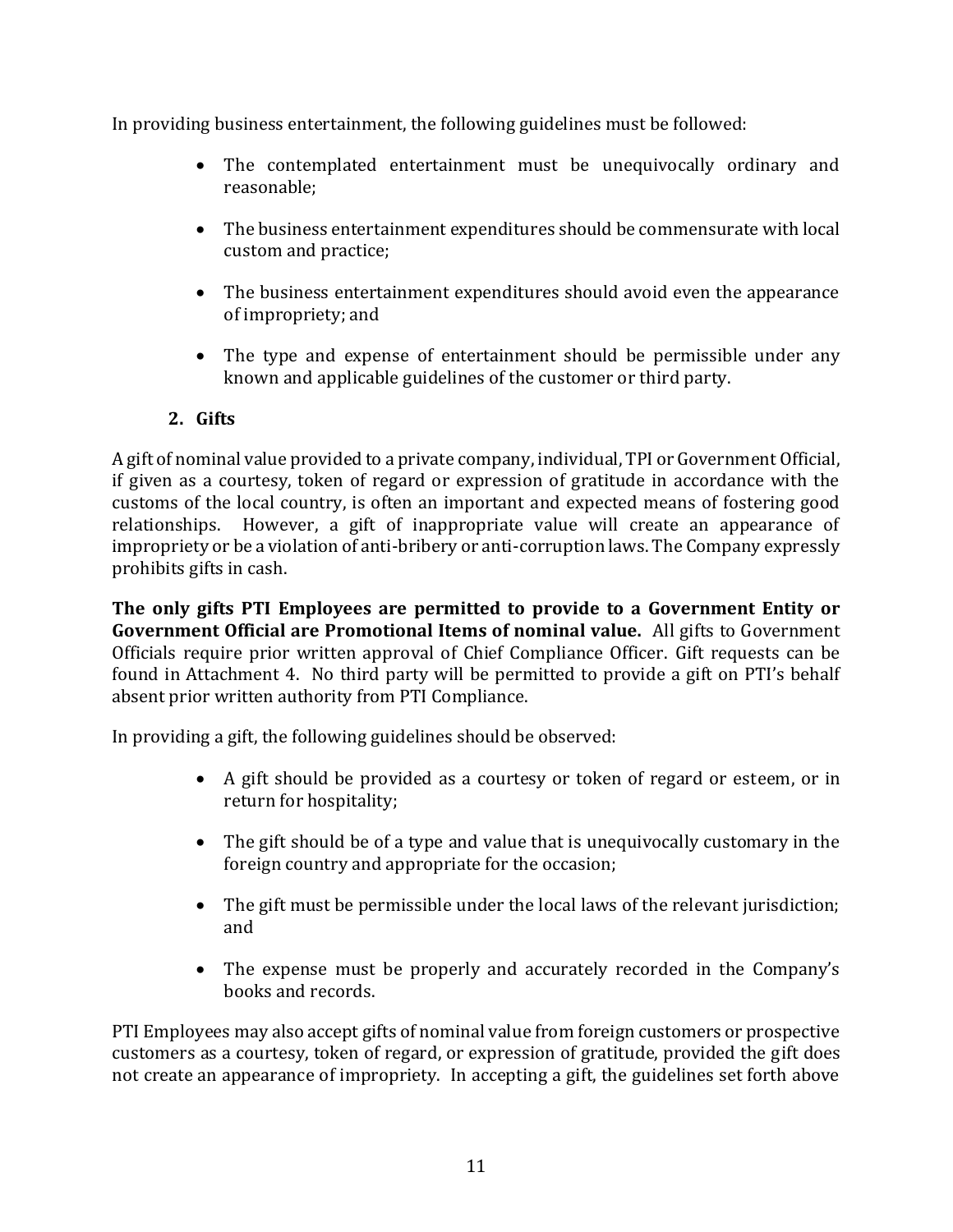must be strictly followed. However, accepting or keeping gifts received from Government Entities or Government Officials is strictly prohibited.

# **3. Travel and Lodging**

<span id="page-13-0"></span>The ABAC Program permits the Company to pay for certain travel and lodging expenditures for third parties, provided the expenditures are made strictly in accordance with these guidelines and local laws and subject to prior review and written approval from PTI Compliance. All travel and lodging expenses for Government Officials is strictly prohibited. Approval requests can be found in Attachment 4.

All such travel and lodging expenses must be consistent with the following guidelines and approval requirements:

- The type of lodging, travel and cost of meals and other entertainment should always be reasonable under the circumstances and be directly related to the promotion, demonstration or explanation of a product or service, or the execution or performance of a contract.
- For authorized travel expenses, payments should be made directly to the service provider, such as a hotel or airline, upon receipt of appropriate invoices.
- Where direct payments are unavoidable, the Company should reimburse the third party (or commercial customer employee) only upon receipt of appropriate invoices and confirmation that the expense has in fact been paid by such company or individual. PTI Employees shall not make payments directly to the companies or individuals for PTI reimbursed expenses.
- The itinerary and budget for the trip shall be reviewed and approved in writing, including by email by PTI Compliance prior to the trip.
- All expenditures must be properly and accurately recorded in the Company's books and records.

PTI may not pay for travel expenses that are excessive, frivolous or disproportionate to the professional status of the traveler.

PTI may not pay for the travel, lodging or entertainment of guests of a company, such as a spouse. A visit to other locations, sightseeing or other non-business purposes of travel for the company or individual is prohibited.

No third party will be permitted to provide travel on PTI's behalf absent prior written authority from the Chief Compliance Officer.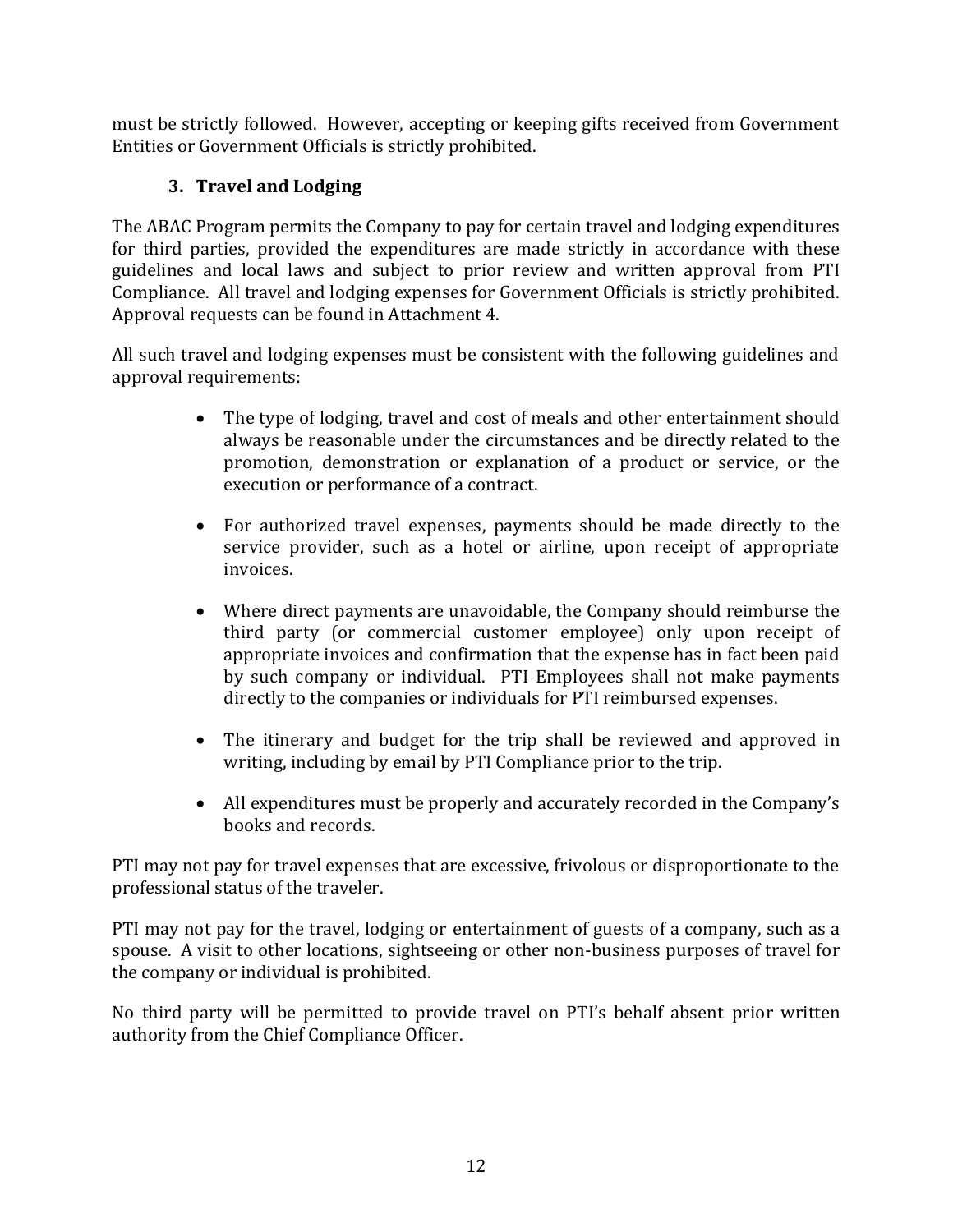### <span id="page-14-0"></span>**Section D: Charitable, Individual and Government Donations**

PTI believes in being a good corporate citizen and is open to contributing to the communities in which it does business. While involvement in such contributions is encouraged, it is important that PTI Employees have a thorough understanding of the organizations and individuals for which donations are being requested in order to ensure consistency with PTI values and compliance with all applicable laws. For that reason, the Company must verify and assure that the donations it makes to charities outside the United States will not be used to disguise illegal payments to Government Officials in violation of applicable anticorruption or anti-bribery laws.

All donations made to foreign governments, charities or individuals outside the U.S. must be pre-approved by PTI Compliance. To request PTI Compliance's approval, the PTI Employee must send completed Donation Request Forms (Appendices 5a and 5b) together with any additional supporting documentation or materials to PTI Compliance. PTI Compliance may request additional information or require that due diligence be conducted before approving or rejecting a Charitable Donation request. PTI Compliance may require that the Charitable Donation recipient execute a written agreement with the Company and/or provide certifications of compliance.

To request a donation, the PTI Employee must use the Donation Request Forms and follow the procedures below:

- Donation requests must be submitted no less than seven (7) business days in advance of the planned donation. Both the PTI Employee and the Donation Recipient must complete the respective forms (Appendices 5a and 5b).
- The PTI Employee must send the completed Donation Request Forms together with any additional supporting documentation or materials to PTI Compliance.
- PTI Compliance will review and notify the PTI Employee of its decision in writing.
- The PTI Employee must then submit all necessary forms to the Finance Department for final review.
- If approved, upon making the donation, the PTI Employee must submit the Notification and Receipt forms (attached hereto as Attachment 6), together with all supplementary documentation related to the donation, including but not limited to photographic evidence of delivery and final invoice of materials purchased to PTI Compliance within thirty (30) business days of the donation.

**Cash donations to any Government Entity, any organization administered by a Government Official or an individual are prohibited**. Only in-kind donations in the form of fixed assets or construction projects for the benefit of the community are permitted to such entities and individuals. However, cash donations to non-governmental entities are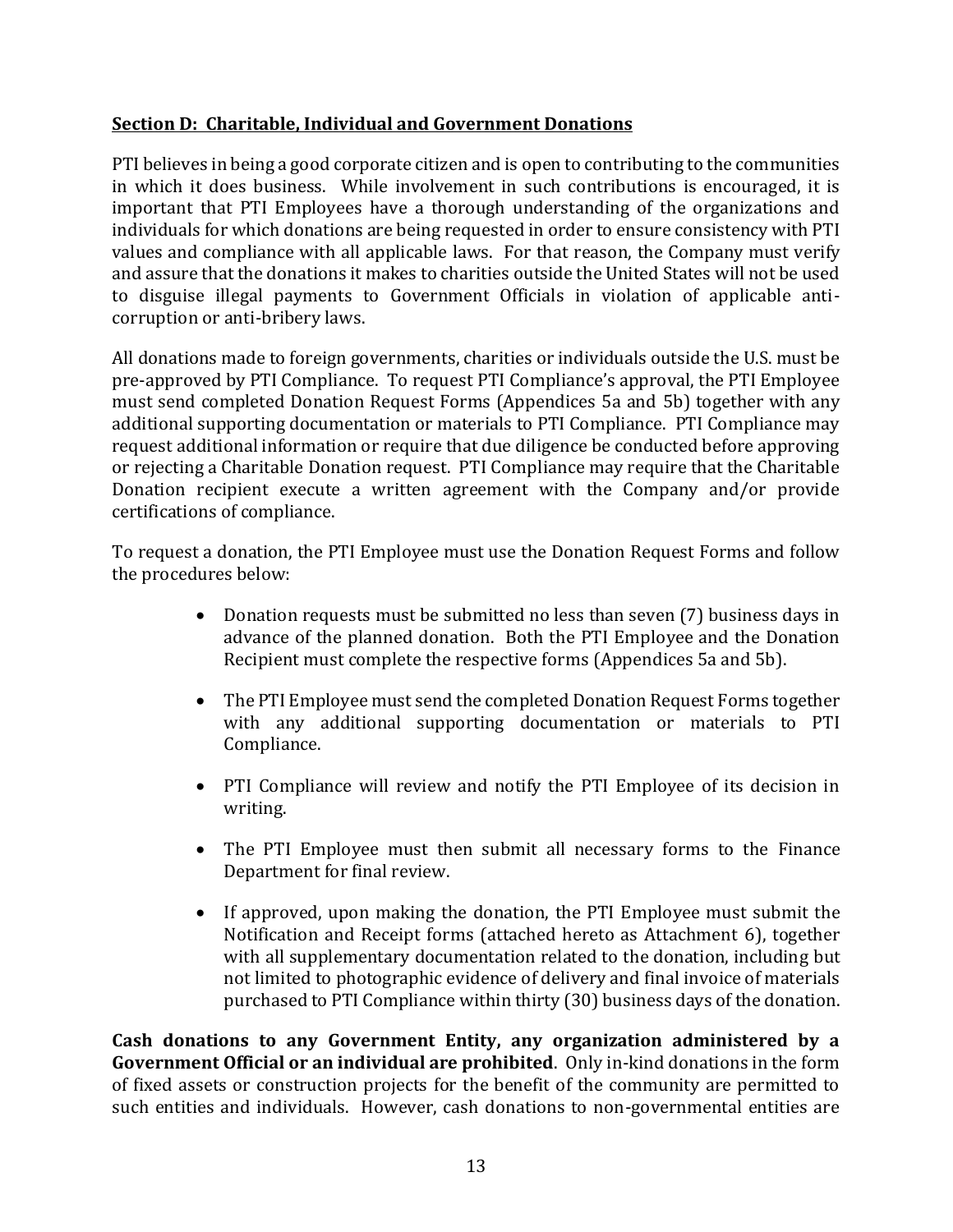permitted after a showing of compliance with this ABAC Program and obtaining prior, written approval of the Chief Compliance Officer.

Any donation to an individual must be approved by the Chief Compliance Officer. The Employee requesting such donation must submit the Donation Request Form (attached hereto as Attachment 5a) and secure the Notification and Receipt Forms (attached hereto as Attachment 6). The Donation Request Form must be complete and submitted to a member of PTI Compliance no less than seven (7) business days in advance of the date of the donation.

Political contributions are prohibited and shall not be made. The ABAC Program does not prohibit PTI Employees from individually participating in political matters within their home countries. Involvement and participation in political activities must be at an individual's choosing, on his or her own time and at his or her own expense. When an individual speaks on public issues, it must be made clear that comments or statements made are his or her own and not those of the Company. All questions concerning participation in political events or donations to political parties or candidates should be directed to PTI Compliance.

#### <span id="page-15-0"></span>**Section E: Joint-Ventures, Mergers and Acquisitions**

In addition to any other approvals required, the Chief Compliance Officer must conduct antibribery and anti-corruption transaction diligence on any company involved in a business combination transaction (whether in the form of a merger, acquisition, or otherwise) and potential joint venture partners. The Chief Compliance Officer must review the transaction considering the level of control (including negative control) that the Company will exercise as a result of the transaction and present the anti-bribery/anti-corruption transaction diligence and any recommendations to the CEO and Executive Chairman of the Company before any such transaction is approved by the Company. A written agreement must be in place for any transaction under this Section and should contain appropriate anti-bribery and anti-corruption language. The specific anti-bribery and anti-corruption language depends on the terms and conditions of the transaction and will be approved by the Chief Compliance Officer before the execution of any such agreement.

#### <span id="page-15-1"></span>**Section F: Employee Participation and Reporting Obligations**

Employee participation in, and attitudes toward, the ABAC Program activities will be an element of annual personnel evaluations. As such, an Employee's level of participation and attitude with regard to the ABAC Program will have an effect on PTI's decisions concerning that Employee's compensation, promotion and retention. If an Employee violates the ABAC Program or any anti-bribery/anti-corruption-related law or regulation in the course of his/her employment, the Employee will be subject to sanctions from the Company. These sanctions may include, but are not limited to, termination, suspension, demotion, reduction in pay and/or reprimand. In addition to sanctions for direct participation in an illegal act, Employees may be subject to disciplinary actions by the Company for failure to cooperate in implementing the ABAC Program.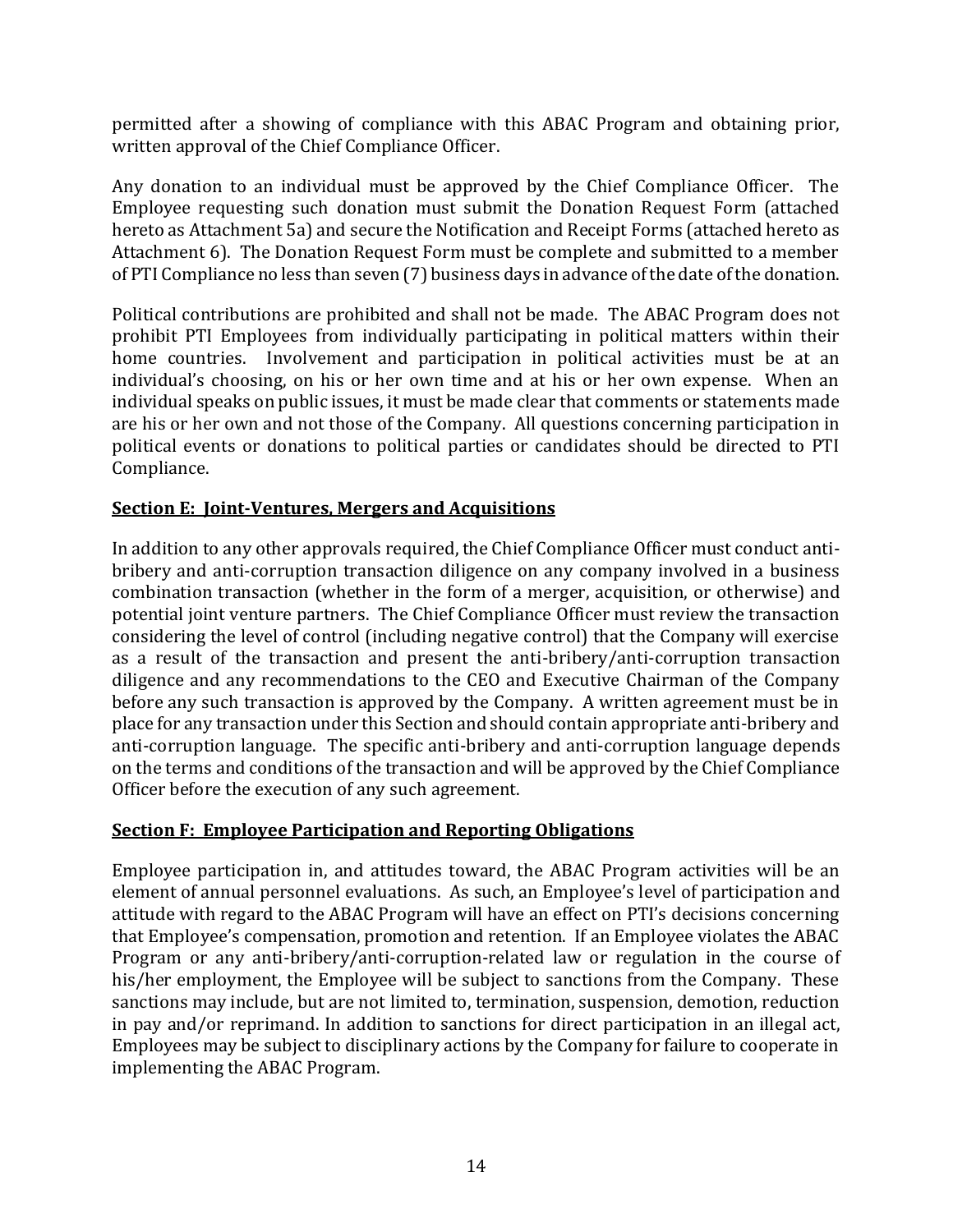Acts or omissions that will subject an Employee to disciplinary action include, but are not limited to, the following:

- Failure to report a suspected or actual violation of law;
- Failure to make, or falsification of, any certification required under the ABAC Program;
- Lack of attention or diligence on the part of supervisory personnel that directly or indirectly leads to a violation of law; or
- Direct or indirect retaliation against an Employee who reports a violation.

Each Employee MUST report any suspected or actual violations (whether or not based on personal knowledge) of applicable law or regulations immediately upon discovery to PTI Compliance. Once an Employee has made a report, the Employee has an ongoing obligation to update the report as new information comes into his/her possession. Under no circumstances shall the reporting of any such information or possible impropriety serve as a basis for any retaliatory actions to be taken against any Employee making the report.

The report may be made to any of the following:

- Global General Counsel or Chief Compliance Officer, Aleksandra Cuprys at [acuprys@phoenixintnl.com](mailto:acuprys@phoenixintnl.com) or 786-218-3258;
- Online via PTI Listens Channel at [https://secure.ethicspoint.com/domain/media/en/gui/55009/index.html;](https://secure.ethicspoint.com/domain/media/en/gui/55009/index.html) or,
- Local hotline numbers listed on the PTI Listens Channel.

PTI has zero tolerance for retaliation against anyone who makes a reasonable, good-faith report of an actual or suspected violation of any PTI policy. However, anyone who makes a report may still be subject to disciplinary action in the event and to the extent he or she violated a PTI policy or procedure. Providing inaccurate or false information is a violation of PTI's policies and will be grounds for disciplinary action.

### <span id="page-16-0"></span>**Section G: Training**

Each Employee is required to attend an annual anti-bribery and anti-corruption training and complete and sign the Anti-Bribery and Anti-Corruption Training Certification (set forth in Attachment 7), attesting that the Employee fully understands the ABAC Program and that the Employee fully acknowledges his/her commitment to comply with the ABAC Program. Each executed Employee Anti-Bribery and Anti-Corruption Training Certification shall form a part of the personnel file of such Employee. It shall be the responsibility of each PTI Manager to ensure that all Employees under his/her supervision have executed the Anti-Bribery and Anti-Corruption Training Certification on an annual basis.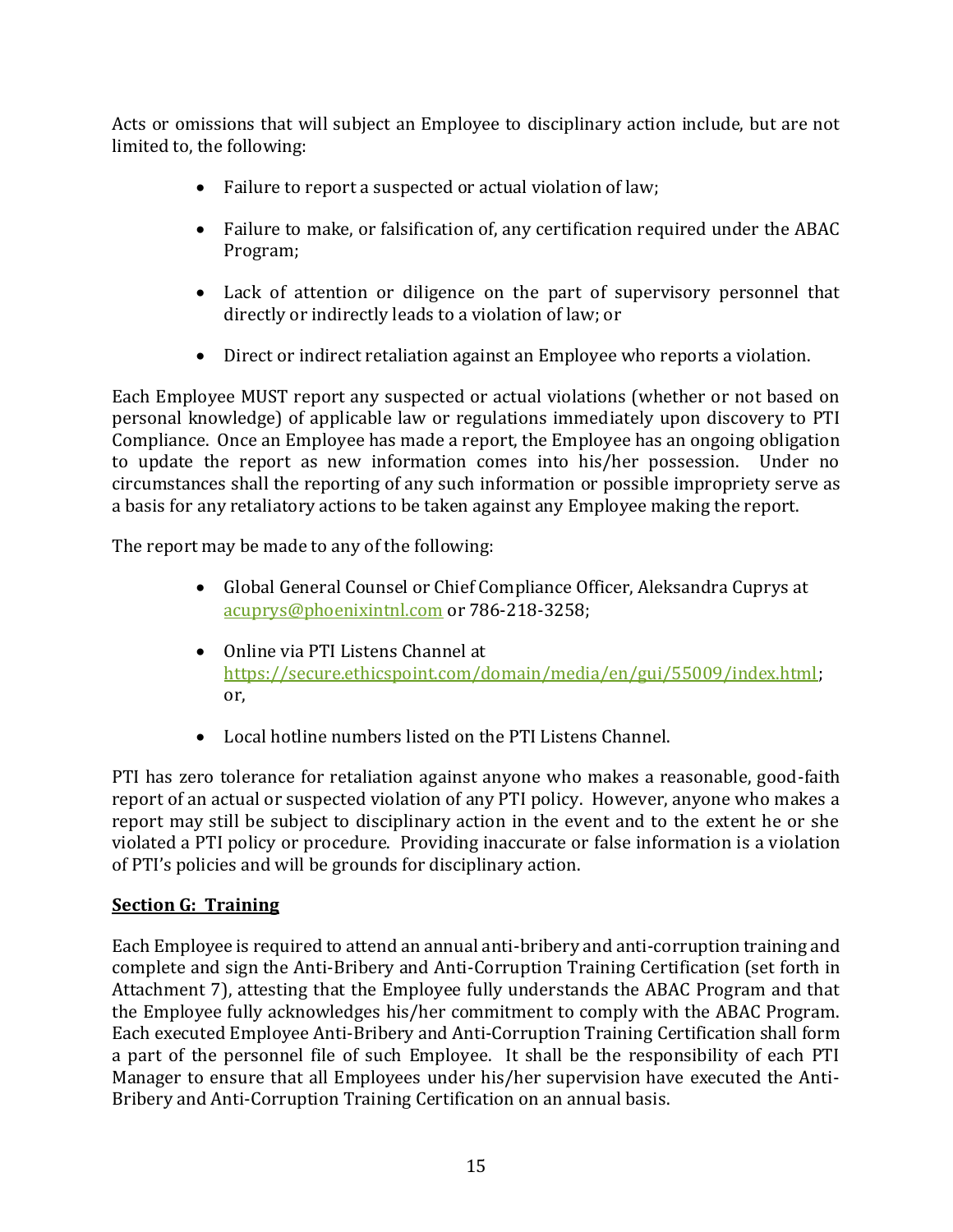In addition to the annual anti-bribery and anti-corruption training, the Chief Compliance Officer may designate certain employees to take additional anti-bribery and anti-corruption training as directed by the Chief Compliance Officer.

Where appropriate, the Chief Compliance Officer may request that specific TPIs or other third parties be trained.

For each training session conducted, PTI Compliance will create and retain a record of the training that includes the following: a description of the nature and the purpose of the training, the name of the person conducting the training, a list of attendees, and a copy of the materials used. Training Certifications can be found in Attachment 7.

### <span id="page-17-0"></span>**Section H: Procedures for Emergency Payments**

If a Government Official, political party or party official, or candidate for political office, makes a demand for payment to any PTI Employee, officer, shareholder, director, consultant, agent, partner, subcontractor, service provider or representative, and that individual reasonably believes that not making the payment would result in an imminent harm to his or her health or safety or the health or safety of his or her family members, then the demand is considered "extortionate," and the payment may be made. This exception only applies to physical health or safety. **Threats to commercial, financial or other interests do not justify an improper payment.**

In the event that such a payment is made in response to an extortionate demand, the circumstances of the payment, including the reason for it, its amount, and the identity of the recipient, must be accurately recorded in the Company's books and records and promptly reported in writing to PTI's legal department and the Chief Compliance Officer. When a good faith report of a payment made in response to an extortionate demand is received, the Chief Compliance Officer will determine what steps, if any, need to be taken to investigate the report. If the report is confirmed, the Chief Compliance Officer shall take whatever remedial steps deemed necessary. This recording must include the correct amount of the payment and a clear explanation of its purpose.

### <span id="page-17-1"></span>**Section I: Document Retention**

PTI Compliance shall retain all documents and records related to the ABAC Program for five (5) years from the end of a business relationship unless local law in the respective jurisdiction requires a longer period of time. Such documents shall include, but not be limited to, third party due diligence documents, certifications, training documents and documents related to gifts, hospitality, travel and lodging.

### <span id="page-17-2"></span>**Section J: Accounting Books and Records**

Compliance with the accounting and internal accounting control procedures of the Company is mandatory. The books and records of each overseas subsidiary (or subsidiary of the Company which conducts business overseas) shall at all times be maintained and recorded in compliance with the local law and GAAP, as confirmed by PTI's Chief Financial Officer.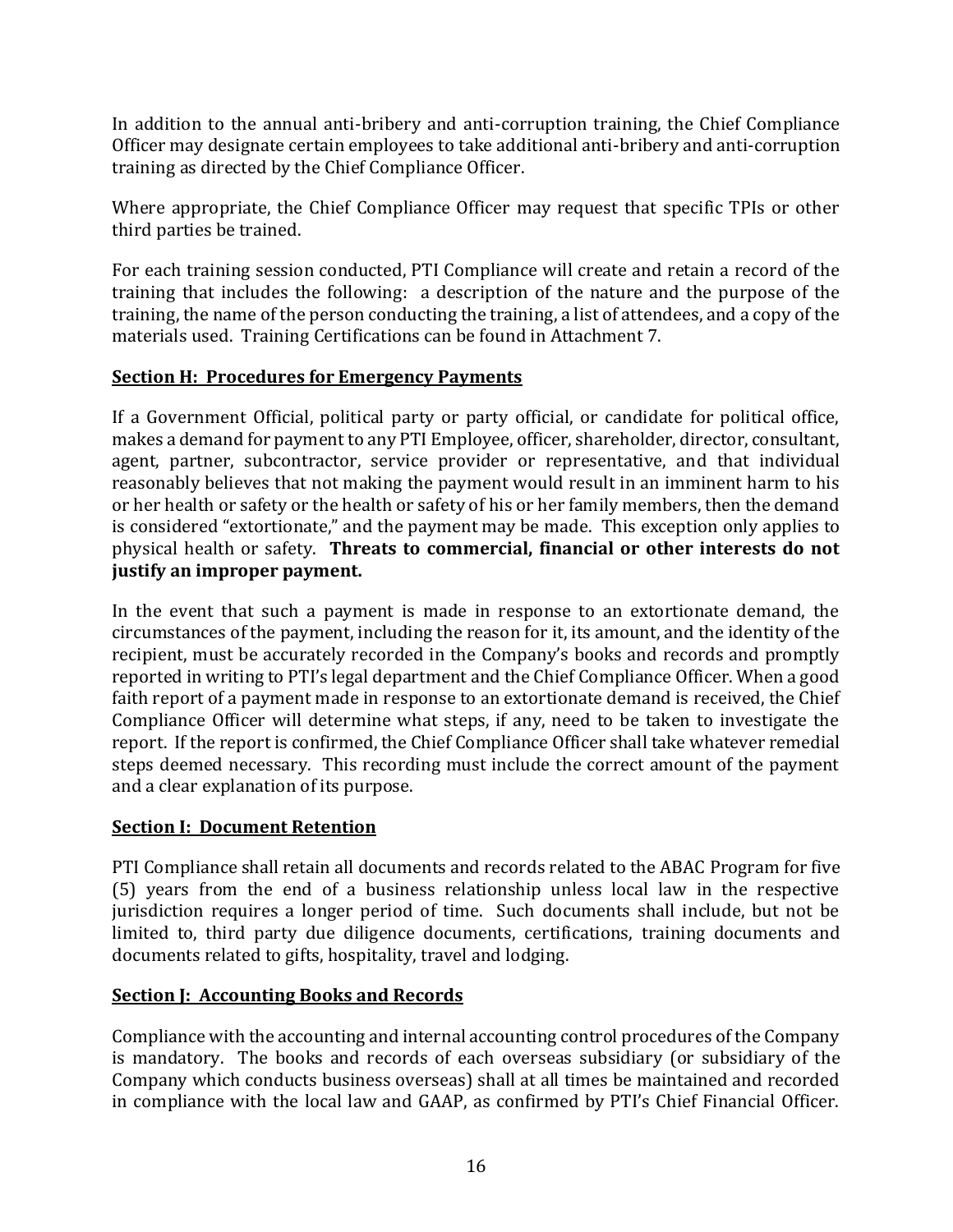Accounting records, expenditures, expense reports, invoices, vouchers, gifts, business entertainment, and any other business expenses must be accurately and reliably reported and recorded. False or misleading entries or invoices are prohibited.

Any and all payments by or on behalf of the Company may only be made pursuant to existing approval authorities and other internal control requirements, and only on the basis of appropriate supporting documentation and for the purposes specified in the documentation. Such purposes shall be recorded in accordance with applicable corporate procedures.

Undisclosed or unrecorded payments or assets are strictly prohibited. No cash transactions (except for petty cash) shall be conducted without the prior written approval of the Chief Compliance Officer. Failure to adhere to these principles and procedures will result in immediate disciplinary action.

Forensic audits by outside counsel and auditors may be undertaken on a periodic basis as determined by the Chief Compliance Officer. Periodic audits shall include:

- Documenting and evaluating the Company's internal accounting controls;
- Reviewing transactions and contracts to evaluate compliance with the FCPA and local law; and
- Reviewing compliance with the ABAC Program.

### <span id="page-18-0"></span>**Section K: Definitions**

### • **Close Business Associate**

For purposes of the ABAC Program, a close business associate of a Government Official includes all persons who are current or former partners, co-owners, joint-venture partners, or co-investors with, or consultants or advisors to, or have any other common financial interest or significant personal relationship with the Government Official.

### • **Employee**

An identified or identifiable natural person who is acting as a PTI director, officer, team member, Employee, contractor, or consultant, whether full time or part time, on a temporary or permanent basis.

### • **Family Member**

For purposes of the ABAC Program, a family member of a Government Official includes a spouse, domestic partner, sibling, parent or child of the Government Official.

### • **Government Entity**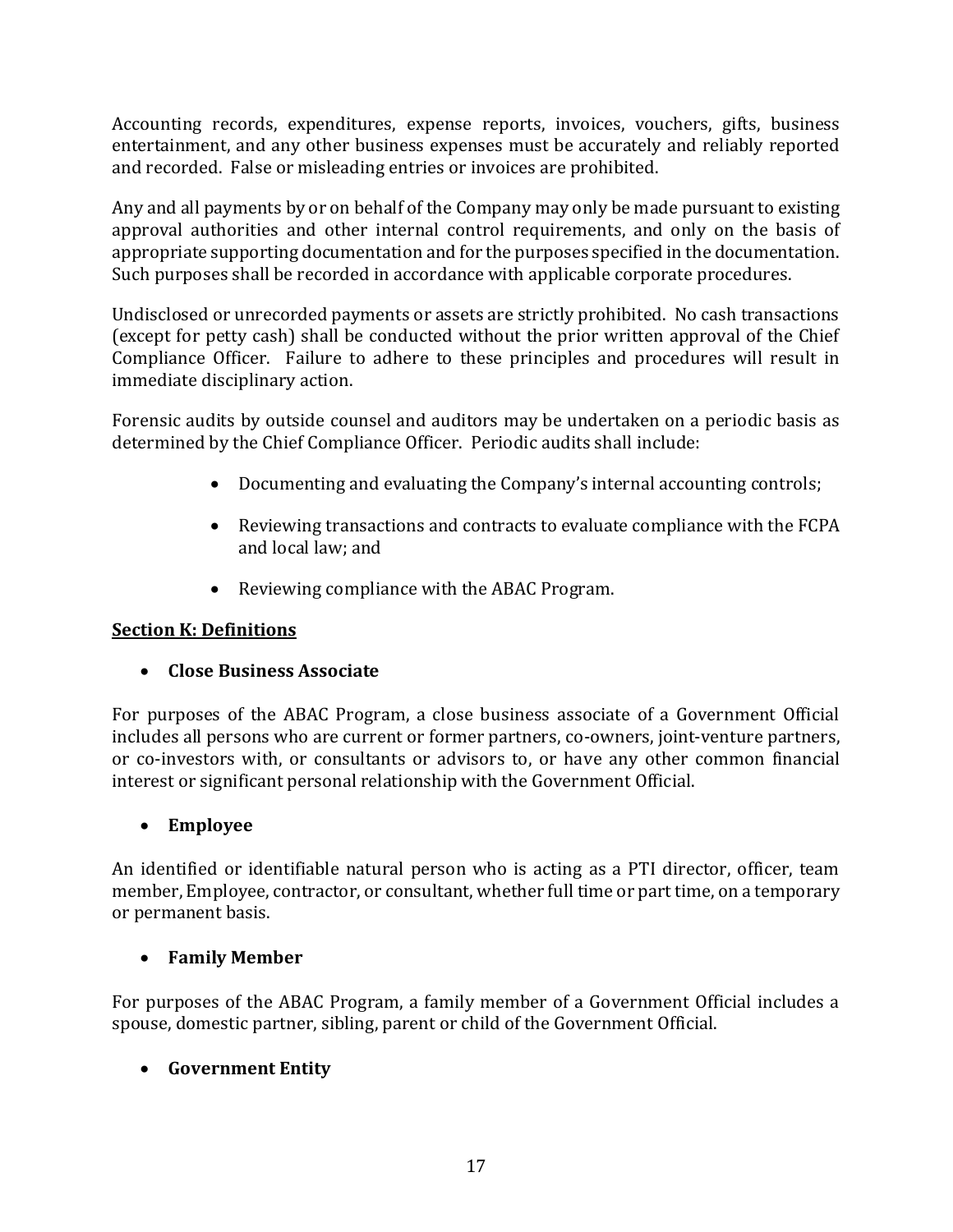The term "Government Entity" includes a non-U.S. government-owned or controlled department, agency or instrumentality thereof, which engages in public sector undertakings, which also include state-owned enterprises. It includes:

- (i) the national, regional, or local government;
- (ii) any agency, department or instrumentality under the control of the national, regional or local government;
- (iii) a government-owned or controlled company;
- (iv) any political party;
- (v) certain international organizations, such as the United Nations and the World Bank; and
- (vi) any court, tribunal, judicial authority or statutory authority.

# • **Government Official**

The term "Government Official" means:

- (i) elected and unelected officials, employees, agents, advisors and representatives of any branch or agency of government (i.e., national, state, regional, local and municipal, and legislative, administrative, judicial and executive branches);
- (ii) directors, officers, employees, representatives and agents of governmentowned or controlled companies, even if the companies are only partially owned or controlled by the government and such company acts as a commercial entity;
- (iii) political parties, party officials and candidates for office;
- (iv) officers, employees, representatives and agents of public international organizations, such as the United Nations, the World Bank, the International Monetary Fund, the Red Cross or the World Trade Organization;
- (v) members of a royal family;
- (vi) military personnel; and
- (vii) Family Members of any of the above individuals.

### • **Promotional Items**

Products that are produced by PTI and that bear the PTI logo, including pens, mugs, t-shirts, hats, bags, notepads, key chains, lanyards, device cases, etc.

# • **PTI Manager**

The PTI Manager is an Employee of the Company, having the title of Director or Manager in the specific jurisdiction and/or area where the TPI is to perform its duties.

# • **Red Flags**

"Red Flags" are facts and circumstances identified in the TPI due diligence screening process, or at any other time, indicating that a third party may present an unacceptable anti-bribery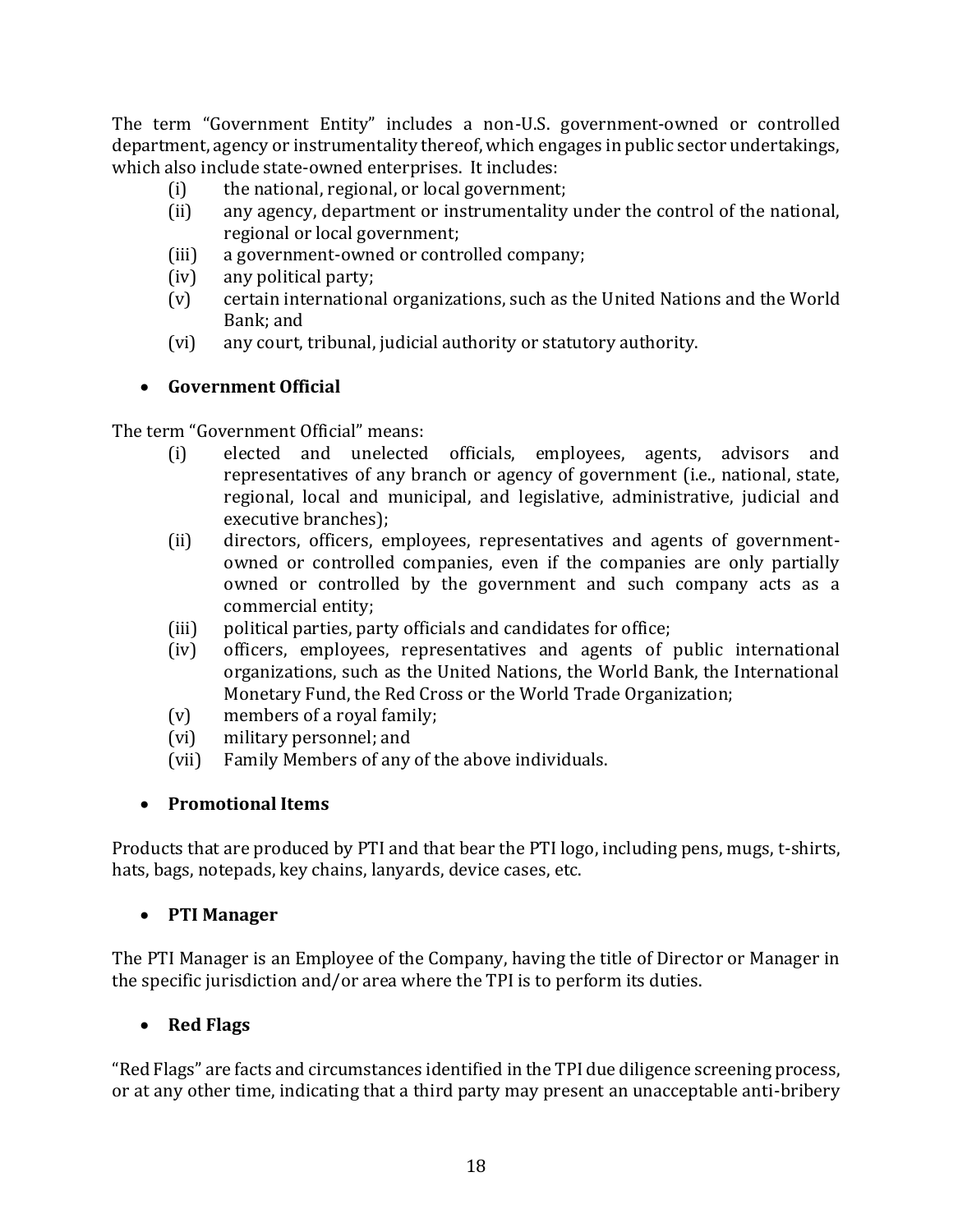or anti-corruption risk. Red Flags may also be associated with activities involving certain Government Officials, Family Members of Government Officials or Close Business Associates of Government Officials.

### • **Third Party Intermediary (TPI)**

Third Party Intermediary ("TPI") means a service provider, consultant, distributor, contractor, vendor, supplier, or other third party, whether an individual or an entity, retained to assist the Company in any function or business that requires or involves interaction with any Government Entity on behalf of the Company.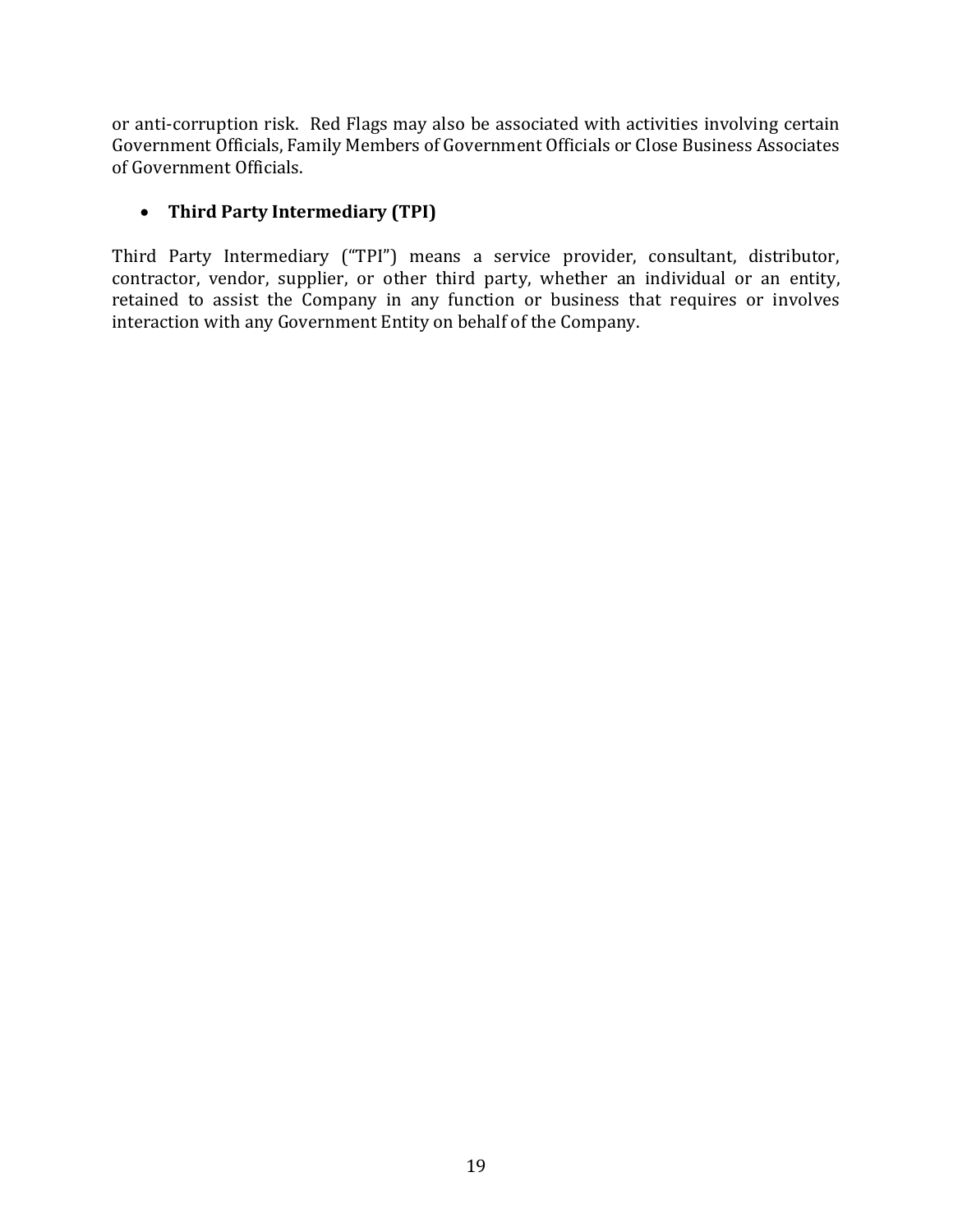### **Attachment 1**

### **REQUEST FOR DUE DILIGENCE**

*This form must be filled out by the PTI Employee requesting to hire a third party (the "Requestor"). Once completed, should be sent to PTI Compliance via email at [complysupport@phoenixintnl.com.](mailto:complysupport@phoenixintnl.com)* 

*If requesting the hiring of a Third Party Intermediary ("TPI"), this form must be accompanied by the TPI Questionnaire (Attachment 2A or 2B, as applicable).*

- 1. Name of third party:
- 2. Tax ID/NIT/RUC number:
- 3. Type of service(s) to be rendered by the third party or activities to be conducted by the third party on behalf of the Company:
- 4. Duration of the Agreement:
- 5. Territory where the third party will conduct activities on behalf of the Company:
- 6. Value of the Agreement with the TPI (based on an annual estimate):
- 7. Business justification/purpose for engaging the TPI (why the TPI is necessary to aid PTI in fulfilling its business needs):
- 8. What is the compensation structure for the TPI (commission, flat fee, monthly retainer, contingency fee), and what is the amount of compensation the TPI will receive?
- 9. Have you provided, presented and discussed PTI's Anti-Bribery and Anti-Corruption Policy Compliance Program with the proposed third party?

**Will the third party interact with a Government Entity or Government Official as defined in the ABAC Procedures?** *If so, complete questions 10-13 and obtain a completed TPI Questionnaire from the TPI before submitting this form to PTI Compliance.*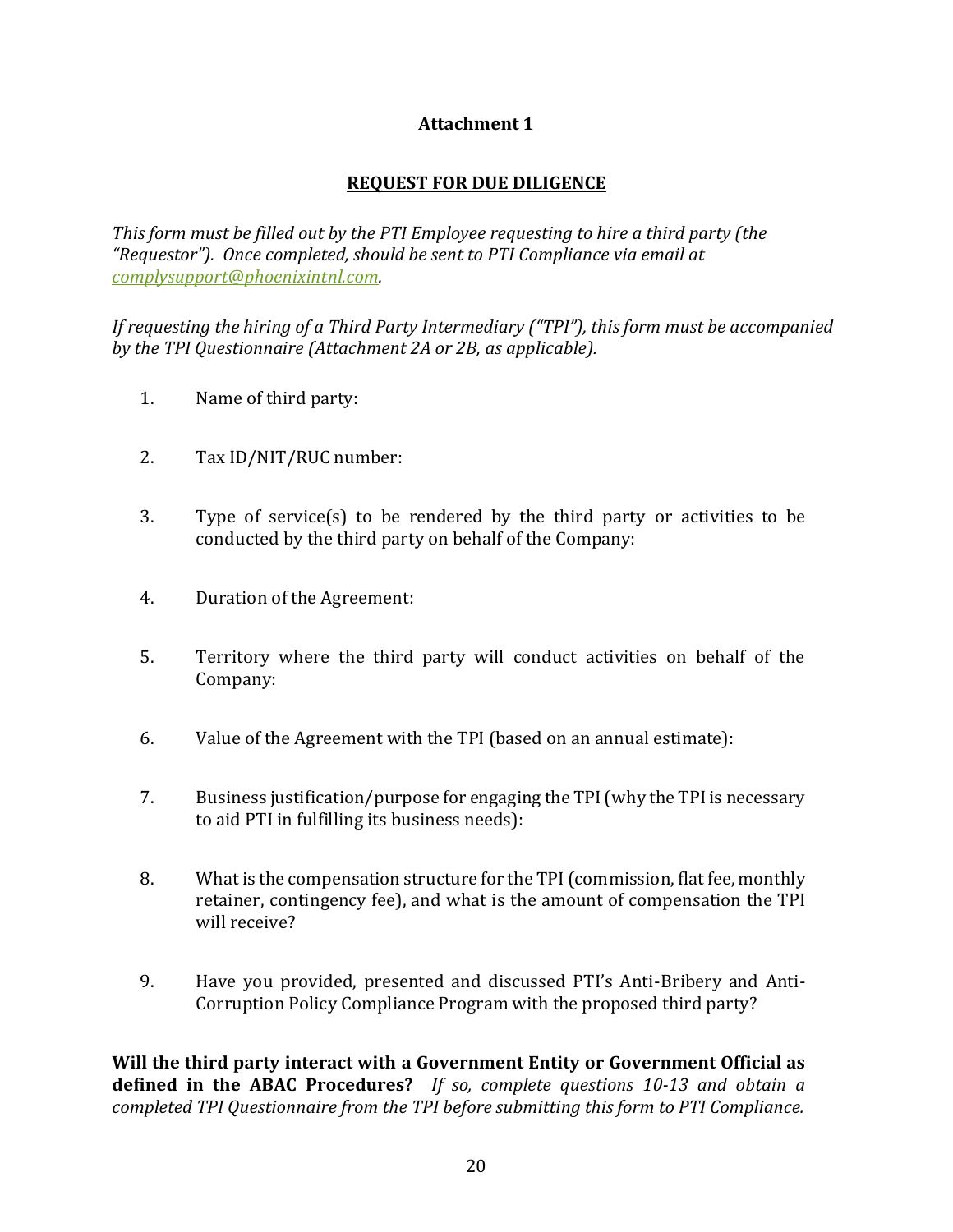- 10. Name of Government Entity or Entities (including the military) with which the TPI will have contact, either directly or indirectly:
- 11. Description of Permit or Certification issued by the Government Entity allowing the TPI to render service(s) (if no permit or certification is required state "none"):
- 12. Frequency of the interaction of the TPI with Government Officials/Government Entities (number of times estimated for each year):
- 13. Was the TPI recommended by a Government Entity or Government Official? (If so, who was the individual that made the recommendation and what is such individual's governmental position?)

By submitting this form and attached documents, we confirm that all information submitted hereto is true and correct to the best of our knowledge as of the date of its execution. The hiring of the proposed third party complies with PTI's Anti-Bribery and Anti-Corruption Compliance Program.

#### **Requesting Employee:**

Name

Signature Date

**\_\_\_\_\_\_\_\_\_\_\_\_\_\_\_\_\_\_**

**PTI Manager:**

Name

Signature Date

**\_\_\_\_\_\_\_\_\_\_\_\_\_\_\_\_\_\_**

**PLEASE READ: This completed form and the TPI Questionnaire should be emailed to PTI Compliance at [complysupport@phoenixintnl.com.](mailto:complysupport@phoenixintnl.com) The Request for TPI Due Diligence will not be processed until all the aforementioned Attachments are received.**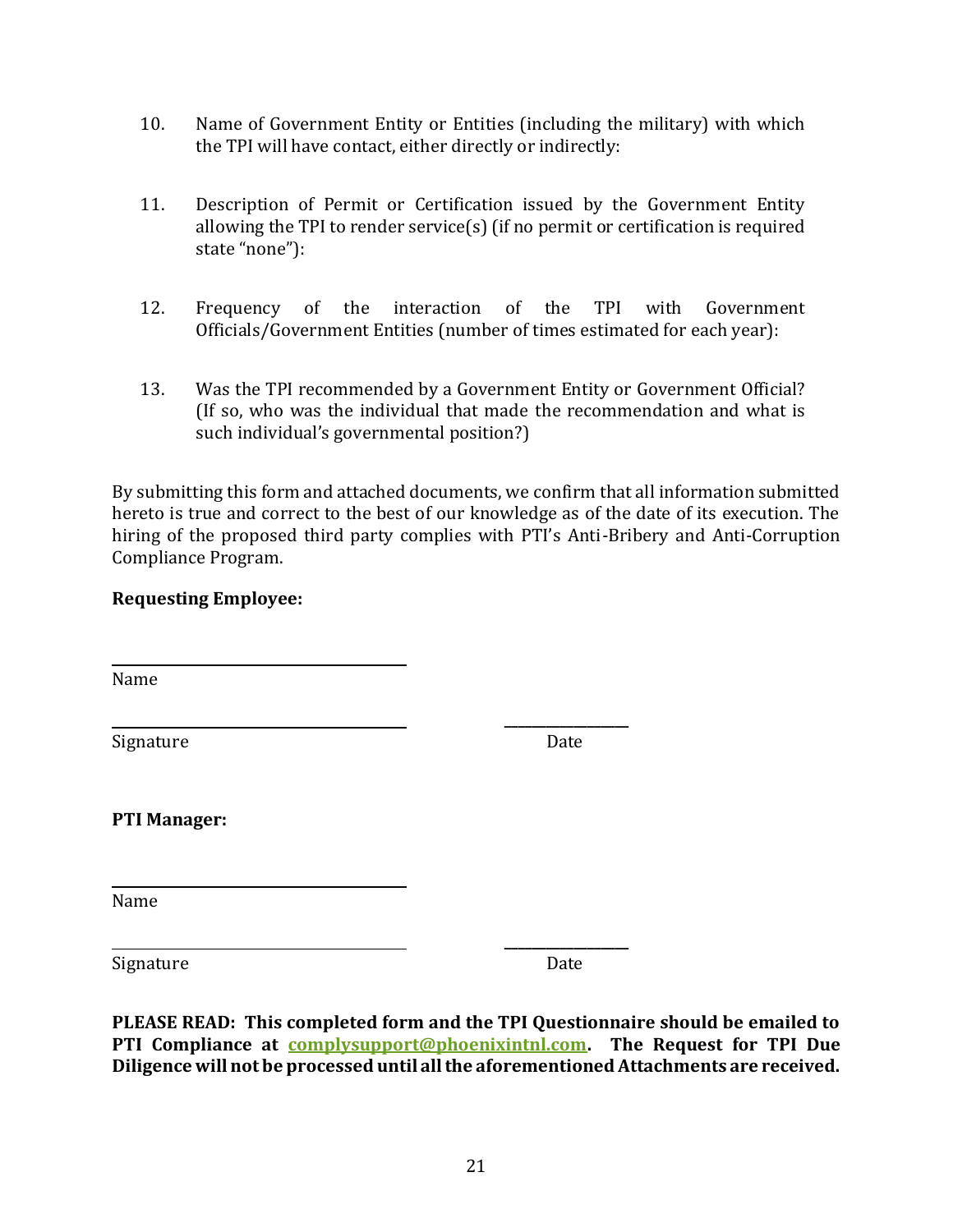#### **Attachment 2A**

#### **TPI CANDIDATE QUESTIONNAIRE (For Use When the TPI is an Individual)**

*This form must be provided to the candidate TPI. The candidate TPI must complete the form and return either to the Requestor or directly to PTI Compliance via email at [complysupport@phoenixintnl.com.](mailto:complysupport@phoenixintnl.com)* 

Phoenix Tower US Holdings, L.P. and its subsidiaries and affiliates worldwide (collectively "PTI," "Phoenix Tower" or "Company"), are committed to conducting business in compliance with all applicable laws and regulations, including the United States' Foreign Corrupt Practices Act, the United Kingdom's Bribery Act, France's Sapin II Act, Mexico's Ley General del Sistema Nacional Anticorrupción, Colombia's Ley 1475 Estatuto Anticorrupción, and similar laws of any country where PTI does business. PTI expects the same commitment to compliance with these legal and ethical standards from its business partners. As part of this commitment to anti-bribery and anti-corruption compliance and its Anti-Bribery and Anti-Corruption Policy, PTI requires that prospective third-party representatives and business partners ("TPIs") complete a due diligence questionnaire as a prerequisite to entering into a business relationship with the Company. The purpose of the due diligence is to ensure that TPIs' activities related to PTI fully comply with applicable anti-bribery and anti-corruption laws. Please provide the information requested in this Due Diligence Questionnaire in as much detail as possible in the space provided. Providing detailed and specific information may help limit follow up requests. Attach extra paper to this questionnaire as needed to fully respond to each question.

| Background<br>1.                          |  |
|-------------------------------------------|--|
| Name:                                     |  |
| Address:                                  |  |
| Telephone:                                |  |
| Fax:                                      |  |
| E-Mail:                                   |  |
| <b>Educational Background:</b>            |  |
| Date of Birth:                            |  |
| <b>National Identification Number:</b>    |  |
| Country where work is to be<br>performed: |  |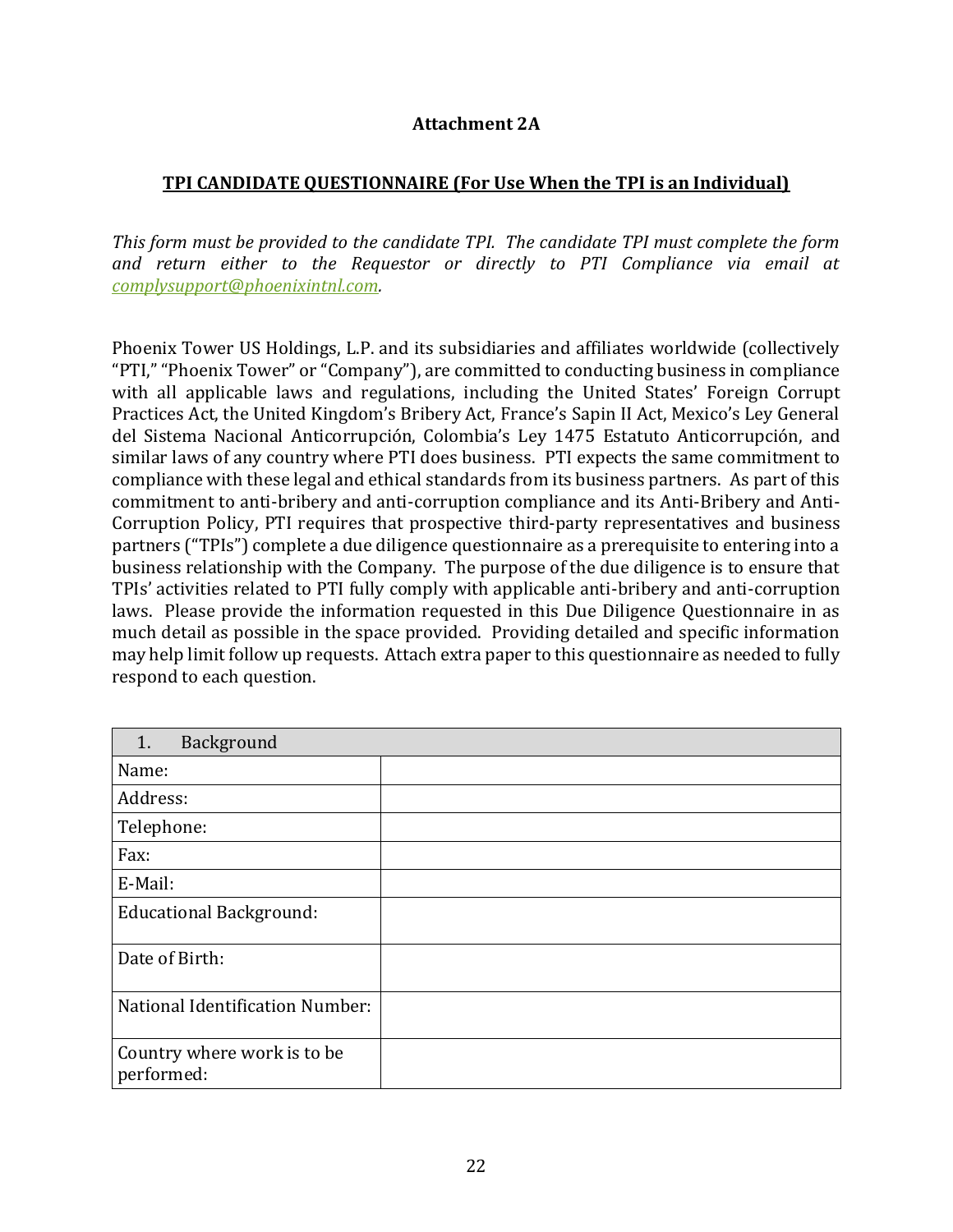| Percentage of your time that |  |
|------------------------------|--|
| will be spent performing     |  |
| services for Company:        |  |

| 2.<br><b>Business</b>                   |  |
|-----------------------------------------|--|
| Primary areas of business<br>activity:  |  |
| Years in primary areas of<br>business:  |  |
| Professional or Commercial<br>Licenses: |  |

3. Employment History. Please include a list of entities for which you have been an employee, officer, executive, director, owner and/or consultant in the last ten (10) years, including dates and a description of the position held. \*Please provide a CV

| <b>Governmental Connections</b>                                           | Yes | No |
|---------------------------------------------------------------------------|-----|----|
| Are you (or any close family members) a Government Official? <sup>1</sup> |     |    |

<sup>1</sup> The term "Government Official" should be construed broadly. "Government Official" includes any officer or employee of a non-US government-owned or controlled department, agency or instrumentality thereof, including, but not limited to: (a) members of a legislative or judicial body; (b) party officials or candidates for political office; (c) any officers or employees of state-owned enterprises, including a state-owned news agency or any affiliate thereof; and (d) any employees of international organizations, such as the United Nations and the World Bank. It also includes any employee, family member or close business associate of the same, and any person acting in an official capacity for or on behalf of the same. Government Officials also include those who work for an entity that is majority owned or otherwise controlled by a Government Entity. For purposes of this Program, a family member of a Government Official includes a spouse, sibling, parent or child of the Government Official.

For purposes of the Program, a close business associate of a Government Official includes all persons who are current or former partners, co-owners, joint-venture partners, or co-investors with, or consultants or advisors to, or have any other common financial interest or significant personal relationship with the Government Official. "Government Entity" includes a non-U.S. government-owned or controlled department, agency, or instrumentality thereof, that engages in public sector undertakings, which also includes state-owned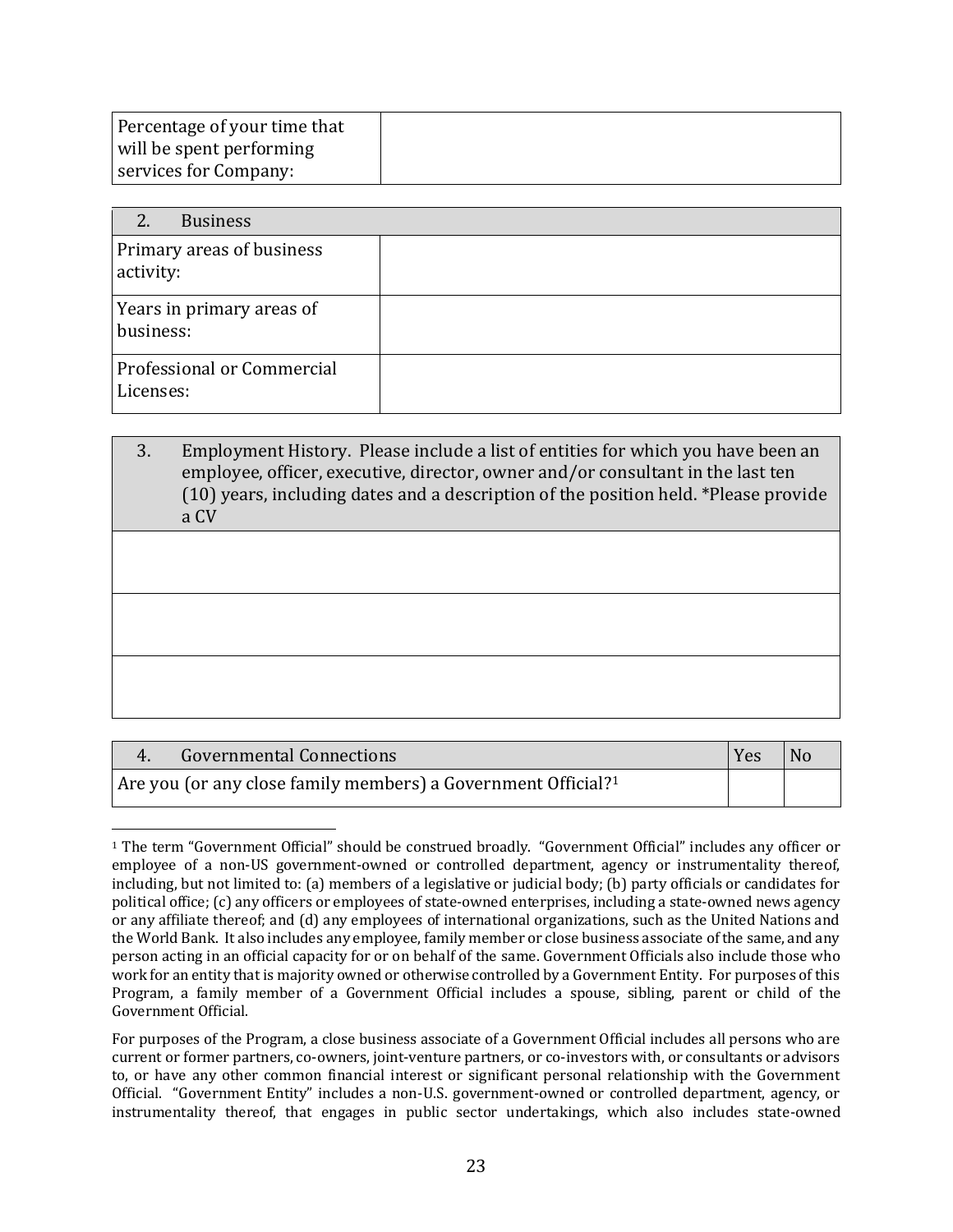| Have you (or any close family members who will be providing services in<br>connection with the proposed business) previously been a Government<br>Official?                                                                                                                                                      |  |  |
|------------------------------------------------------------------------------------------------------------------------------------------------------------------------------------------------------------------------------------------------------------------------------------------------------------------|--|--|
| Does any Government Official have any financial interest in the proposed<br>business with the Company?                                                                                                                                                                                                           |  |  |
| Have you interacted with, or do you anticipate interacting with, government-<br>related entities or Government Officials in connection with the proposed<br>business, including, but not limited to, seeking concessions, licenses, permits<br>or regulatory approvals in connection with the proposed business? |  |  |
| If you answered YES to any query, please attach a description that identifies such<br>governmental connections and interactions with government-related entities. If the<br>Government Official is a nolitical candidate or an individual who works for a nolitical party                                        |  |  |

Government Official is a political candidate or an individual who works for a political party and it would be inappropriate to provide such information under your country's laws, there is no need for you to provide the specific political party membership or affiliation of the particular individual(s).

| 5 <sub>1</sub><br>Payments                                                                                                                                                                                                                                                                                  | <b>Yes</b> | N <sub>o</sub> |
|-------------------------------------------------------------------------------------------------------------------------------------------------------------------------------------------------------------------------------------------------------------------------------------------------------------|------------|----------------|
| Have you offered, made, accepted or requested any bribe, kickback or other<br>improper payment to or from any person in connection with the proposed<br>service?                                                                                                                                            |            |                |
| Have you provided or paid for, or do you anticipate providing or paying for,<br>any meals, entertainment, gifts, travel, lodging or other business courtesies<br>for Government Officials, or their guests or family members, in connection<br>with the proposed business?                                  |            |                |
| Are you aware of any circumstances in which any person, including a<br>Government Official, has requested or demanded anything of value of any kind<br>(for example, a bribe, kickback, meal, entertainment or travel) from you or<br>any entity or individual related in any way to the proposed business? |            |                |
| If you answered YES to any query, please describe the circumstances of such payment or<br>offer, including the recipient, amount, frequency and purpose of such payment or offer to<br>pay.                                                                                                                 |            |                |

enterprises. It includes: (a) the national, regional, or local government; (b) any agency, department or instrumentality under the control of the national, regional or local government; (c) a government-owned or controlled company; (d) any political party; (e) certain international organizations, such as the United Nations and the World Bank; and (f) any court, tribunal, judicial authority or statutory authority.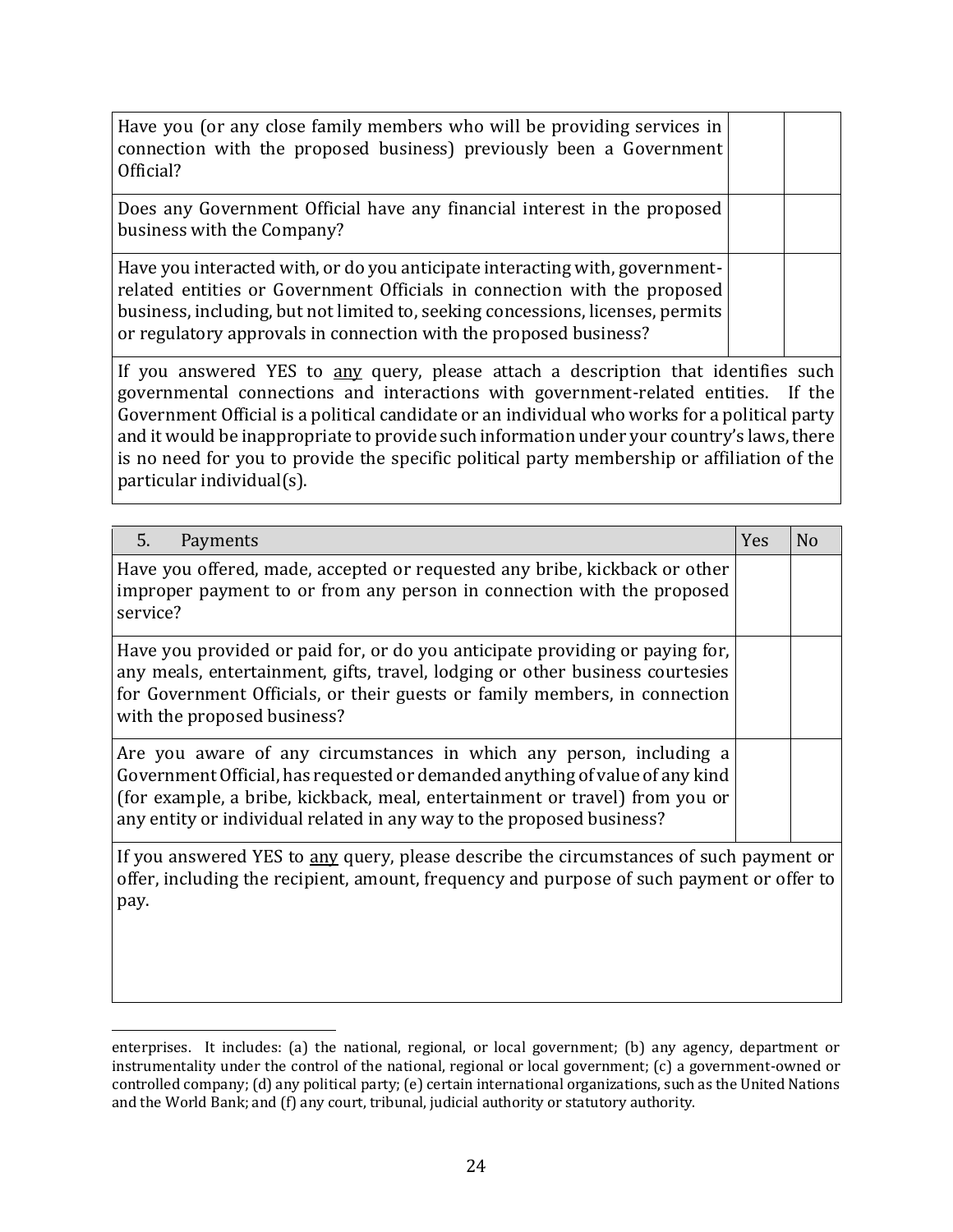| Penalties and Investigations<br>6.                                                                                                                                                                                      | Yes | No |
|-------------------------------------------------------------------------------------------------------------------------------------------------------------------------------------------------------------------------|-----|----|
| Have you ever been subject to a legal proceeding, internal investigation or a<br>government investigation or enforcement action related to corruption,<br>fraud or any other criminal act?                              |     |    |
| If you answered YES to any query, please describe the circumstances. In the case of legal<br>proceedings, please provide parties (organizations) involved, case number, court, filing<br>date and status of proceeding. |     |    |

I certify that the information provided in this TPI Candidate Questionnaire is complete and accurate to the best of my knowledge and belief. I further certify that I will notify PTI promptly if circumstances cause any information provided in this TPI Candidate Questionnaire to change. Any personal information, including sensitive data, is provided to PTI in compliance with any applicable privacy and data protection laws. I certify that I will provide any individuals' consents to PTI if requested. I agree that PTI will not be responsible for any harm or damages resulting from any failure to comply with privacy and data protection obligations.

Signature: Signature:

Printed Name:

Date: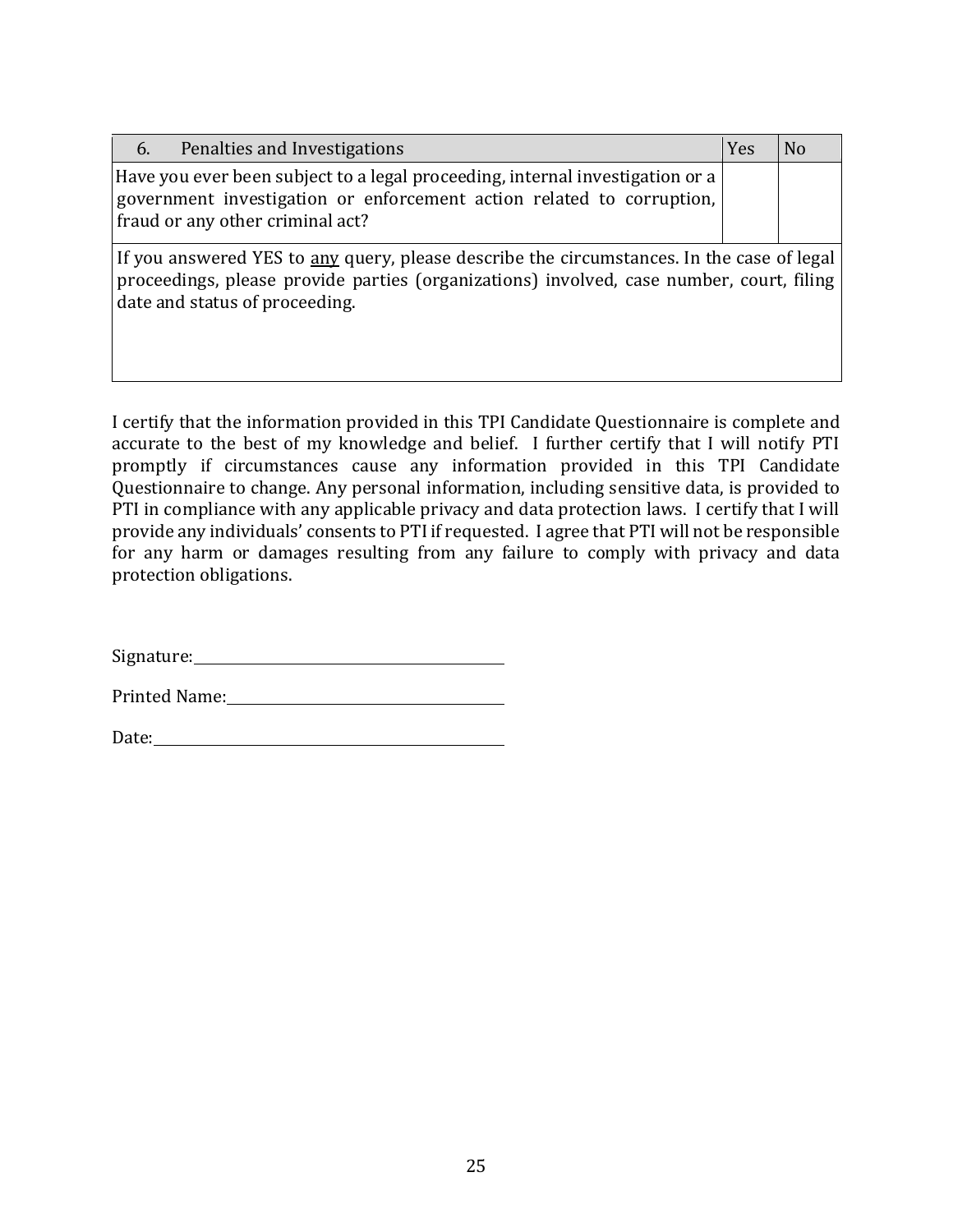### **Attachment 2B**

#### **TPI CANDIDATE QUESTIONNAIRE (For Use When the TPI is an Entity)**

*This form must be provided to the candidate TPI. The candidate TPI must complete the form and return either to the Requestor or directly to PTI Compliance via email at [complysupport@phoenixintnl.com.](mailto:complysupport@phoenixintnl.com)*

Phoenix Tower US Holdings, L.P. and its subsidiaries and affiliates worldwide (collectively "PTI," "Phoenix Tower" or "Company"), are committed to conducting business in compliance with all applicable laws and regulations, including the United States' Foreign Corrupt Practices Act, the United Kingdom's Bribery Act, France's Sapin II Act, Mexico's Ley General del Sistema Nacional Anticorrupción, Colombia's Ley 1475 Estatuto Anticorrupción, and similar laws of any country where PTI does business. PTI expects the same commitment to compliance with these legal and ethical standards from its business partners. As part of this commitment to anti-bribery and anti-corruption compliance and its Anti-Bribery and Anti-Corruption Policy, PTI requires that prospective third-party representatives and business partners ("TPIs") complete a due diligence questionnaire as a prerequisite to entering into a business relationship with the Company. The purpose of the due diligence is to ensure that TPIs' activities related to PTI fully comply with applicable anti-bribery and anti-corruption laws. Please complete this questionnaire by responding to each question and providing the requested documents. If a question is not applicable, respond to that question with "N/A." If additional room is necessary for your response, please attach extra pages.

| Background                                                                     |  |
|--------------------------------------------------------------------------------|--|
| TPI Name (exact name of the<br>entity that will contract with the<br>Company): |  |
| Address:                                                                       |  |
| Website:                                                                       |  |
| Point of Contact's name,<br>telephone and fax numbers, and<br>e-mail address:  |  |
| <b>Countries of Operation:</b>                                                 |  |
| Proposed Location(s) where the<br>TPI will provide services:                   |  |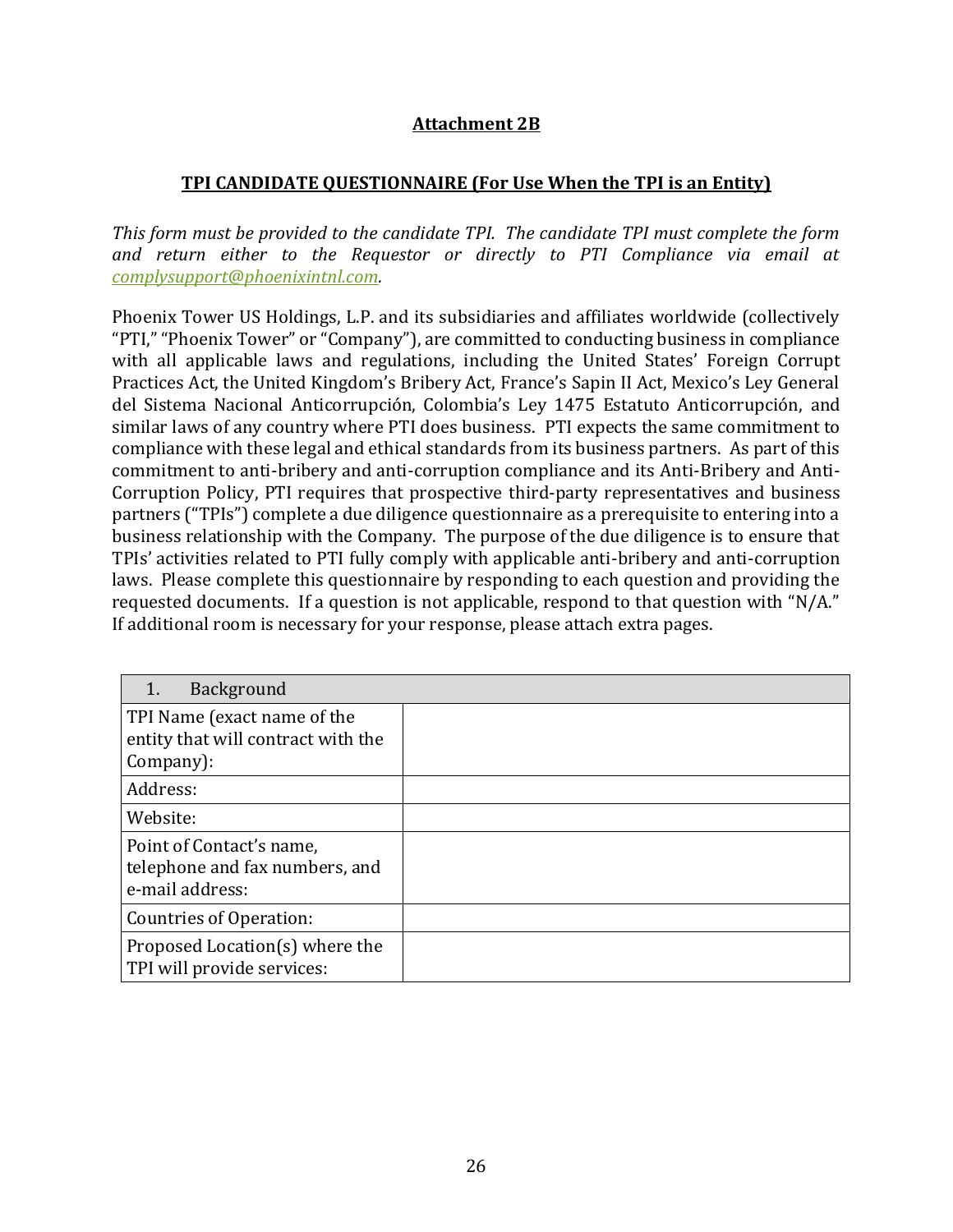| TPI                                           |  |
|-----------------------------------------------|--|
| Date and place of<br>incorporation/formation: |  |
| Primary areas of business<br>activity:        |  |
| Years in current areas of<br>business:        |  |

| 3.<br>TPI Officers and Board of Directors                                                                             |                                              |
|-----------------------------------------------------------------------------------------------------------------------|----------------------------------------------|
| Names and titles of TPI<br>Officers:                                                                                  |                                              |
| Names of members of the<br><b>Board of Directors:</b>                                                                 |                                              |
| What is the legal structure of the TPI?<br>Individually owned<br>Government owned<br>Partnership<br>Other: (describe) | Corporation (such as Inc., Ltd., GmbH, etc.) |

### 4. TPI Structure

If the TPI is listed on a major securities exchange or 100% owned by a company that is listed on such an exchange, please attach to this Questionnaire a copy of your most recent annual report(s) to such exchange(s), and skip the remainder of this Question 4.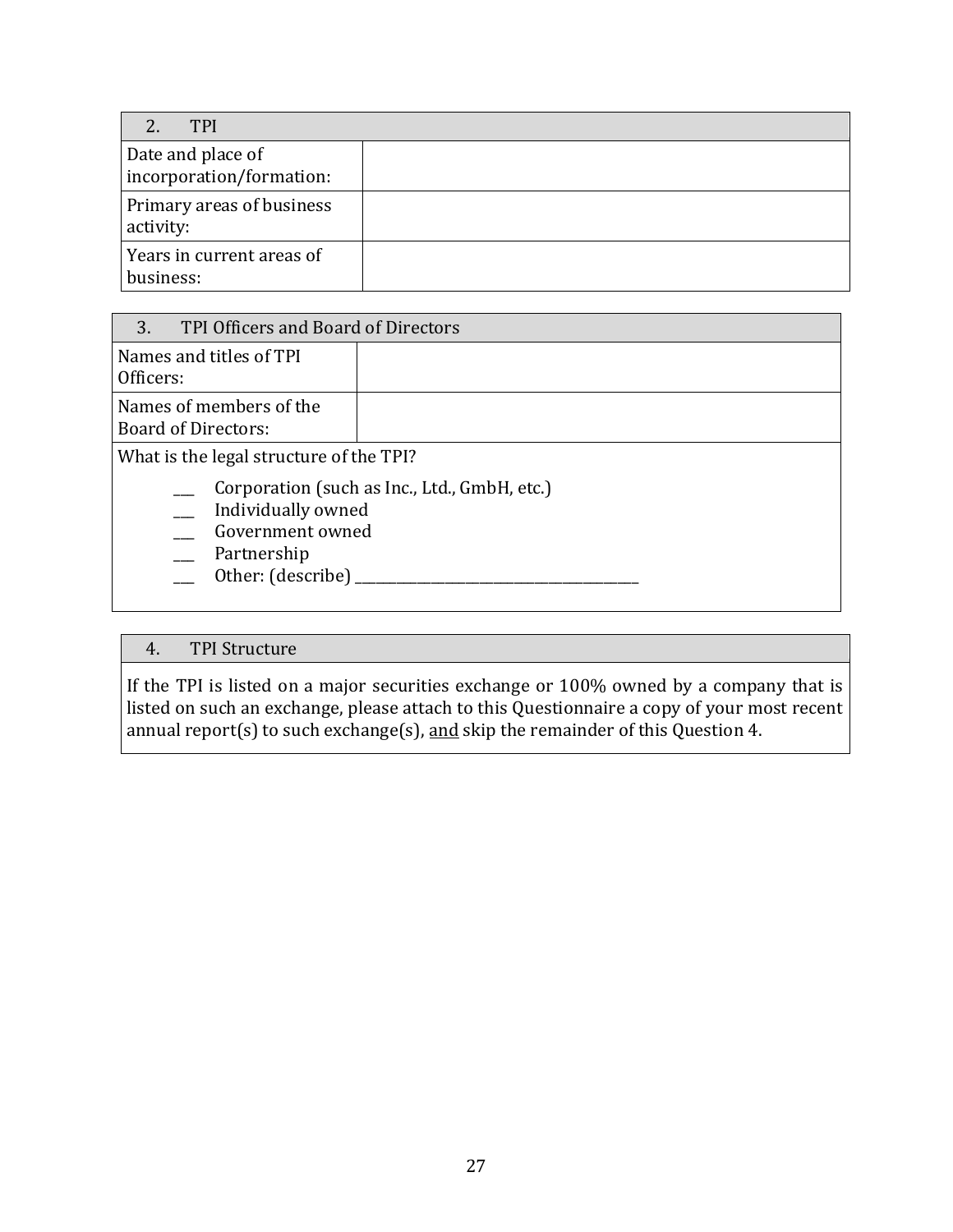| Please list each owner,<br>beneficial owner, subsidiary<br>and joint venture partner of<br>the TPI.                                                                                                                                                                                                   |  |
|-------------------------------------------------------------------------------------------------------------------------------------------------------------------------------------------------------------------------------------------------------------------------------------------------------|--|
| Include each owner,<br>subsidiary and joint<br>venture partner of each<br>listed entity until the full<br>corporate structure is<br>identified. Alternatively,<br>please attach a diagram<br>that contains such<br>information; including<br>names of shareholders<br>and percentage owned by<br>all. |  |

| 5 <sub>1</sub><br><b>Governmental Connections</b>                                                                                                                                                                                                                                           | Yes | N <sub>o</sub> |
|---------------------------------------------------------------------------------------------------------------------------------------------------------------------------------------------------------------------------------------------------------------------------------------------|-----|----------------|
| Is any individual (or close family member of such individual) who will be<br>providing services in connection with the proposed business a Government<br>Official? <sup>2</sup>                                                                                                             |     |                |
| Does any governmental entity or individual Government Official have any<br>financial interest in, or exercise control over, the TPI or any entity<br>providing services in connection with the proposed business?                                                                           |     |                |
| Has the TPI interacted with, or does it anticipate interacting with,<br>government-related entities or Government Officials in connection with<br>the proposed business, including, but not limited to, seeking or obtaining<br>any concessions, licenses, permits or regulatory approvals? |     |                |
| If you answered YES to any query, please attach a description that identifies such<br>governmental connections and interactions with government-related entities. If the<br>Covernment Official is a political candidate aren individual who works for a political porty                    |     |                |

Government Official is a political candidate or an individual who works for a political party, and it would be inappropriate to provide such information under your country's laws, there is no need for you to provide the specific political party membership or affiliation of the particular individual(s).

<sup>2</sup> The term "Government Official" should be construed broadly. It includes, without limitation, elected or unelected individuals who work for any government branch or agency (both local and national), political party, government-owned or controlled company, or public international organization (such as the United Nations or Red Cross). The term includes political candidates, members of a royal family, military personnel and close family members of any of the above individuals. If you are uncertain whether a person is a "Government Official," please notify your Company contact.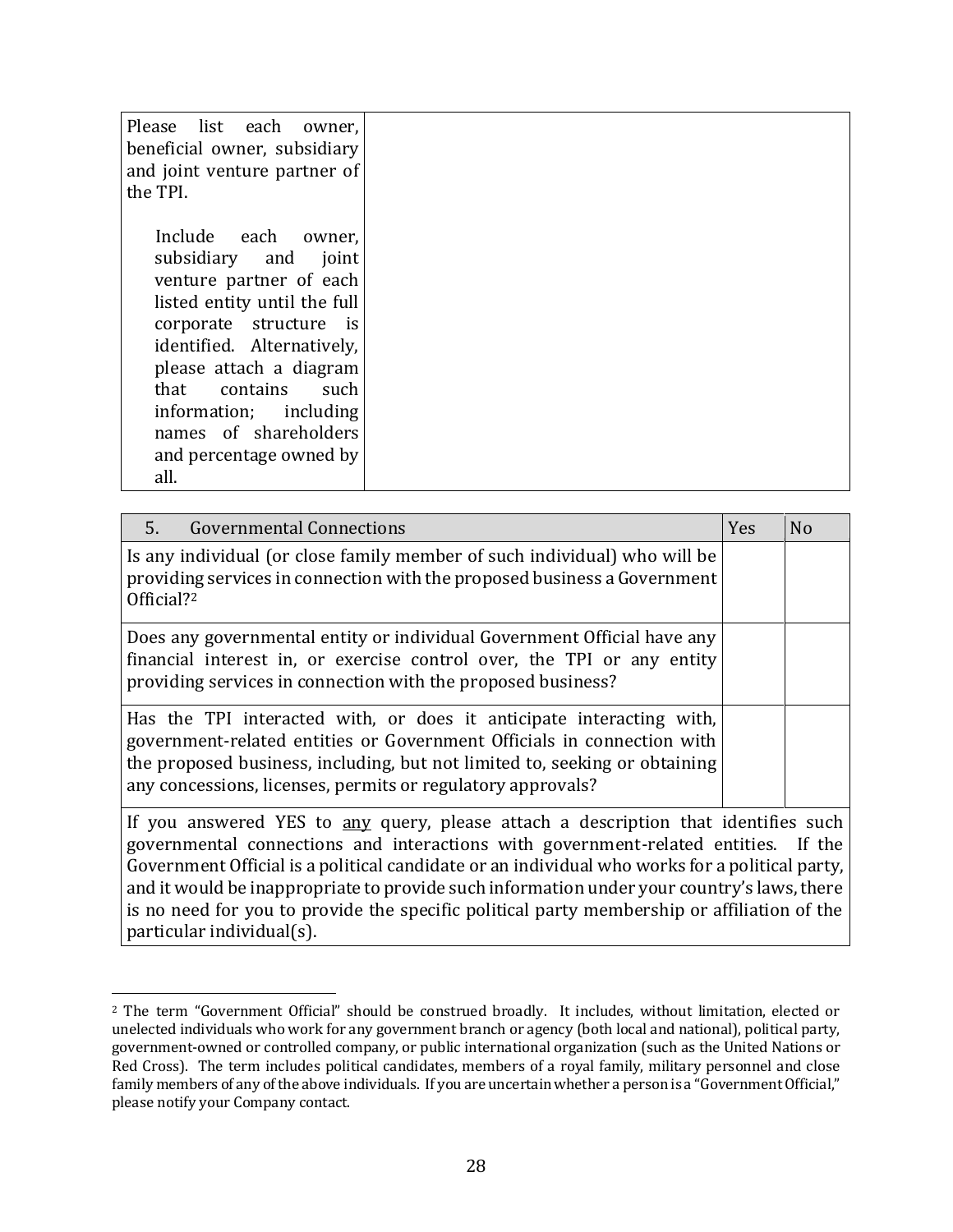| Payments<br>6.                                                                                                                                                                                                                                                                                                                                            | Yes | N <sub>o</sub> |
|-----------------------------------------------------------------------------------------------------------------------------------------------------------------------------------------------------------------------------------------------------------------------------------------------------------------------------------------------------------|-----|----------------|
| Has the TPI or any entity providing services in connection with the<br>proposed business offered, made, accepted or requested any bribe,<br>kickback or other improper payment to or from any person in connection<br>with the proposed business?                                                                                                         |     |                |
| Has the TPI or any entity providing services in connection with the<br>proposed business provided or paid for, or do they anticipate providing or<br>paying for, any meals, entertainment, gifts, travel, lodging or other business<br>courtesies for Government Officials or their guests or family members in<br>connection with the proposed business? |     |                |
| Are you aware of any circumstances in which any person, including a<br>Government Official, has requested or demanded anything of value of any<br>kind (for example, a bribe, kickback, meal, entertainment or travel) from<br>the TPI or any entity or individual related in any way to the proposed<br>business?                                        |     |                |
| If you answered YES to any query, please describe the circumstances of such payment or<br>offer, including the recipient, amount, frequency and purpose of such payment or offer to<br>pay.                                                                                                                                                               |     |                |

| 7.<br>Penalties and Investigations                                                                                                                                                                                                                                                               | Yes | N <sub>o</sub> |
|--------------------------------------------------------------------------------------------------------------------------------------------------------------------------------------------------------------------------------------------------------------------------------------------------|-----|----------------|
| Has the TPI or any person or entity providing services in connection with<br>the proposed business ever been subject to a legal proceeding, internal<br>investigation or government investigation or enforcement action relating<br>in any way to corruption or fraud or any other criminal act? |     |                |
| Has the TPI or any person or entity providing services in connection with<br>the proposed business been arrested for, charged with or convicted of (or<br>entered a plea of nolo contendere to) a felony?                                                                                        |     |                |
| If you answered YES to any query, please describe the circumstances. In the case of legal<br>proceedings, please provide parties (organizations) involved, case number, court, filing<br>date and status of proceeding.                                                                          |     |                |

 $\mathbf{I}$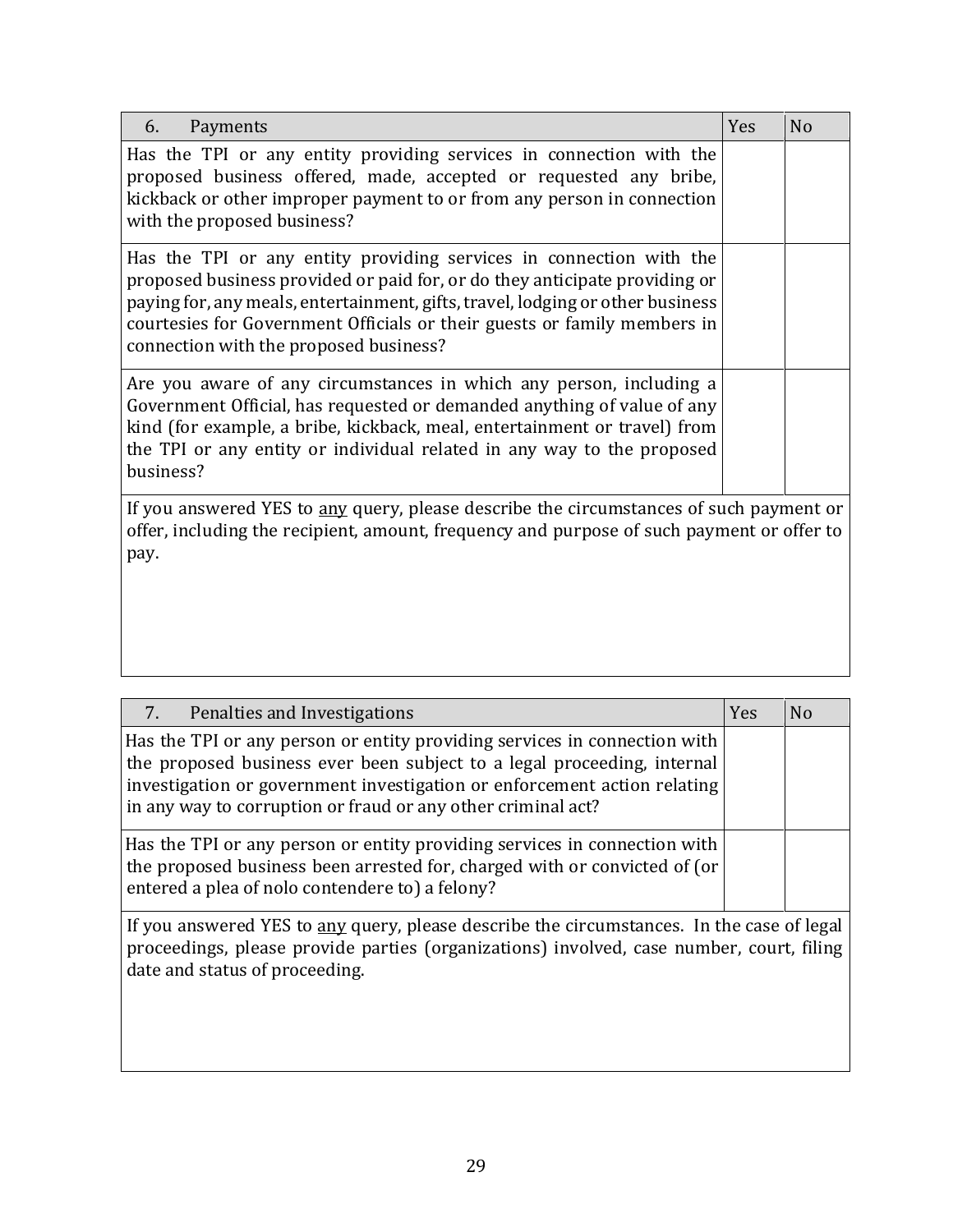#### 8. Attachments

Please attach to this Questionnaire:

- a copy of all policies, procedures, training information or other documentation that comprises any anti-bribery or anti-corruption compliance program or policy the TPI has in place;
- a copy of the Registrar of Companies Extract for the TPI (or similar proof of incorporation/formation, as applicable in your country);
- a copy of any required registrations or other documentation authorizing the TPI to conduct business in the territories in which it currently operates or plans to operate in the future; and
- a résumé for the designated project manager or member of the TPI who will be handling the project(s).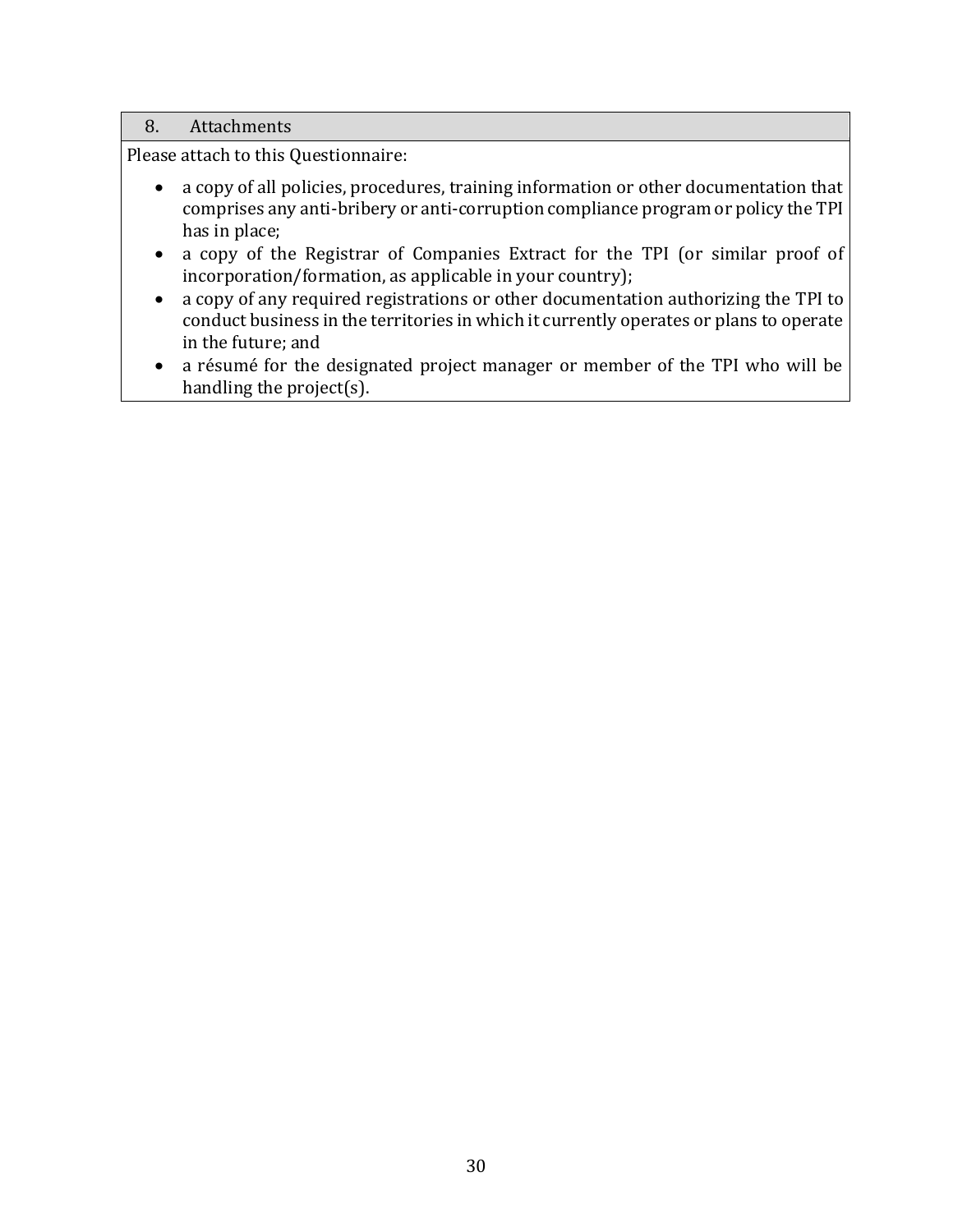I have reviewed the information and representations in this TPI Candidate Questionnaire and am authorized to sign on behalf of the TPI. I certify on behalf of the TPI that the information provided in this TPI Candidate Questionnaire is complete and accurate to the best of my knowledge and belief. I further certify that the TPI will notify PTI promptly if circumstances cause any information provided in this TPI Candidate Questionnaire to change. Any personal information, including sensitive data, is provided to PTI in compliance with any applicable privacy and data protection laws. I certify on behalf of the TPI that the TPI will provide any individuals' consents to PTI if requested. I certify on behalf of the TPI that PTI will not be responsible for any harm or damages resulting from any failure to comply with privacy and data protection obligations.

| Signature:    |  |  |
|---------------|--|--|
|               |  |  |
| Printed Name: |  |  |

Title:

| TDI<br>$\bf{l}$<br>- |  |  |
|----------------------|--|--|
|                      |  |  |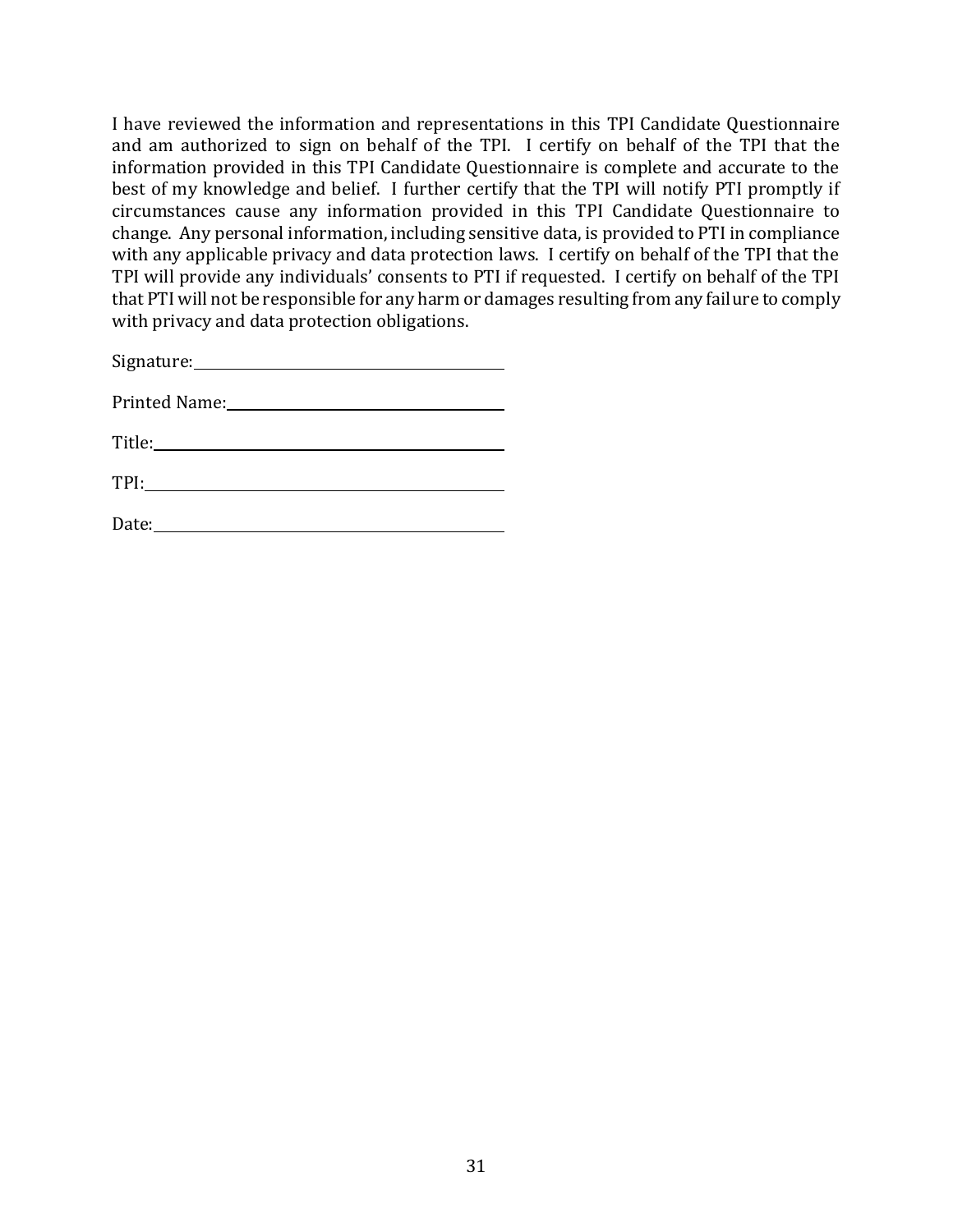#### **Attachment 3**

#### **REAL ESTATE TRANSACTIONS**

*This form must be used by the Real Estate department prior to any real estate transaction.* 

1. Does the transaction involve a

- ☐ Government Entity
- ☐ Government Official
- ☐ Family Member
- ☐ Close Business Associate
- $\Box$  None of the Above (Name of the counterparty to the transaction:
- 2. Background Information

Name:

Date of Birth (if seller is an individual):

Address:

Contact Person:

Phone No:

E-Mail:

If the proposed real estate transaction is with a Family Member or Close Business Associate, please identify that Family Member or Close Business Associate. In addition, please identify the Government Official with whom the Family Member or Close Business Associate has a relationship, the position(s) held by that Government Official, and the dates those position(s) were held:

3. Is the Government Entity / Government Official / Family Member / Close Business Associate the buyer, seller, lessee, or lessor of the property?

☐ Buyer ☐ Seller ☐ Lessee ☐ Lessor

4. Property Location:

5. Property list price (as offered by landowner):

6. What is the amount PTI is proposing to pay?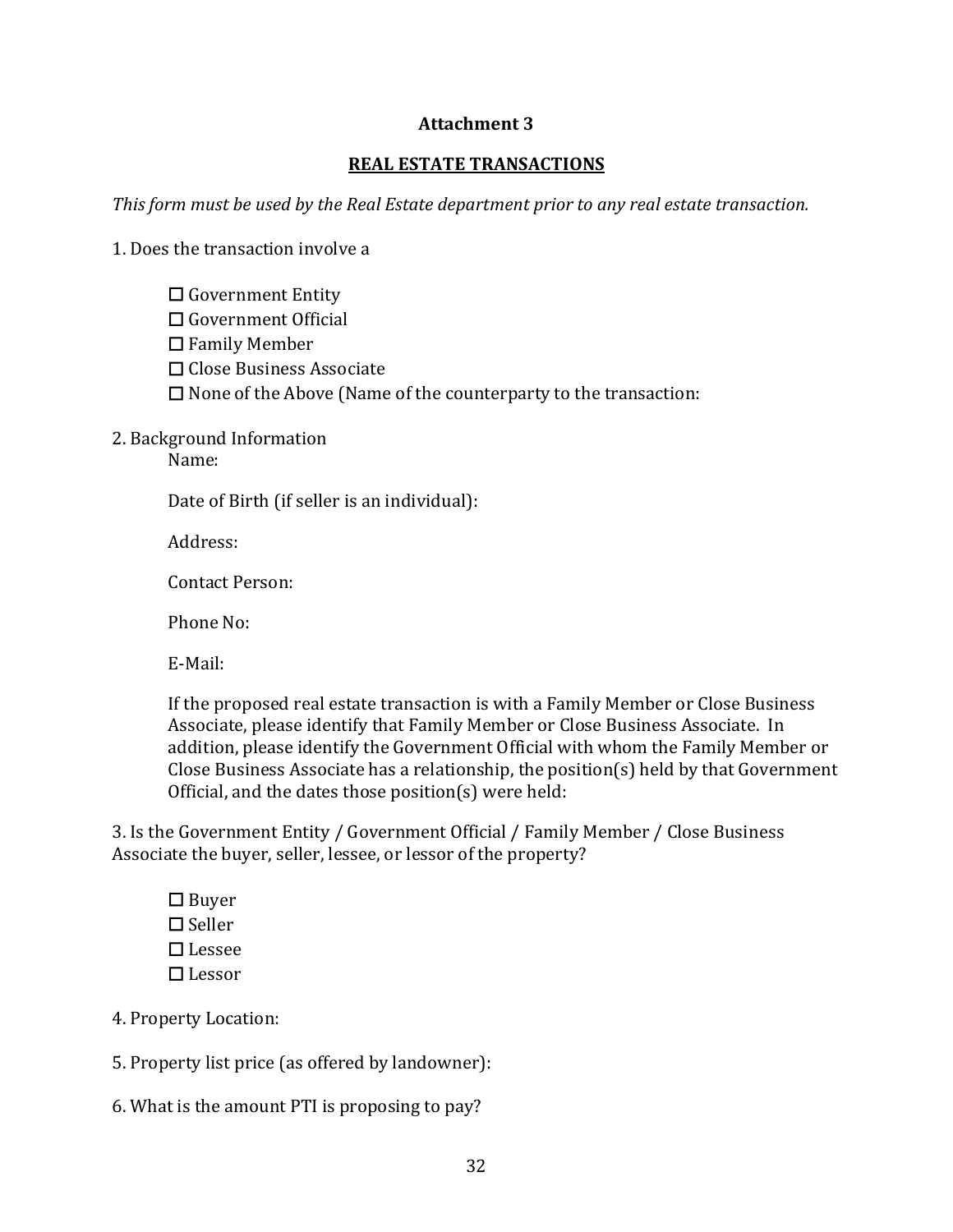7. FMV of the property:

8. Is the FMV found to be reasonable and objective?

#### **PTI Manager Approval**

\_\_\_\_\_\_\_\_\_\_\_\_\_\_\_\_\_\_\_\_\_\_\_\_\_\_\_\_\_\_\_\_\_\_

I certify that the information above is true and correct. I further certify that I am familiar with, and the real estate transaction complies, with PTI's Anti-Bribery and Anti-Corruption Policy, the United States Foreign Corrupt Practices Act ("FCPA"), and any other applicable anti-bribery and anti-corruption laws. I have no knowledge or information that suggests that the real estate transaction will be used for a corrupt purpose.

Signature

Name and Title of PTI Employee Completing Form

\_\_\_\_\_\_\_\_\_\_\_\_\_\_\_\_\_\_\_\_\_\_\_\_\_\_\_\_\_\_\_\_\_\_\_\_\_\_\_\_\_\_\_\_\_\_\_\_\_\_\_\_\_\_\_\_\_\_\_\_\_\_\_\_\_\_\_\_\_\_\_\_\_\_\_\_\_\_\_\_

\_\_\_\_\_\_\_\_\_\_\_\_\_\_\_\_\_\_\_\_\_\_\_\_\_\_\_\_\_\_\_\_\_\_\_\_\_\_\_\_\_\_\_\_\_\_\_\_\_\_\_\_\_\_\_\_\_\_\_\_\_\_\_\_\_\_\_\_\_\_\_\_\_\_\_\_\_\_\_\_

Date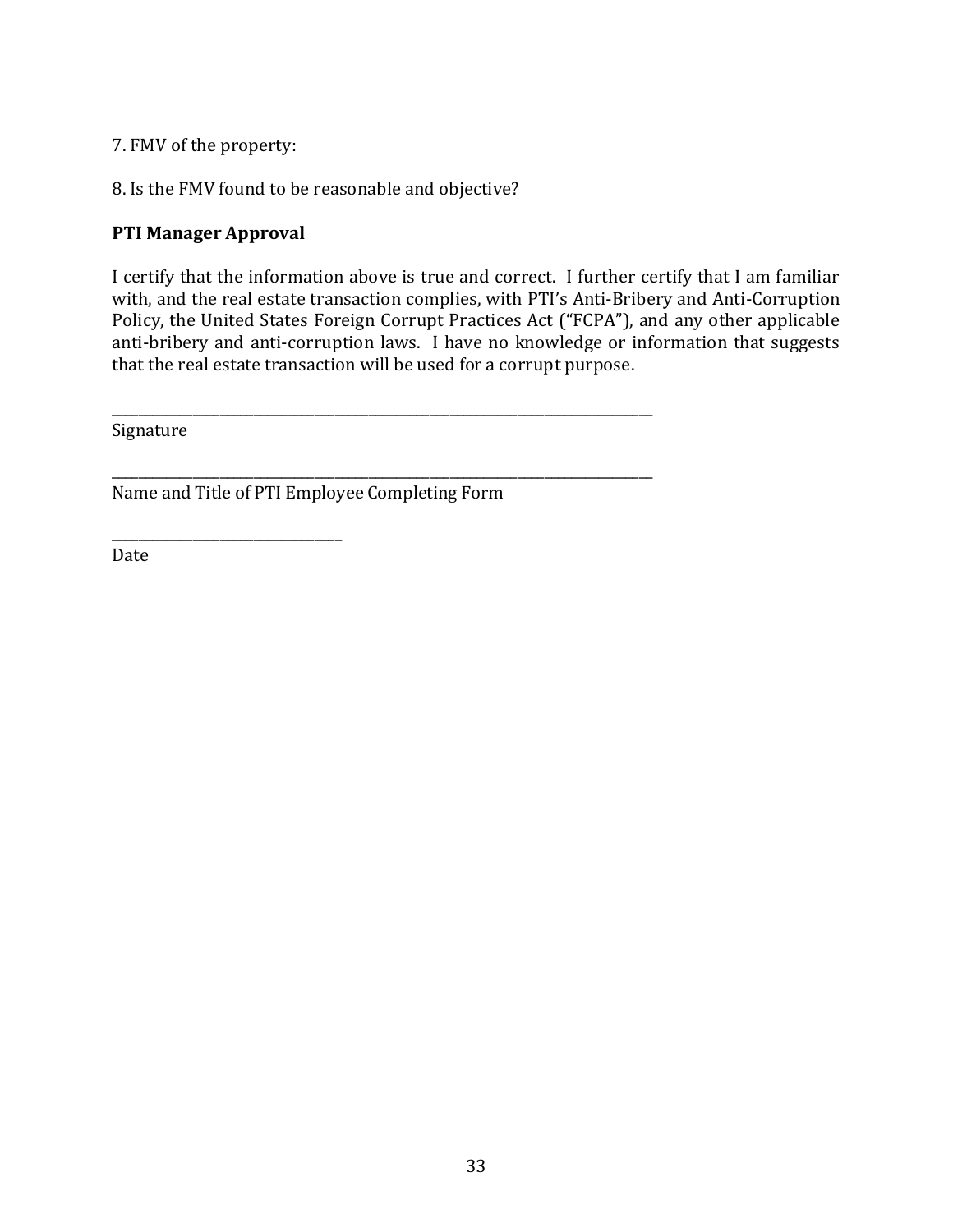#### **Attachment 4**

#### **GIFTS, HOSPITALITY, ENTERTAINING, TRAVEL AND LODGING EXPENSES**

*This form should be completed by the PTI Employee who has or will offer the travel, lodging and/or transportation.*

LESS than \$200 USD: Complete this form to report travel, lodging and/or transportation expenses with a value of less than \$200 USD per person. The completed form must be submitted to PTI Compliance within thirty (30) business days following the travel date or date of expense being incurred.

**MORE than or EQUAL to \$200 USD or ANY expense Involving a Government Official or a TPI Dealing with a Government Official:** Complete this form to obtain pre-approval to pay for travel, lodging and/or transportation expenses with a value of more than or equal to \$200 USD per person or any expense involving a Government Official or a TPI dealing with a Government Official. Travel, lodging or entertainment involving a Government Official or a TPI dealing with a Government Official must be pre-approved by the Chief Compliance Officer.

#### **I. Expense Information**

| 1. Type of Expense (check all that apply):                                                                           | $\perp$ | Travel                                                                                                           |
|----------------------------------------------------------------------------------------------------------------------|---------|------------------------------------------------------------------------------------------------------------------|
|                                                                                                                      |         | Lodging / Hotel                                                                                                  |
|                                                                                                                      |         | Gift                                                                                                             |
|                                                                                                                      |         | Transportation                                                                                                   |
| 2. Total Value of Travel, Lodging and/or<br>Transportation:                                                          | $\perp$ | Less than \$200 USD per person<br>[Notification]<br>More than or equal to \$200 USD per<br>person [Pre-approval] |
| 3. Price of Travel/Lodging/<br>Transportation (with taxes):<br>(estimated price in case of pre-<br><i>approval</i> ) |         |                                                                                                                  |
| 4. Date(s) of Travel/Lodging/<br>Transportation:<br>(estimated date(s) in case of pre-<br><i>approval</i> )          |         | to                                                                                                               |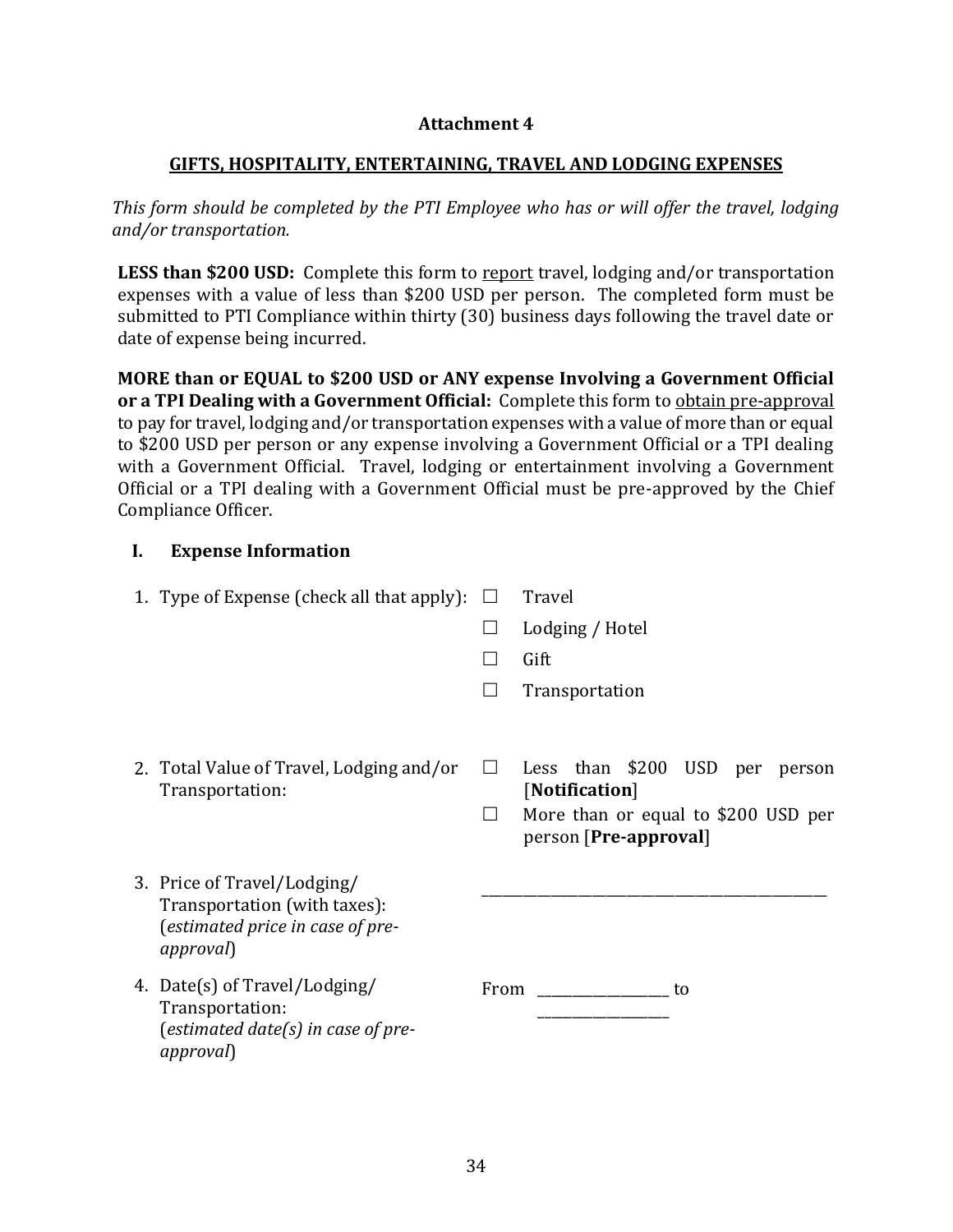5. Destination (if it is a Gift, describe Gift):

| 6. Is there a contract with the entity or company that the Government<br>Official is affiliated with which requires this Travel, Lodging and/or<br>Transportation expenditure?<br>If YES, please attach a copy of the contract and note the applicable<br>provision. | - NO                | YES  |
|----------------------------------------------------------------------------------------------------------------------------------------------------------------------------------------------------------------------------------------------------------------------|---------------------|------|
| 7. Was the Travel, Lodging and/or Transportation requested by a<br>Government Official?<br>If YES, please identify the person by name, title and organization:                                                                                                       | ப<br>N <sub>O</sub> | YES. |
| Name:                                                                                                                                                                                                                                                                |                     |      |
| Tax ID Number (or country equivalent):                                                                                                                                                                                                                               |                     |      |

\_\_\_\_\_\_\_\_\_\_\_\_\_\_\_\_\_\_\_\_\_\_\_\_\_\_\_\_\_\_\_\_\_\_\_\_\_\_\_\_\_\_\_\_\_\_\_\_\_\_\_\_\_\_\_\_\_\_\_\_\_\_\_\_\_\_\_\_\_\_\_\_\_\_\_\_\_\_\_\_

Title:

Organization:

Country:

8. How will the Travel, Lodging and/or Transportation be paid or reimbursed?

\_\_\_\_\_\_\_\_\_\_\_\_\_\_\_\_\_\_\_\_\_\_\_\_\_\_\_\_\_\_\_\_\_\_\_\_\_\_\_\_\_\_\_\_\_\_\_\_\_\_\_\_\_\_\_\_

\_\_\_\_\_\_\_\_\_\_\_\_\_\_\_\_\_\_\_\_\_\_\_\_\_\_\_\_\_\_\_\_\_\_\_\_\_\_\_\_\_\_\_\_\_\_\_\_\_\_\_\_\_\_\_\_

\_\_\_\_\_\_\_\_\_\_\_\_\_\_\_\_\_\_\_\_\_\_\_\_\_\_\_\_\_\_\_\_\_\_\_\_\_\_\_\_\_\_\_\_\_\_\_\_\_\_\_\_\_\_\_\_

9. Describe in detail the business purpose for the Gift, Travel, Lodging and/or Transportation:

10. Journey Details (i.e., describe route(s)):

**Hotel**

Name:

Nightly Rate (in \$ USD): Nightly Rate (in \$ USD):

\_\_\_\_\_\_\_\_\_\_\_\_\_\_\_\_\_\_\_\_\_\_\_\_\_\_\_\_\_\_\_\_\_\_\_\_\_\_\_\_\_\_\_\_\_\_\_\_\_\_\_\_\_\_\_\_\_\_\_\_\_\_

\_\_\_\_\_\_\_\_\_\_\_\_\_\_\_\_\_\_\_\_\_\_\_\_\_\_\_\_\_\_\_\_\_\_\_\_\_\_\_\_\_\_\_\_\_\_\_\_\_\_\_\_\_\_\_\_\_\_\_\_\_\_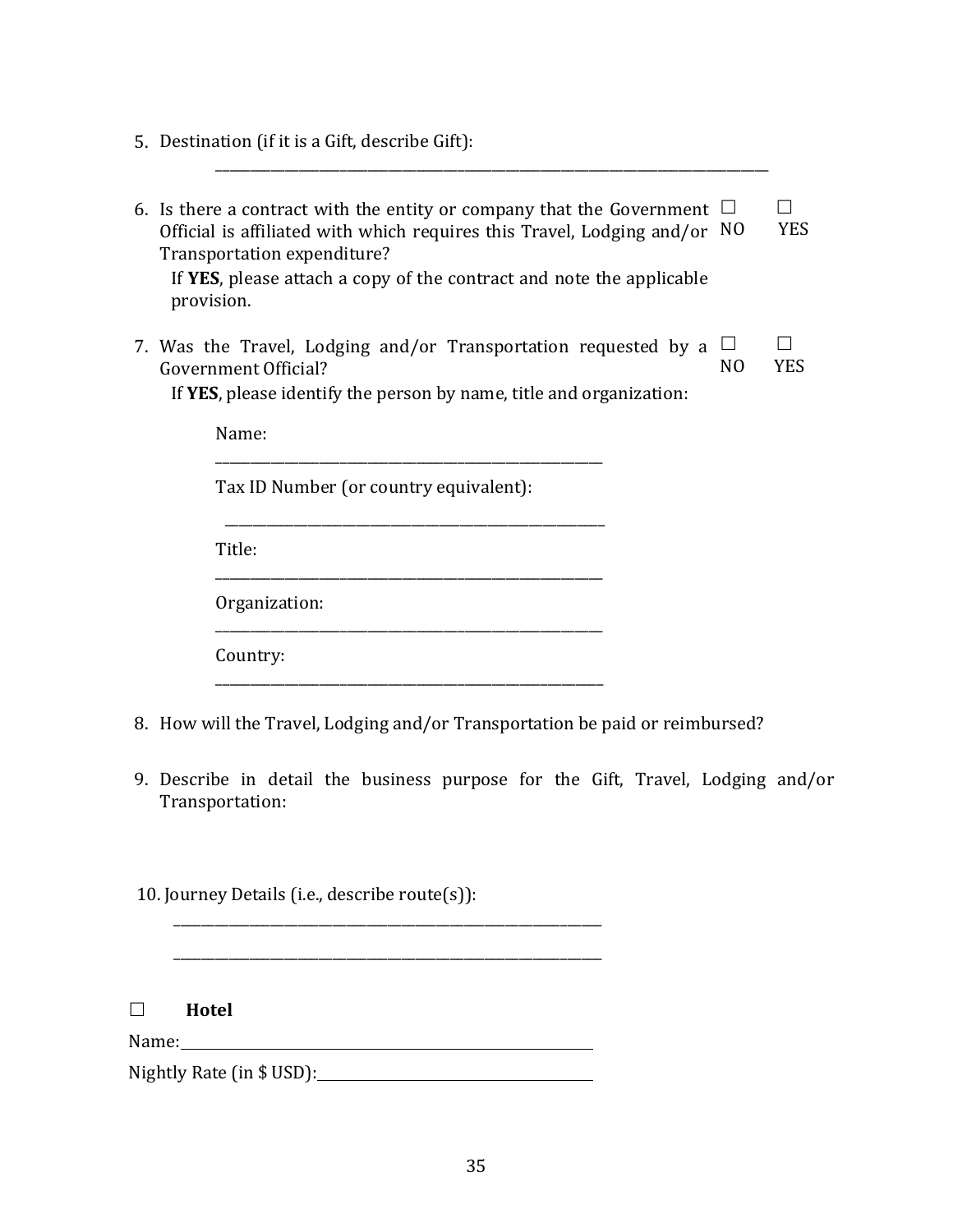Number of Nights:

#### **Meal(s)**

In Hotel (number and total cost in \$ USD):

\_\_\_\_\_\_\_\_\_\_\_\_\_\_\_\_\_\_\_\_\_\_\_\_\_\_\_\_\_\_\_\_\_\_\_\_\_\_\_\_\_\_\_\_\_\_\_\_\_\_\_\_\_\_\_\_\_\_\_\_\_\_

\_\_\_\_\_\_\_\_\_\_\_\_\_\_\_\_\_\_\_\_\_\_\_\_\_\_\_\_\_\_\_\_\_\_\_\_\_\_\_\_\_\_\_\_\_\_\_\_\_\_\_\_\_\_\_\_\_\_\_\_\_\_

Other (number and total cost in \$ USD):

#### **II. Government Official's Information**

| 1. Official's Full Name: 1. 2020 1. 2020 1. 2020 1. 2020 1. 2020 1. 2020 1. 2020 1. 2020 1. 2020 1. 2020 1. 20                                                                                                  |               |     |
|-----------------------------------------------------------------------------------------------------------------------------------------------------------------------------------------------------------------|---------------|-----|
|                                                                                                                                                                                                                 |               |     |
|                                                                                                                                                                                                                 |               |     |
| <u> 1989 - Johann Stoff, amerikansk politiker (* 1908)</u>                                                                                                                                                      |               |     |
|                                                                                                                                                                                                                 |               |     |
|                                                                                                                                                                                                                 |               |     |
| Briefly describe the Government Official's responsibilities:                                                                                                                                                    |               |     |
|                                                                                                                                                                                                                 |               |     |
| 3. Has the PTI provided travel, lodging and/or transportation for the<br>Government Official within the past twelve (12) months?                                                                                | $\Box$<br>NO. | YES |
| If YES, provide the details of the travel, lodging and/or<br>transportation and the total value in \$ USD (attach additional<br>information on a separate page, if needed): Click or tap here to enter<br>text. |               |     |

4. Does the Government Official have a relationship with the PTI (e.g., oversight of any aspect of the PTI 's operations)?  $\Box$ NO YES

If **YES**, explain the relationship: Click or tap here to enter text.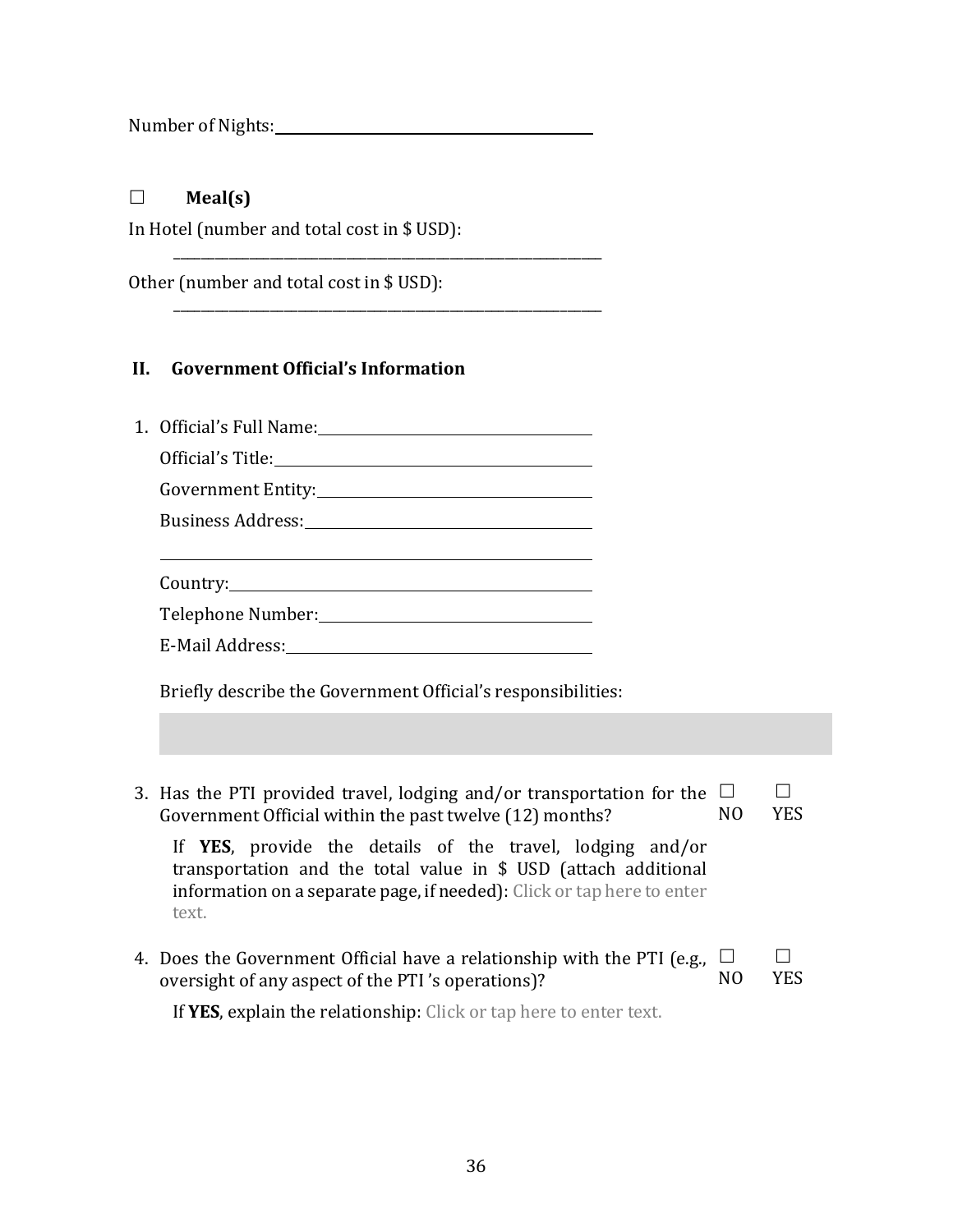| 5. Is the Government Official a decisionmaker for his/her organization,<br>or does he/she influence any decisionmakers within his/her NO<br>organization? |                          | <b>YES</b> |
|-----------------------------------------------------------------------------------------------------------------------------------------------------------|--------------------------|------------|
| 6. Does the Government Official have any regulatory authority over the<br>TPI?                                                                            | NO.                      | <b>YES</b> |
| 7. Has the Government Official made any decisions with regard to the<br>TPI in the past twelve (12) months?                                               | $\Box$<br>N <sub>0</sub> | YES        |
| If YES, please explain: Click or tap here to enter text.                                                                                                  |                          |            |
|                                                                                                                                                           |                          |            |
|                                                                                                                                                           |                          |            |

| 8. Is the Government Official expected to make any decisions with $\Box$ |     |            |
|--------------------------------------------------------------------------|-----|------------|
| regard to the TPI in the next twelve (12) months?                        | NO. | <b>YES</b> |
| If YES, please explain: Click or tap here to enter text.                 |     |            |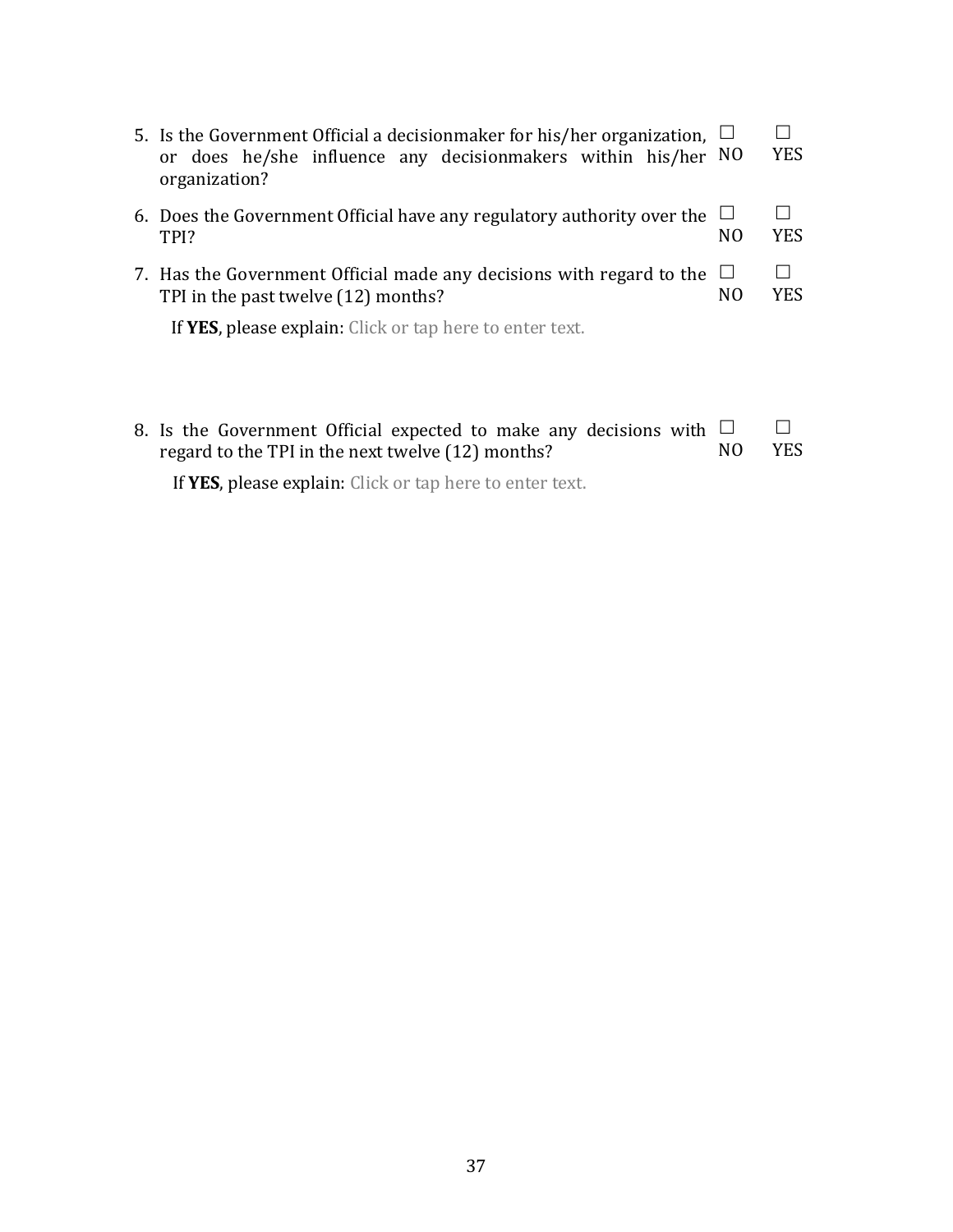I have disclosed all information that I believe is relevant to the travel, lodging and/or transportation provided (or to be provided) to the Government Official, and I do not believe that such travel, lodging, or transportation violates Company policy.

\_\_\_\_\_\_\_\_\_\_\_\_\_\_\_\_\_\_\_\_\_\_\_\_\_\_\_\_\_\_\_\_\_\_\_\_\_\_\_\_\_\_\_\_\_\_\_\_\_\_\_\_\_\_\_\_\_\_\_\_\_\_\_\_\_\_\_\_\_\_\_\_\_\_\_\_\_\_\_\_

\_\_\_\_\_\_\_\_\_\_\_\_\_\_\_\_\_\_\_\_\_\_\_\_\_\_\_\_\_\_\_\_\_\_\_\_\_\_\_\_\_\_\_\_\_\_\_\_\_\_\_\_\_\_\_\_\_\_\_\_\_\_\_\_\_\_\_\_\_\_\_\_\_\_\_\_\_\_\_\_

Signature

Name and Title of PTI Employee Completing Form

\_\_\_\_\_\_\_\_\_\_\_\_\_\_\_\_\_\_\_\_\_\_\_\_\_\_\_\_\_\_\_\_\_\_

Date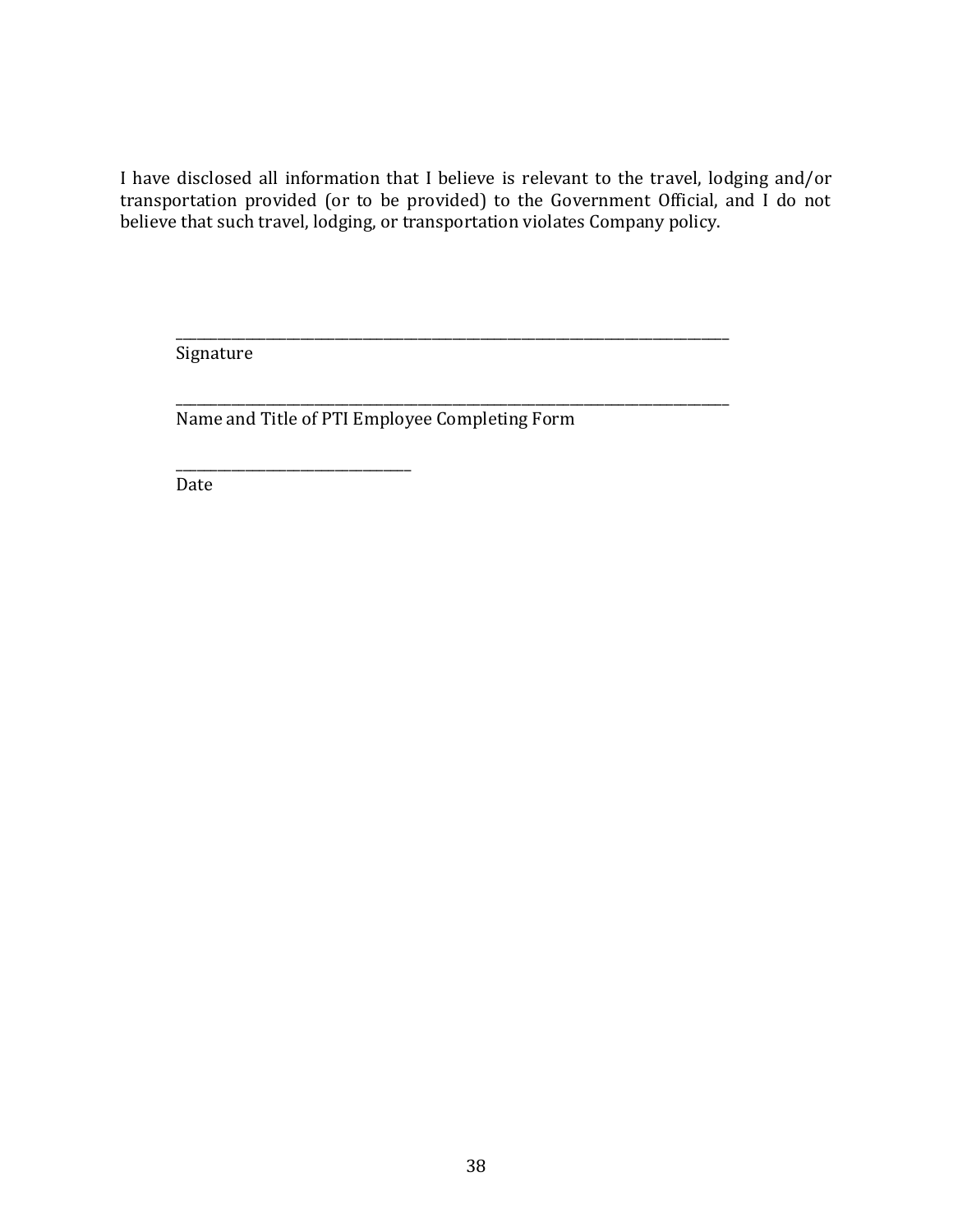#### **Attachment 5A**

#### **DONATION REQUEST FORM – PTI Employee**

*This form is to be completed by the PTI Employee requesting the donation. This form must be accompanied by the Donation Request Form completed by the Donation Recipient. Both forms should be sent to PTI Compliance via email at [complysupport@phoenixintnl.com](mailto:complysupport@phoenixintnl.com) at least seven (7) business days prior to making the donation.* 

| Person completing this form:<br>Date: |                                                                                                        |  |  |  |
|---------------------------------------|--------------------------------------------------------------------------------------------------------|--|--|--|
| Department:                           |                                                                                                        |  |  |  |
| Job Title:                            |                                                                                                        |  |  |  |
| Telephone/Extension:                  |                                                                                                        |  |  |  |
| E-Mail:                               |                                                                                                        |  |  |  |
| This donation is to:                  |                                                                                                        |  |  |  |
|                                       | $\Box$ Government Entity                                                                               |  |  |  |
|                                       | $\Box$ Non-Governmental Organization (NGO)<br>$\Box$ Organization administered by a public<br>official |  |  |  |
|                                       | $\Box$ Community Action Group ( <i>Junta de</i><br>Vecinos)<br>$\Box$ Individual                       |  |  |  |

**1.** What Government Entity, NGO, organization administered by a public official or Community Action Group is requesting the donation?

| <b>Name</b>                                 |                                                              |
|---------------------------------------------|--------------------------------------------------------------|
| $\mathsf{URL}$ (if applicable) $\mathsf{I}$ |                                                              |
| 1a.                                         | Have we donated to this recipient in the past two (2) years? |

**Yes** ☐ **No** ☐

**2.** State the names of all Employees who discussed the requested donation with any Government Official, NGO, organization administered by a public official or Community Action Group:

State the name and title of any Government Official, NGO representative, organization administered by a public official or Community Action Group that you or any other PTI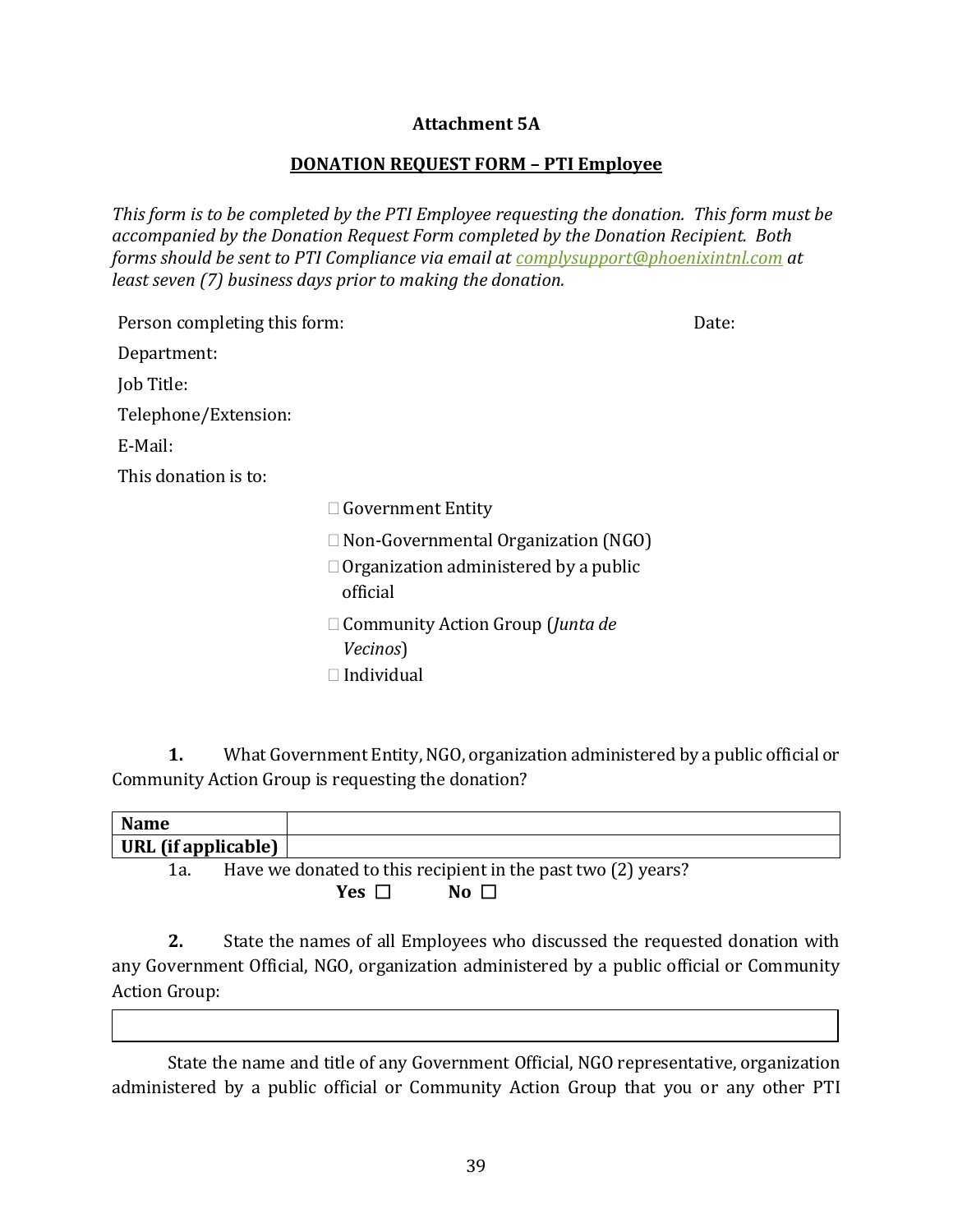employee spoke to regarding the request or the donation. Specify which representative was responsible for making the request. Wherever possible, please include a finance manager in addition to contact representative:

| Name: | Title: | <b>Contact Number</b> |
|-------|--------|-----------------------|
|       |        |                       |
|       |        |                       |

**4.** Identify the Government Entity, NGO, organization administered by a public official or Community Action Group that will receive the donation, if different from the entity which made the request:

**5.** Describe the requested donation, including the value of the goods and purpose of the donation. (Cash donations to any Government Entity, any organization administered by a public official or any individual are prohibited. Only in-kind donations in the form of fixed assets or construction projects for the benefit of the community are permitted to such entities and individuals. Cash donations to a non-governmental entity are permitted, but only with prior, written approval of the Chief Compliance Officer.)

**6.** Is there another entity participating in this project? **Yes** ☐ **No** ☐

If yes, state the participating entity and describe the nature of its participation.

**7.** If the donation involves a project already in progress, will project progress reports be sent?

| <b>Ves</b> | Nο |  |
|------------|----|--|
|------------|----|--|

If yes, will these be provided weekly, monthly or annually?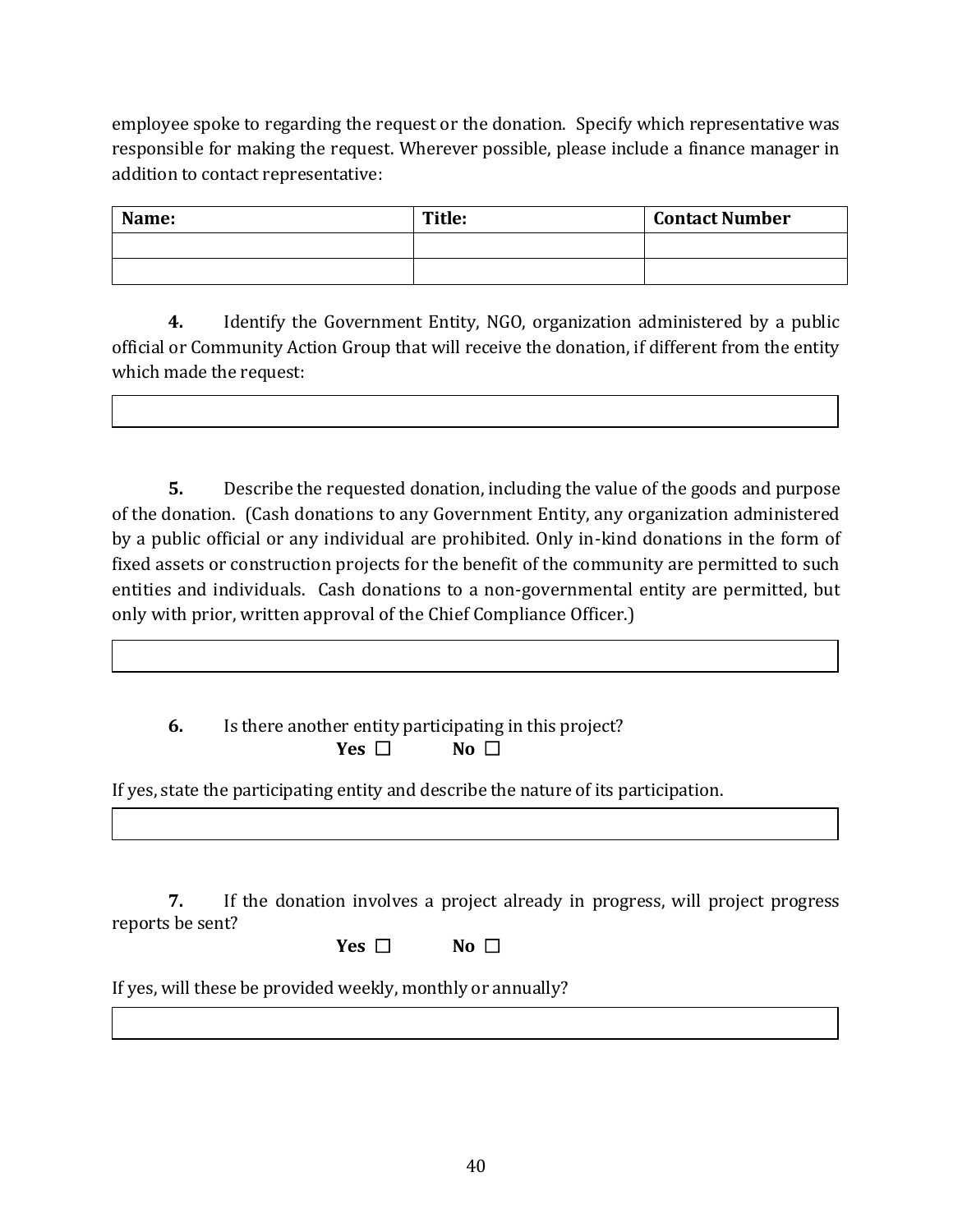**8.** What are the existing controls to guarantee that the donation will be used for the purposes specified in this form?

**9.** Were the Government Officials, NGO representatives, organization representatives or community action group's representatives informed regarding the requirement that the donation comply with PTI's Anti-Bribery and Anti-Corruption Compliance Program, and that the donation must be used to aid groups in need or benefit or better community services?

**Yes** □ **No** □ If no, explain.

**10.** Was the Government Official, NGO, organization administered by a public official or community action group informed that PTI has the right to audit this donation?

**Yes** ☐ **No** ☐If no, explain.

**11.** Is there any reason to believe that the donation will be used for any other purpose other than the one stated in this proposal?

| Yes $\Gamma$ | <b>No</b> $\Box$ If yes, explain. |
|--------------|-----------------------------------|
|              |                                   |

**12.** Is the intention of this donation to influence any Government Official or induce action or inaction by the same, or to obtain any improper or illegal benefit?

**Yes** ☐ **No** ☐

**13.** Was the requesting Government Official, NGO, organization administered by a public official or community action group questioned regarding their kinship with any PTI Employee?

**Yes** □ **No** □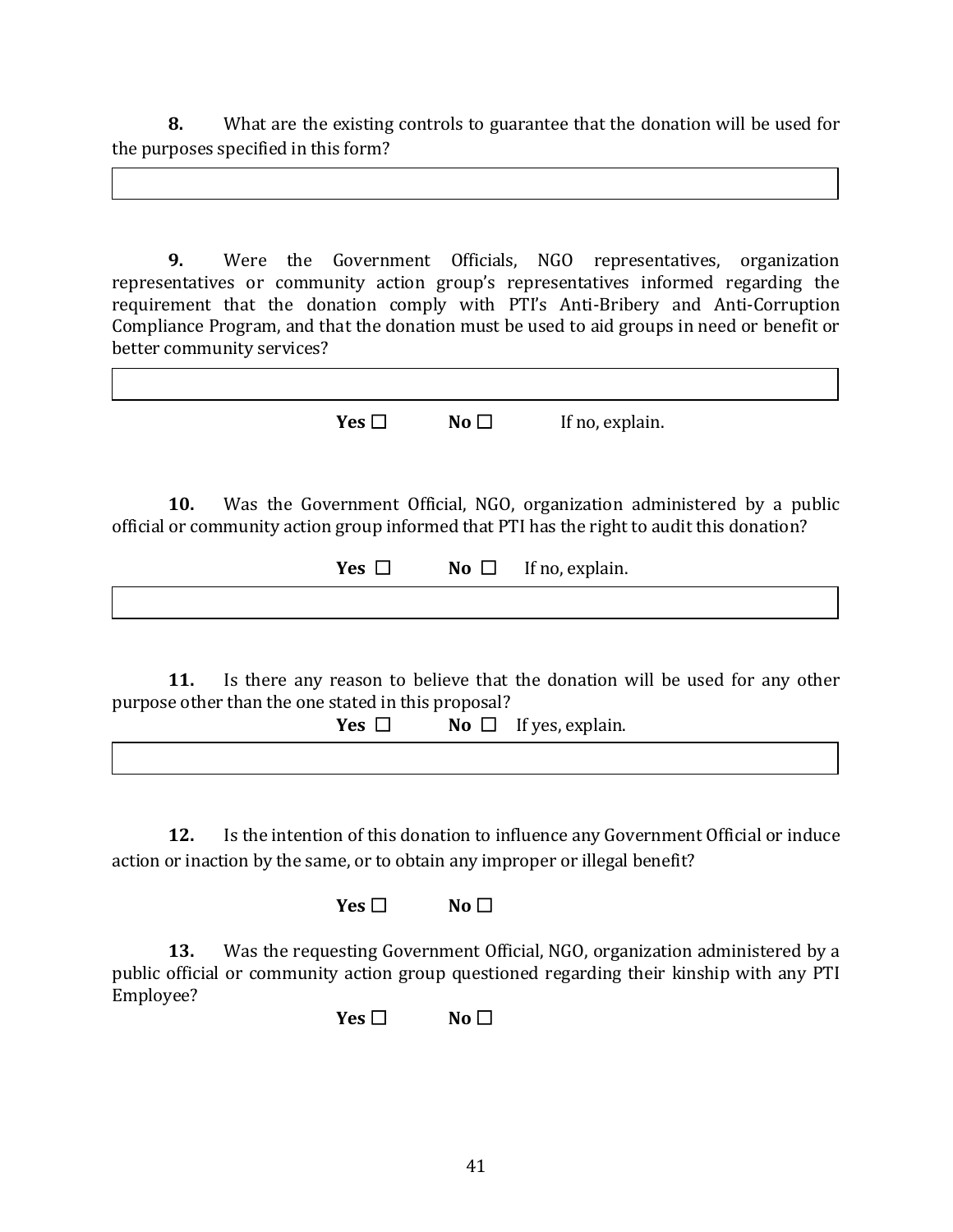If the requesting Government Official, NGO representative, organization representative or individual beneficiary has any such kinship, explain.

I certify that the information above is true and correct and that the requested donation conforms with the PTI Anti-Bribery and Anti-Corruption Compliance Program and any other applicable laws including, without limitation, the United States FCPA. I am not aware of any information that suggests that the donation will be used for any other purpose other than that stated in this form.

Signature

Name and Title of PTI Employee Completing Form

\_\_\_\_\_\_\_\_\_\_\_\_\_\_\_\_\_\_\_\_\_\_\_\_\_\_\_\_\_\_\_\_\_\_

\_\_\_\_\_\_\_\_\_\_\_\_\_\_\_\_\_\_\_\_\_\_\_\_\_\_\_\_\_\_\_\_\_\_\_\_\_\_\_\_\_\_\_\_\_\_\_\_\_\_\_\_\_\_\_\_\_\_\_\_\_\_\_\_\_\_\_\_\_\_\_\_\_\_\_\_\_\_\_\_

\_\_\_\_\_\_\_\_\_\_\_\_\_\_\_\_\_\_\_\_\_\_\_\_\_\_\_\_\_\_\_\_\_\_\_\_\_\_\_\_\_\_\_\_\_\_\_\_\_\_\_\_\_\_\_\_\_\_\_\_\_\_\_\_\_\_\_\_\_\_\_\_\_\_\_\_\_\_\_\_

Date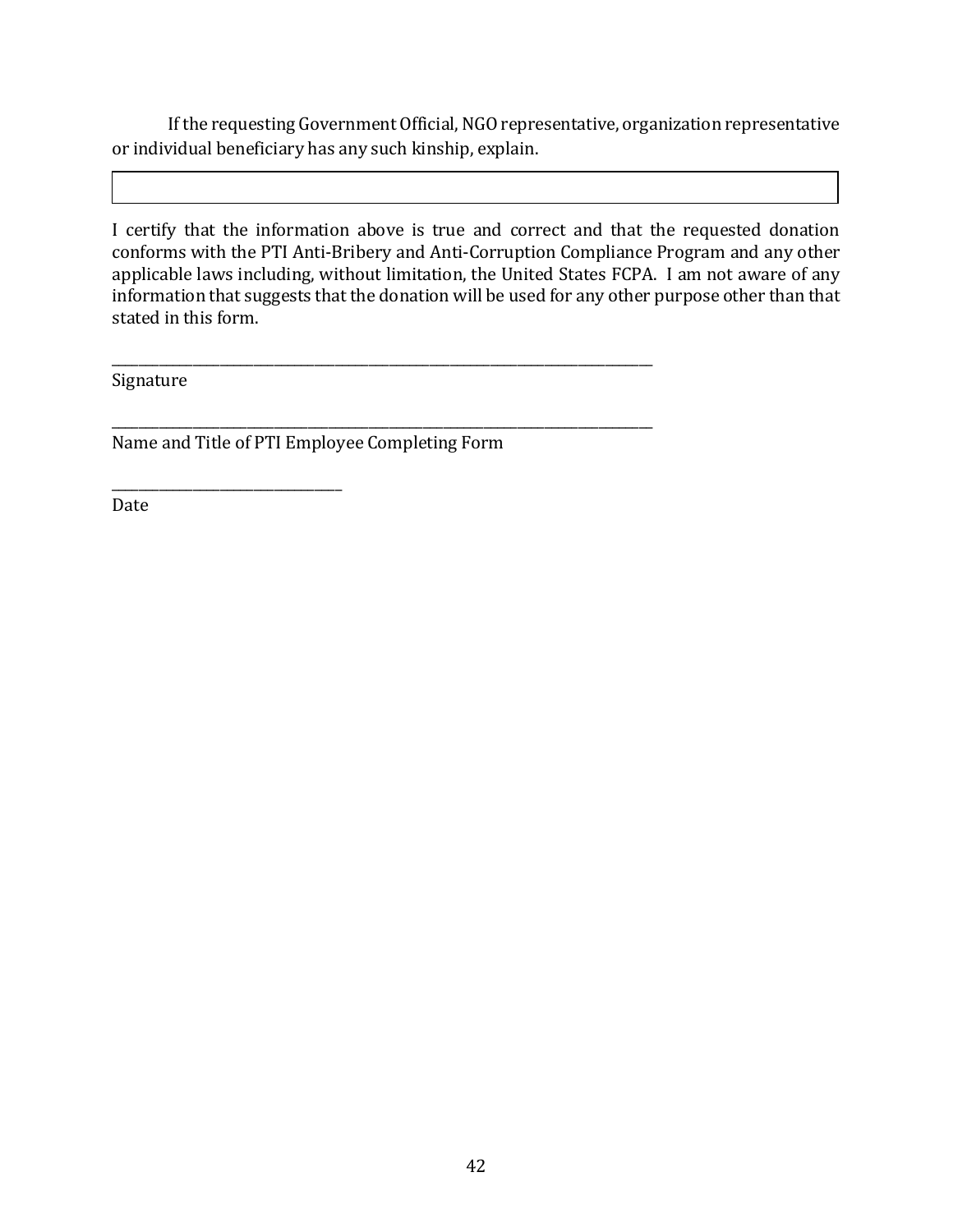#### **Attachment 5B**

#### **DONATION REQUEST FORM – DONATION RECIPIENT**

*This form must be completed by the Donation Recipient. It should be returned to the PTI Employee requesting the donation or directly to PTI Compliance via email at [complysupport@phoenixintnl.com.](mailto:complysupport@phoenixintnl.com)*

#### 1. Charitable Donation Recipient Name and Address

| Charitable Donation Recipient's Legal Name |  |  |  |
|--------------------------------------------|--|--|--|
| Charitable Donation Recipient's Trade      |  |  |  |
| Name (if different from Legal Name):       |  |  |  |
| Tax ID Number (or country equivalent):     |  |  |  |
| Business Tax ID Number (if applicable):    |  |  |  |
| <b>Business Address:</b>                   |  |  |  |
| Country:                                   |  |  |  |
| Website URL (if applicable):               |  |  |  |

#### 2. Contact Information

| Name and Title of Contact Person (must be<br>individual responsible for relationship with<br>PTI); secretarial or administrative<br>employees may not be listed as a Contact<br>Person: |  |
|-----------------------------------------------------------------------------------------------------------------------------------------------------------------------------------------|--|
|                                                                                                                                                                                         |  |
| Country of Residence:                                                                                                                                                                   |  |
| Telephone Number:                                                                                                                                                                       |  |
| Email Address:                                                                                                                                                                          |  |

| Name and Title of Finance Manager in |  |
|--------------------------------------|--|
| charge of donations (if applicable): |  |
| Country of Residence:                |  |
| Telephone Number:                    |  |
| Email Address:                       |  |

### 3. Supporting Documentation

Attach the following documents to this form:

Governance Documents;

Certificate (or equivalent document) granting status as a legal entity; and Certificate (or equivalent document) of good standing.

#### 4. Date organization was established: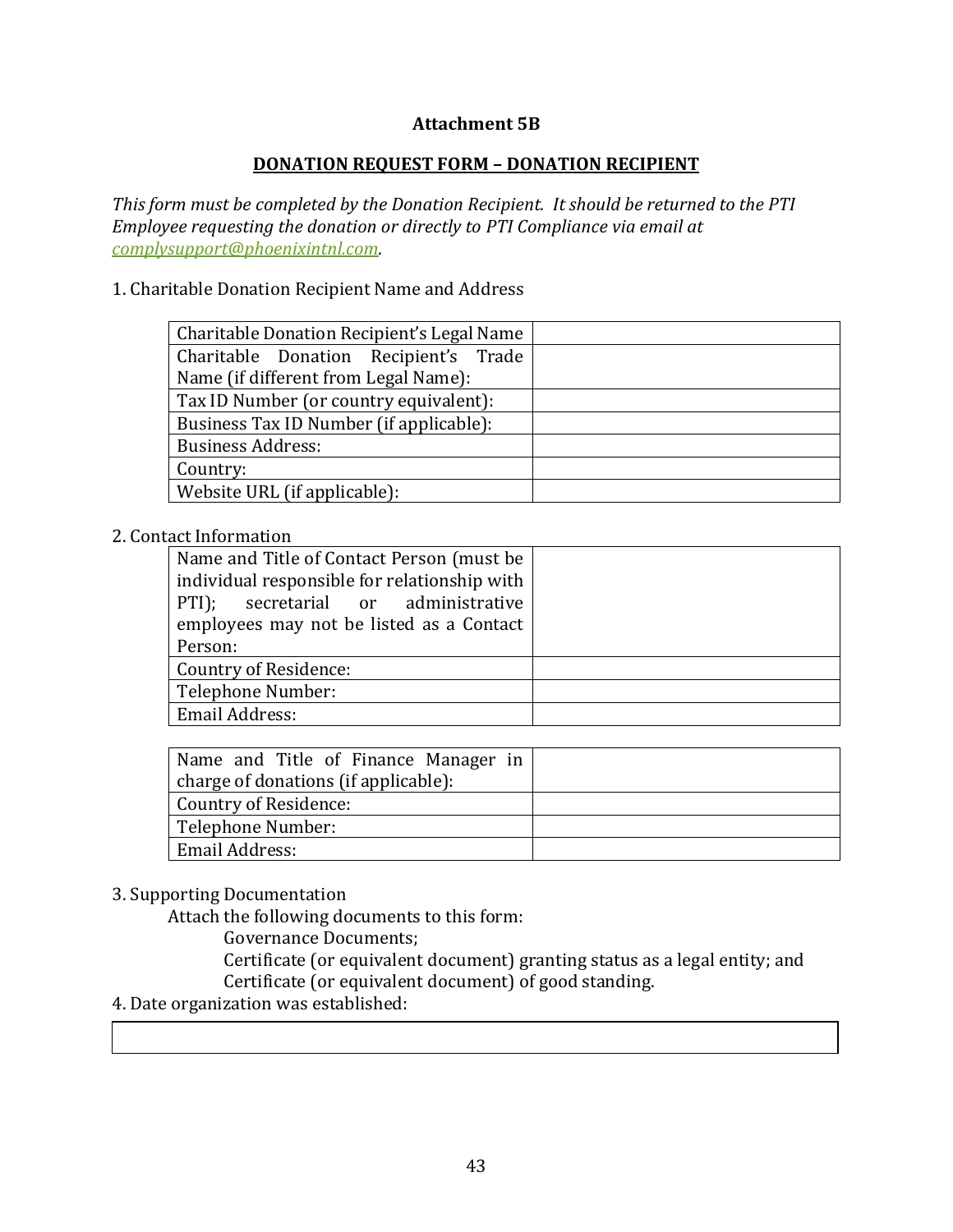5. What is the mission statement/purpose of your organization?

6. Is your organization authorized to receive Charitable Donations in accordance with local tax laws and regulations?

☐ Yes ☐ No

7. Does your organization issue receipts?

 $\Box$  Yes  $\Box$  No

8. What is your organization's geographic coverage?

9. Does a Government Official, family member of a Government Official, or Government Entity have any role in or other affiliation with your organization?

 $\square$  Yes  $\square$  No If yes, please describe the role or affiliation:

10. Does your organization carry out political or political-party activities?  $\Box$  Yes  $\Box$  No If yes, please describe the activities:

11. Has your organization ever been accused of any bribery or corruption-related violations?  $\Box$  Yes  $\Box$  No If yes, please explain:

12. Has your organization received Charitable Donations or any other funds from PTI in the

past two (2) years?  $\Box$  Yes  $\Box$  No

If yes, specify when the donation or funding was received and the amount:

13. Has PTI previously denied any of your organization's requests for Charitable Donations or other funding?

 $\square$  Yes  $\square$  No

If yes, specify when the donation or funding was denied and the reason for the denial (if known):

14. Is this a monetary donation or in-kind Charitable Donation (check all that apply):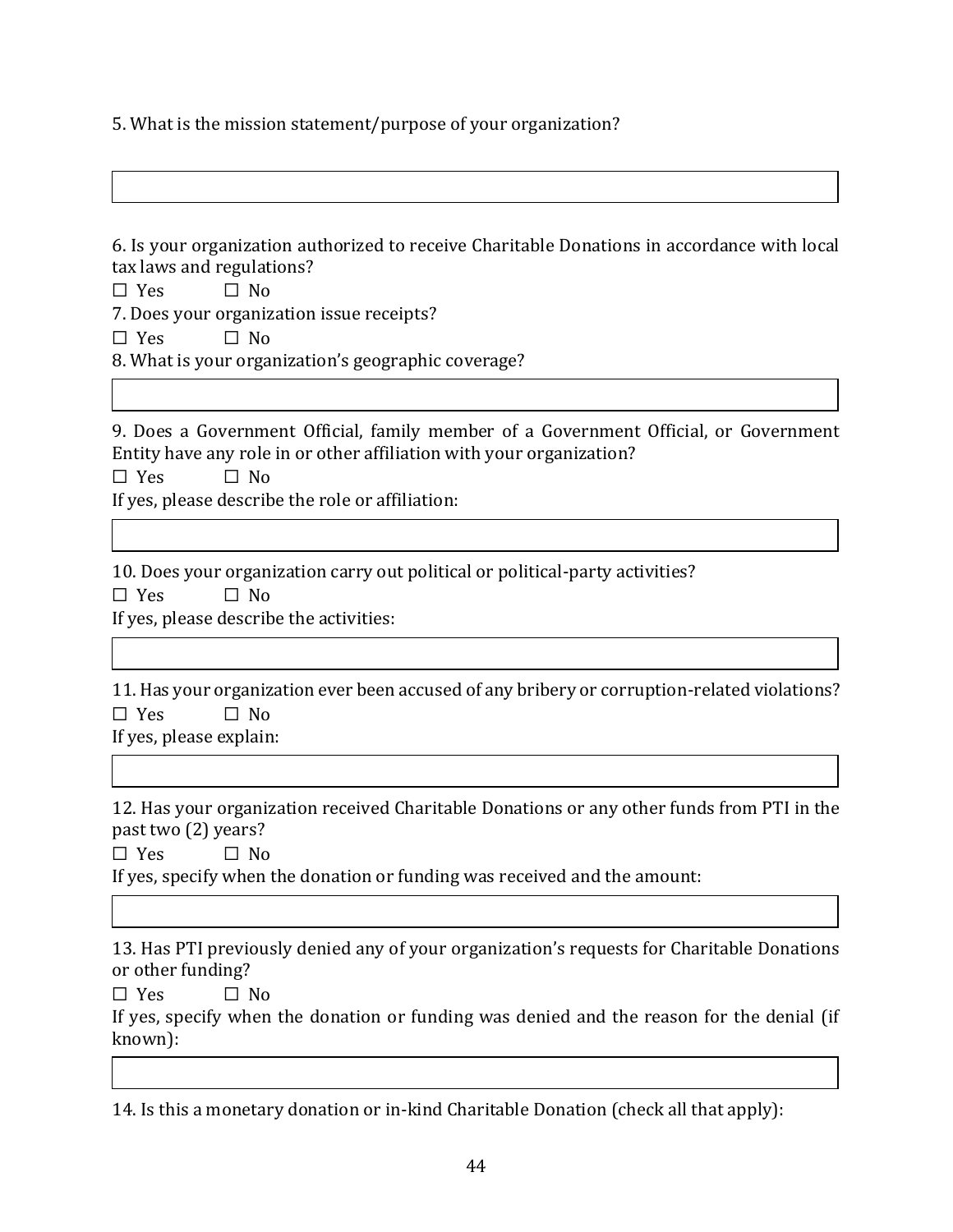# ☐ Monetary ☐ In-Kind Description of the Charitable Donation, including the intended beneficiaries:

15. For a monetary Charitable Donation, describe in detail how the funds will be used, including the name of the person or organization that will receive the funds:

16. For an in-kind Charitable Donation, describe the goods and services to be provided, including quantities and who will receive the goods and services, if applicable.

17. Amount (if monetary) and/or value (if in-kind) of Charitable Donation:

18. Explanation of the purpose of the Charitable Donation and how it will be used (attach additional information as needed):

19. List the countries in which activities related to the Charitable Donation will be conducted:

20. Please indicate whether this is a one-time or recurring Charitable Donation:  $\Box$  One-Time  $\Box$  Recurring

If the Charitable Donation is recurring, please state the amount of the disbursements and how often the disbursements will be made:

| $\sim \cdots$<br>TOUITL:<br><b>TTTT</b> |  |
|-----------------------------------------|--|
| $\mathbf{r}$<br>Frequency:              |  |

#### **Charitable Donation Recipient Certification**

I certify that the Charitable Donation provided by PTI is not for the benefit of or use by any Government Official in his/her capacity, either directly or indirectly. I certify also that the Charitable Donation is being made in compliance with all applicable anti-corruption laws and regulations.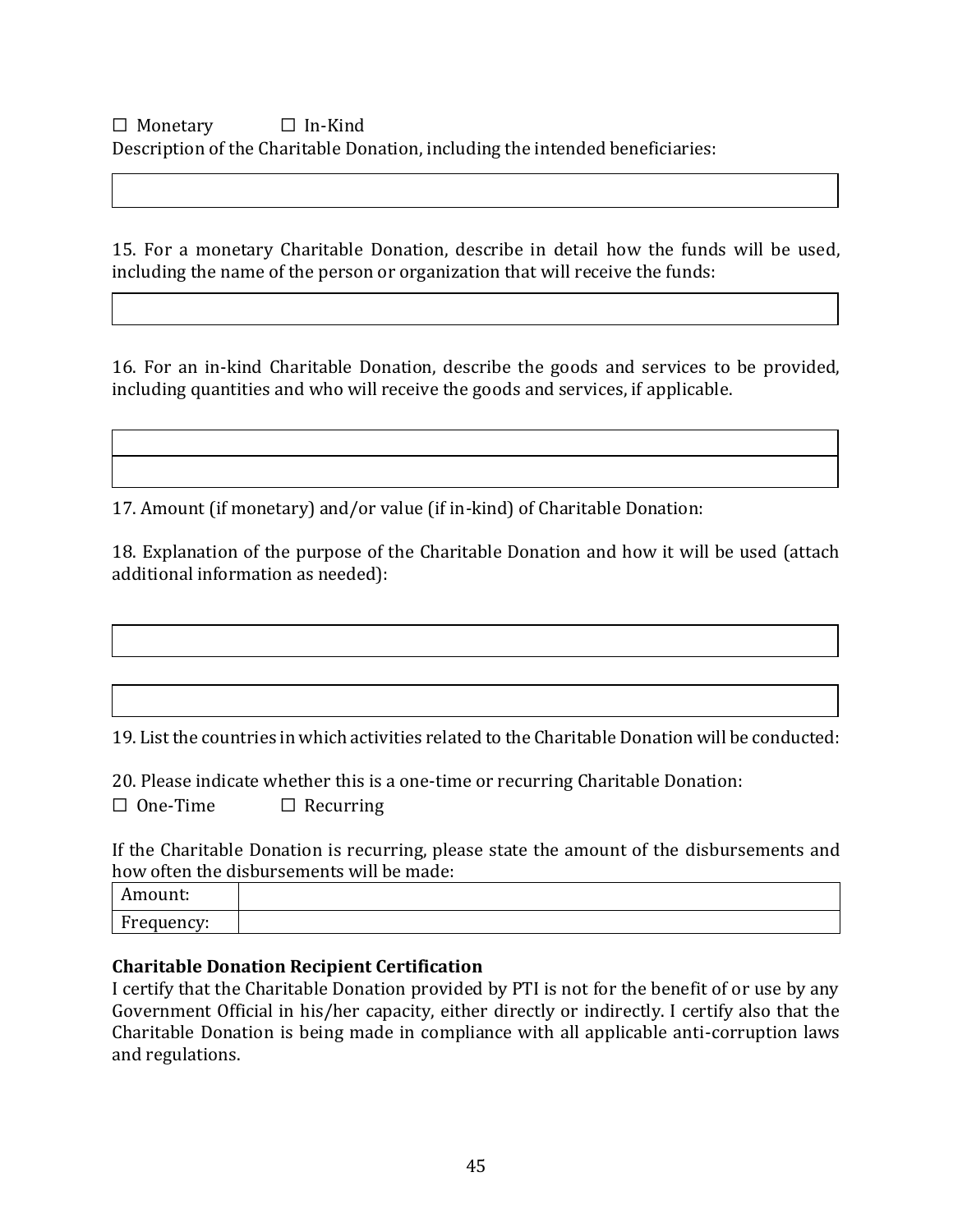Please be advised that the information that will be collected from you and other sources (i.e., by carrying out background searches on the internet or other public sources of information, including, where permitted by applicable law, public data registries) will be collected and processed by a third party engaged by PTI to perform due diligence.

By signing this form, you are giving your express consent to the collection, use and other processing of business and/or personal information, including information collected from third parties for the purposes of the due diligence process.

| Name      |  |  |
|-----------|--|--|
| Title     |  |  |
| Signature |  |  |
| Date      |  |  |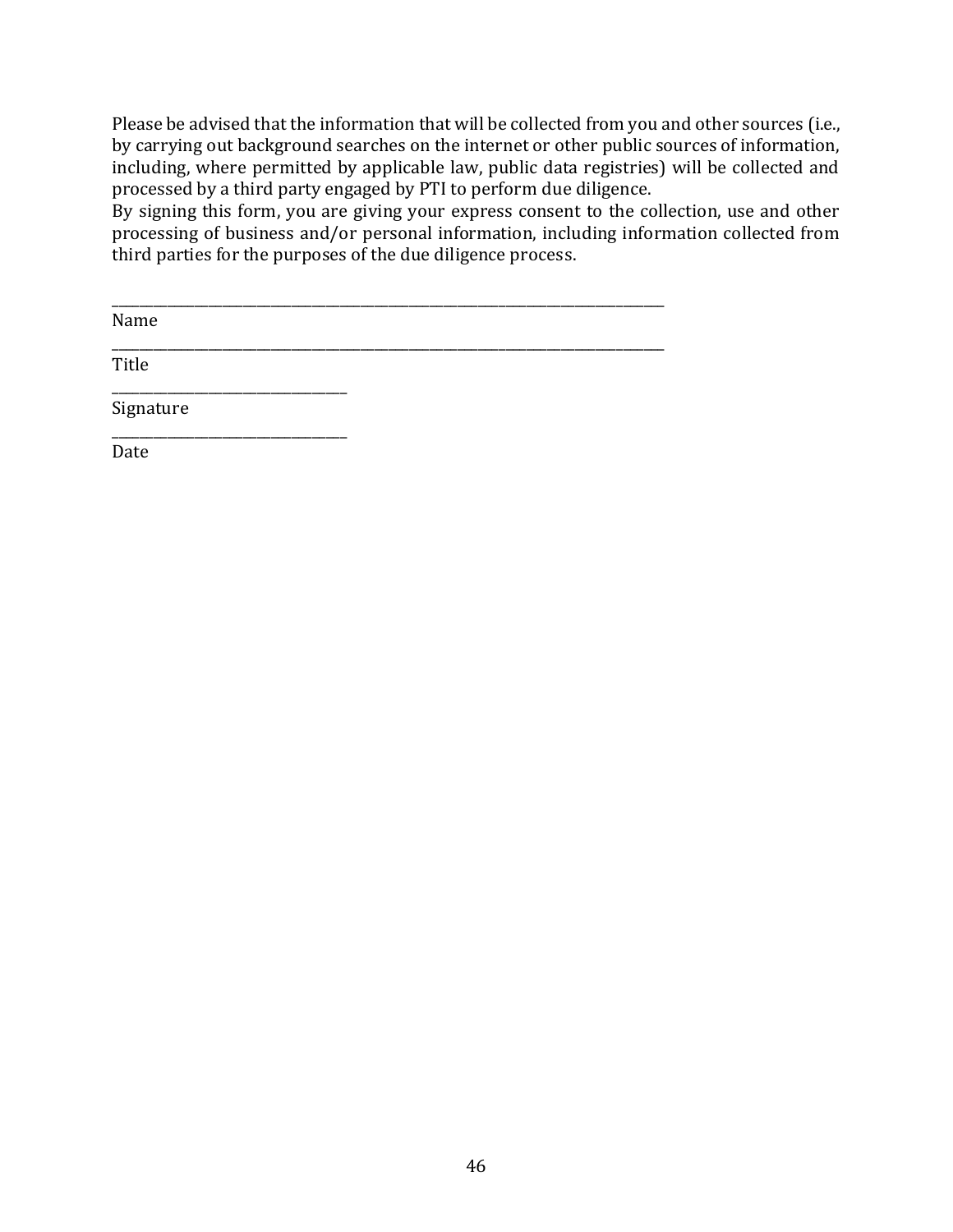#### **Attachment 6**

#### **NOTIFICATION OF APPROVAL OF DONATION**

*This form can be used as a template for the PTI Employee to notify the Donation Recipient of the Company's approval of the donation. This form must be completed by the Donation Recipient to confirm receipt of the approved donation. The PTI Employee that requested the donation must submit the confirmation of receipt to PTI Compliance via email at [complysupport@phoenixintnl.com,](mailto:complysupport@phoenixintnl.com) along with evidence of the donation, within thirty (30) business days of the donation.*

Dear [donation recipient]:

It is my pleasure to inform you that your request for [specify donation] was approved by Phoenix Tower US Holdings, L.P. and its subsidiaries and affiliates worldwide (collectively "PTI," "Phoenix Tower" or "Company") [, AND/OR APPROPRIATE LOCAL ENTITY]. As you know, this donation was made strictly for [detail purpose stated by the Government Entity, NGO, organization administered by a public official or individual beneficiary] and cannot be used for any other purpose. Additionally, the donation is being made in accordance with the PTI Anti-Bribery and Anti-Corruption Compliance Program, as well as all other applicable laws, including the FCPA (Foreign Corrupt Practices Act). The PTI Anti-Bribery and Anti-Corruption Compliance Program is attached to this notification.

PTI reserves the right to verify at any time whether the donation is being used for the stated purpose. If for any reason the donation cannot be used for the intended purpose, we must be notified immediately.

Signature, Name and Title of PTI representative:

Signature: \_\_\_\_\_\_\_\_\_\_\_\_\_\_\_\_\_\_\_\_\_\_\_

Name: 2008. **Name:** 2008. **Name:** 2008. **Name:** 2008. **Name:** 2008. **Name:** 2008. **Name:** 2008. **Name:** 2008. **Name:** 2008. **Name:** 2008. **Name:** 2008. **Name:** 2008. **Name:** 2008. **Name:** 2008. **Name:** 2008. **Name:** 2008.

Title: Title: Title: Title: Title: Title: Title: Title: Title: Title: Title: Title: Title: Title: Title: Title: Title: Title: Title: Title: Title: Title: Title: Title: Title: Title: Title: Title: Title: Title: Title: Title

Name of Government Official, NGO representative, organization representative or individual beneficiary and title of PTI representative, seal of Government Entity, NGO or organization receiving donation:

Name: \_\_\_\_\_\_\_\_\_\_\_\_\_\_\_\_\_\_\_\_\_\_\_\_\_\_\_\_\_\_\_\_\_\_\_\_\_\_\_\_\_\_\_\_\_\_\_\_\_\_\_

Signature:

Seal (If Applicable):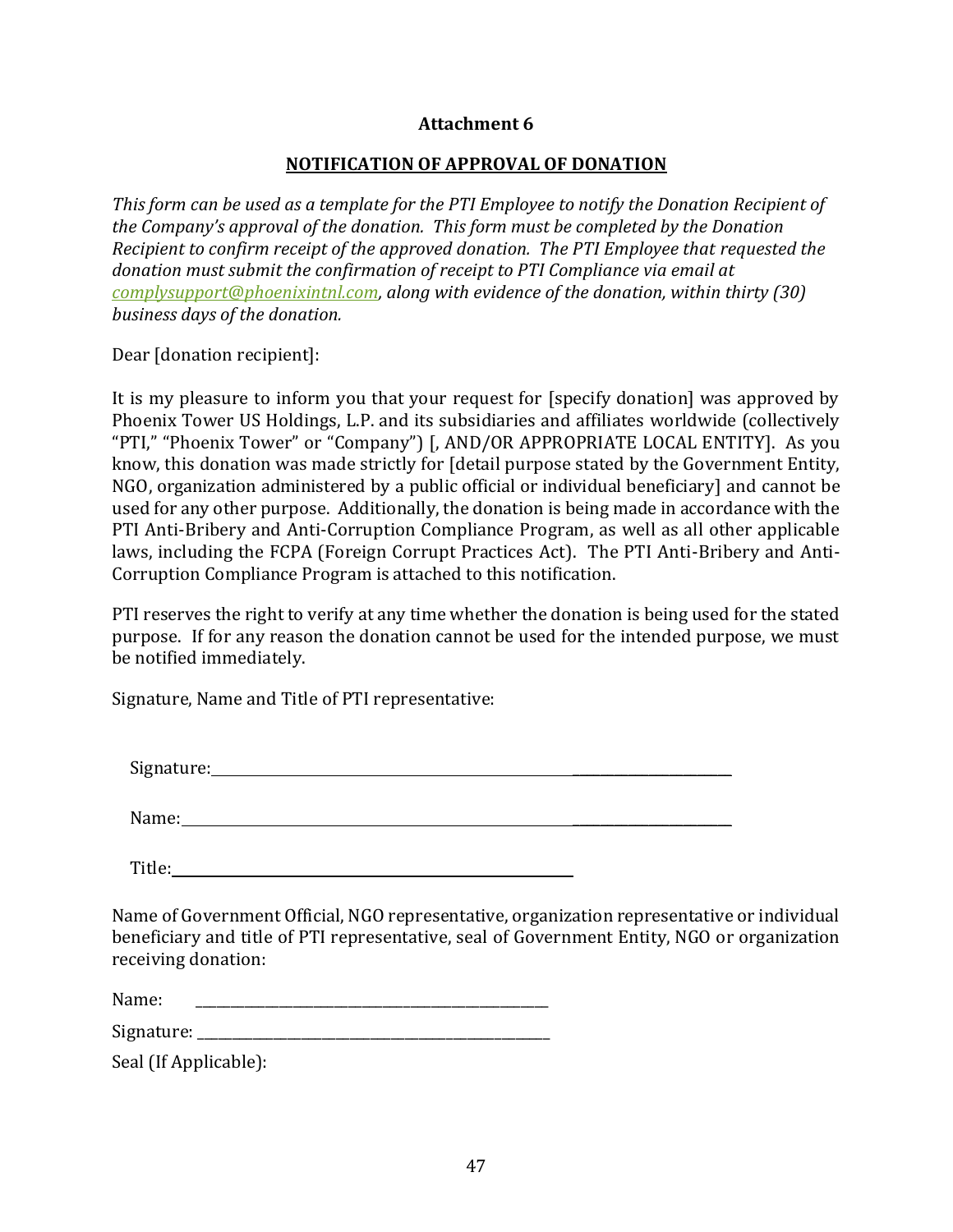I, \_\_\_\_\_\_\_\_\_\_\_\_\_\_\_\_\_\_\_\_\_\_\_\_\_\_\_\_\_\_\_\_\_\_\_\_\_\_\_\_\_\_\_\_\_\_\_\_\_\_, [Name and Title] declare that I have read the above letter and agree to receive the requested donation subject to the terms described herein. On this \_\_\_ day of \_\_\_\_\_\_, 201\_.

Received on: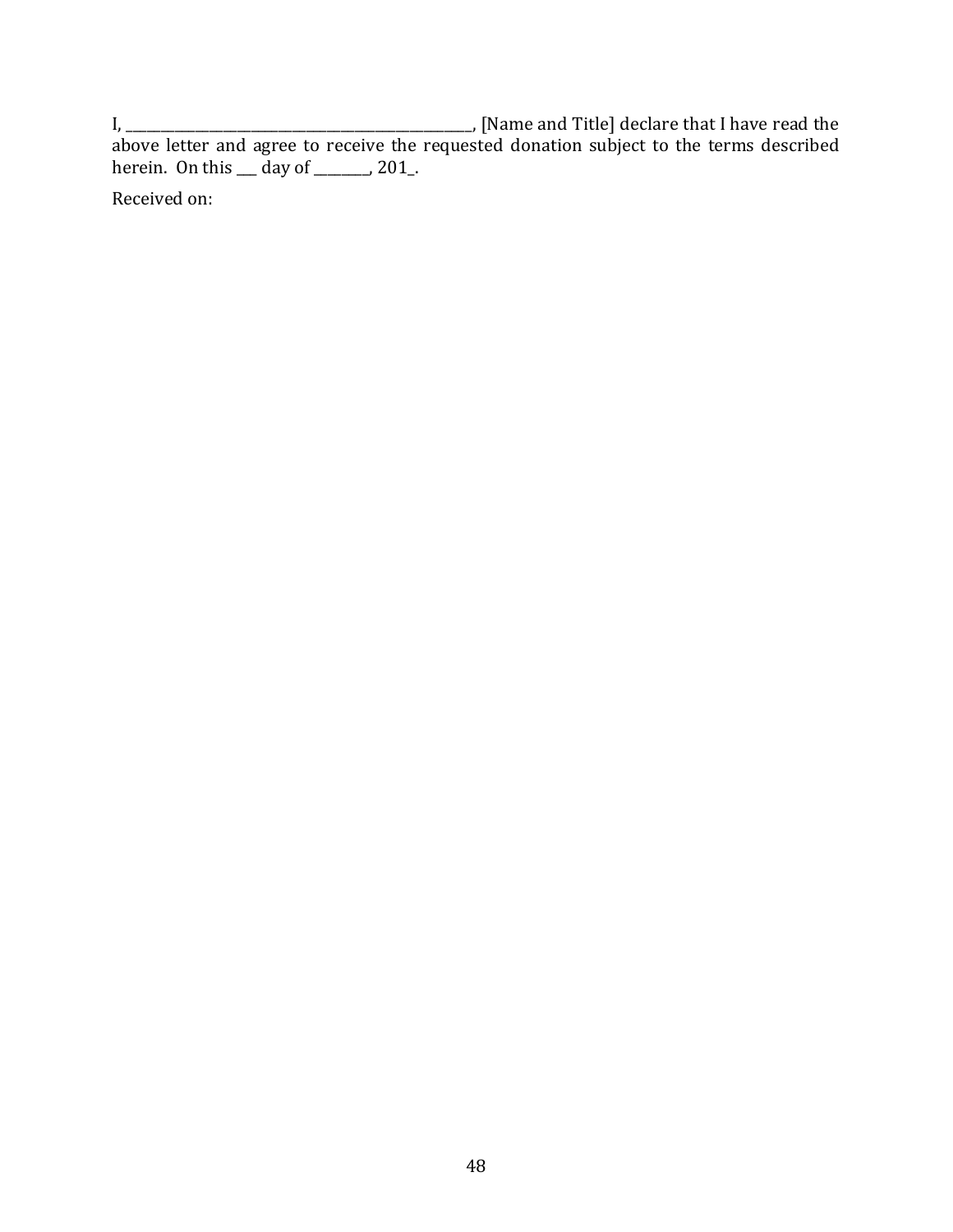#### **Attachment 7**

#### **ANTI-BRIBERY AND ANTI-CORRUPTION TRAINING CERTIFICATION**

#### *This form must be completed by anyone who attended PTI's anti-bribery and anti-corruption training.*

I hereby certify that I have attended the training conducted on \_\_\_\_\_\_\_\_\_ [date] covering such topic and the U.S. Foreign Corrupt Practices Act ("FCPA") and related antibribery topics. I am aware of the principles and concepts of the Anti-Bribery and Anti-Corruption Compliance Program (the "ABAC Program") of Phoenix Tower US Holdings, L.P. and its subsidiaries and affiliates worldwide (collectively "PTI," "Phoenix Tower" or "Company") discussed during the training. I acknowledge and understand that it is my obligation to strictly comply with the ABAC Program, as well as with the relevant local and international anti-corruption laws that apply to the Company's business around the world, including, but not limited to, the FCPA and the UK Bribery Act ("UK Act").

I certify that I am not a Government Official, employee of a political party or candidate of a political party. I will immediately notify PTI if I become a Government Official, candidate or employee of a political party. I certify that I have not paid, or offered or agreed to pay, or caused to be paid, or offered or agreed to be paid, directly or indirectly, any political contributions, fees or commissions (as defined in the FCPA) to a Government Official.

Additionally, I certify that, in relation to my tasks at PTI, I have not offered, paid, promised to pay, or authorized the payment of any money, or offered, given, promised to give, or authorized the giving of anything of value, to (i) a Government Official as defined in the FCPA; (ii) any political party or official thereof or any candidate for political office; or (iii) any person, while knowing or being aware of a high probability that all or a portion of such money or thing of value will be offered, given or promised, directly or indirectly, to any Government Official, to any political party or official thereof, or to any candidate for political office, for the purposes of:

- a) influencing any act or decision of such Government Official in his or her official capacity, or inducing such Government Official to do or omit to do any act in violation of the lawful duty of such official, or securing any improper advantage, or inducing such Government Official to use his or her influence with the government, or instrumentality thereof, to affect or influence any act or decision of such government in order to assist such person in obtaining or retaining business for or with, or directing business to any person; or
- b) influencing any act or decision of any person, while knowing that all or a portion of such money or thing of value will be offered, given or promised,